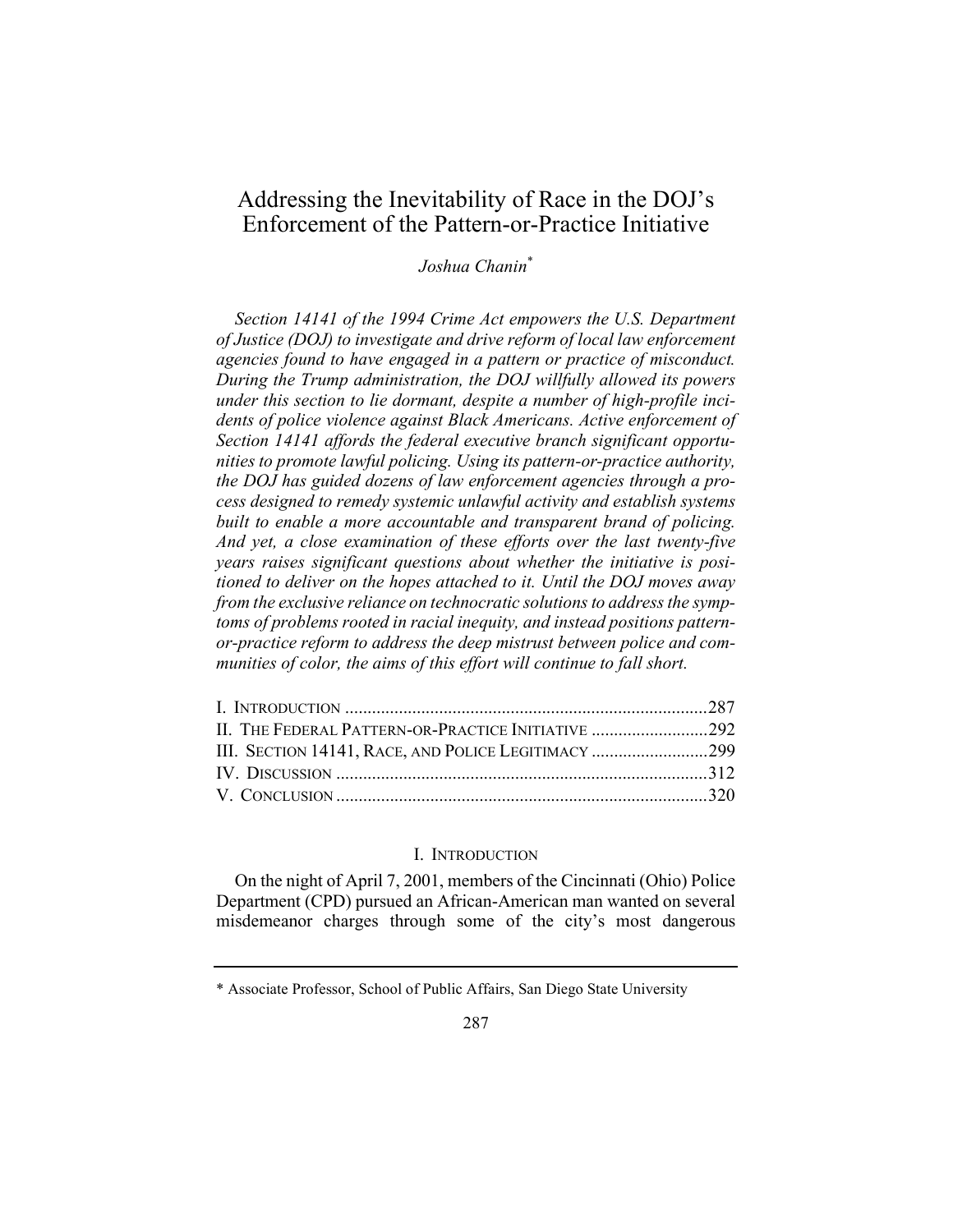neighborhoods. After a brief chase, the police cornered their suspect— Timothy Thomas, 19—shot, and killed him.<sup>1</sup> Thomas was the fifteenth Black male since 1995 to have died at the hands of the CPD. $2$  Two days later, the city erupted in protest. Over-the-Rhine, the bleakest of Cincinnati's several struggling, majority-Black neighborhoods, bore the brunt of the three-day outburst.<sup>3</sup> Once again, a fatal police encounter had thrown an American city into chaos and enflamed a long history of tension between the city's Black community and its police department.

The incident—like the beating of Rodney King and the recent deaths of Michael Brown, George Floyd, Freddie Gray, Breonna Taylor, Alton Sterling, Botham Jean, and Philando Castile—reflected many of the most pressing and vexing social, economic, political, and civic problems in modern America. To some Cincinnatians, Timothy Thomas came to symbolize the loss of hope often associated with perceptions of intractable poverty and systemic inequality.<sup>4</sup> To others, the incident simply reflected the actions of a violent, racist police department, either unwilling or unable to constrain its officers.<sup>5</sup> In either case, the incident and its aftermath conjured the late 1960s, when city residents had last witnessed racial tension and injustice metastasize into widespread violence.<sup>6</sup>

<sup>1.</sup> Susan Vela, Officer Shoots, Kills Suspect, CINCINNATI ENQUIRER, Apr. 8, 2001, at A1.

<sup>2.</sup> See generally Dan Klepal, 'Fifteen' Becomes Activists' Rally Cry, CINCINNATI ENQUIRER, Apr. 15, 2001, at A18.

<sup>3.</sup> See Francis X. Clines, Appeals for Peace in Ohio After Two Days of Protests, N.Y. TIMES (Apr. 12, 2001), http://www.nytimes.com/2001/04/12/us/appeals-for-peace-in-ohio-after-twodays-of-protests.html [https://perma.cc/N5A4-NY3G] [hereinafter Clines, Appeals for Peace] (reporting eruption of long-standing tensions between Over-the-Rhine's predominantly Black community and Cincinnati police); Francis X. Clines, Cincinnati Mayor Imposes Curfew to Quell Violence, N.Y. TIMES (Apr. 13, 2001), http://www.nytimes.com/2001/04/13/us/cincinnati-mayorimposes-curfew-to-quell-violence.html [https://perma.cc/A7XH-BMP7] [hereinafter Clines, Cincinnati Mayor] (describing mayor's attempt to stop vandalism and violence in street by implementing curfew); see generally Francis X. Clines, Blacks in Cincinnati Hear Echoes Amid the Violence, N.Y. TIMES (Apr. 14, 2001), http://www.nytimes.com/2001/04/14/us/blacks-in-cincinnati-hearechoes-amid-the-violence.html?pagewanted=all [https://perma.cc/UXP2-2QCE] [hereinafter Clines, Echoes Amid the Violence].

<sup>4.</sup> See generally John Byczkowski & Kevin Aldridge, Races See Two Cincinnatis, CINCINNATI ENQUIRER, Sept. 2, 2001, at A1; Clines, Appeals for Peace, supra note 3; Clines, Echoes Amid the Violence, supra note 3.

<sup>5.</sup> See Dan Horn, Respect at Core of Police Debate, CINCINNATI ENQUIRER, Sept. 3, 2001, at A1 (discussing racial divide in community's views of police officers in Ohio).

<sup>6.</sup> See Clines, Appeals for Peace, supra note 3 (noting mayor's admission that recent violence was reminiscent of 1960s); Clines, Cincinnati Mayor, supra note 3 ("The last racial protests that attracted outside attention . . . were in 1968, in the aftermath of the assassination of the Rev. Dr. Martin Luther King Jr."); Kevin Sack, Despite Report After Report, Unrest Endures in Cincinnati, N.Y. TIMES (Apr. 16, 2001), http://www.nytimes.com/2001/04/16/us/despite-report-after-reportunrest-endures-in-cincinnati.html?pagewanted=all [https://perma.cc/9XZJ-5P96] (tracing Justice Department's pattern of investigating police violence against Black community since 1968 with few tangible results).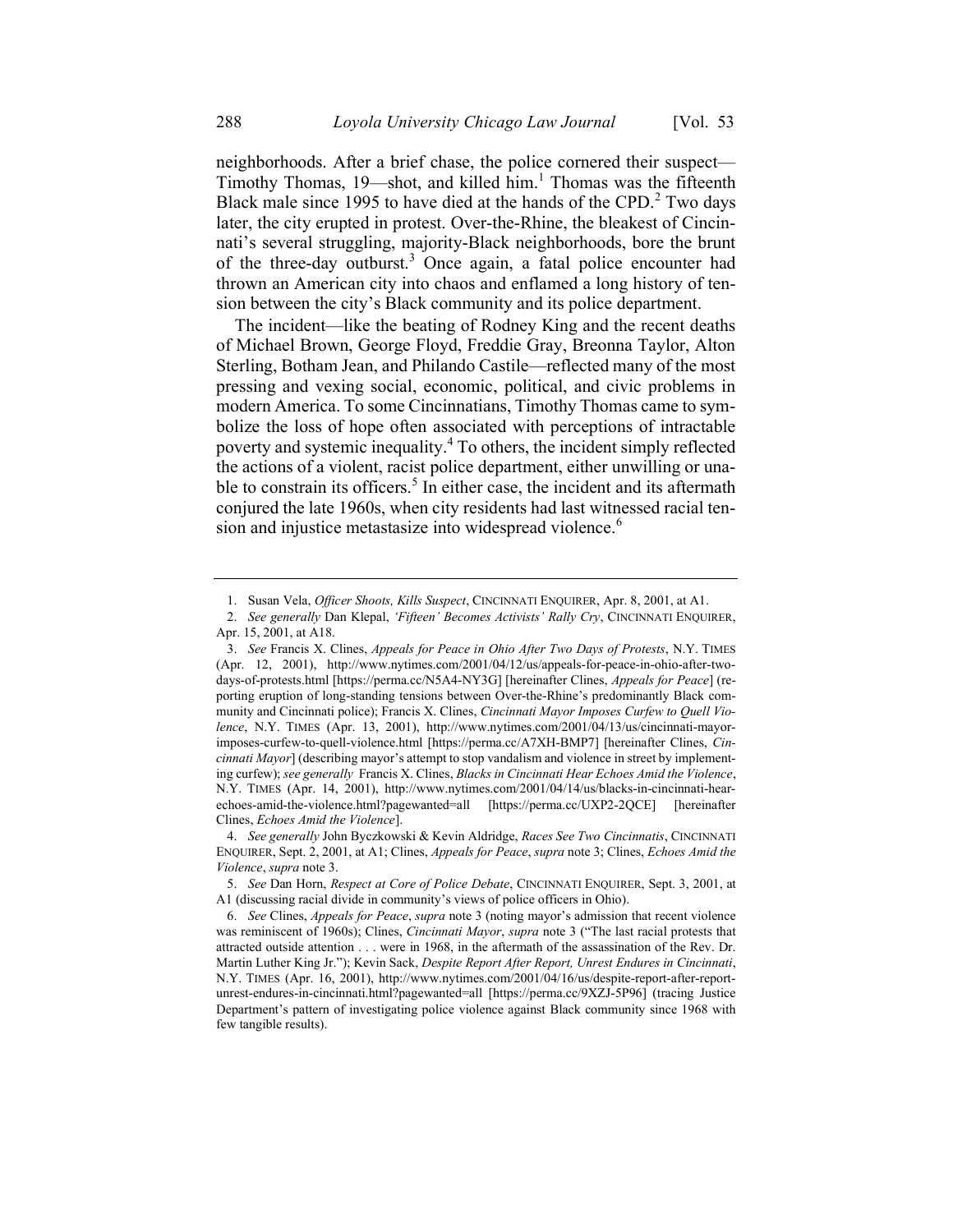The anatomy of a police killing includes issues of race, class, power, and influence. It raises questions about the place of government in society, the proper relationship between citizen and state, and the role of pluralism and politics in our daily lives. This genus of problem has plagued America for decades. In the late 1960s, a long and historically complex set of perceived inequities boiled over. Across the country, hundreds died and hundreds of millions of dollars in property damage occurred as mostly African-American rioters lashed out in "bitterness and resentment" against "segregation and poverty" in cities as diverse as Tampa, Buffalo, and Los Angeles.<sup>7</sup> Today, residents in Ferguson and Minneapolis experience similar injustices and draw on similar language to describe their desperation—just as Cincinnatians did in the wake of Timothy Thomas's shooting. Indeed, protest and insurrection are seen as the only viable answer to police violence and the persistent, unyielding oppression it signifies.

It is important to note that despite this stasis, the federal government's response to police violence has changed significantly over time, both in the language used to frame the issue and the legal and policy instruments available to address it. In 1968, at the behest of President Lyndon Johnson, a bipartisan group of politicians and civil servants set out to explain this turbulence. Though the Kerner Commission's diagnosis was sweeping, much of its focus centered on the police. In one of the earliest and most important public recognitions of the profound connection between race and police behavior, the Kerner Commission Report "cited deep hostility between police and ghetto communities as a *primary* cause" of the violence.<sup>8</sup> Federal funds poured into social services, housing, and job programs, as the Supreme Court was remaking the relationship between police and the communities they served. There was a clear acknowledgment of the broken relationship between municipal police and their Black constituents, but no formal mechanism for federal intervention.

Today, federal capacity to promote police-community relations has increased substantially. In fact, Section 14141 of the 1994 Crime Act empowers the U.S. Department of Justice (DOJ) to investigate and drive reform of local agencies found to have engaged in a pattern or practice of misconduct.<sup>9</sup> It is under this substantial authority that the DOJ intervened in the management of the Cincinnati Police Department in the wake of

<sup>7.</sup> NAT'L ADVISORY COMM'N ON CIV. DISORDERS, REPORT OF THE NATIONAL ADVISORY COMMISSION ON CIVIL DISORDERS 5 (1968) [hereinafter KERNER COMM'N REP.].

<sup>8.</sup> Id. at 157.

<sup>9.</sup> Violent Crime Control and Law Enforcement Act of 1994, Pub. L. 103-322, § 210401, 108 Stat. 1796, 2071 (originally codified at 42 U.S.C. § 14141). Note that this provision has been recodified under 34 U.S.C. § 12601. For the sake of familiarity, I will continue to refer to the original listing throughout the remainder of the essay.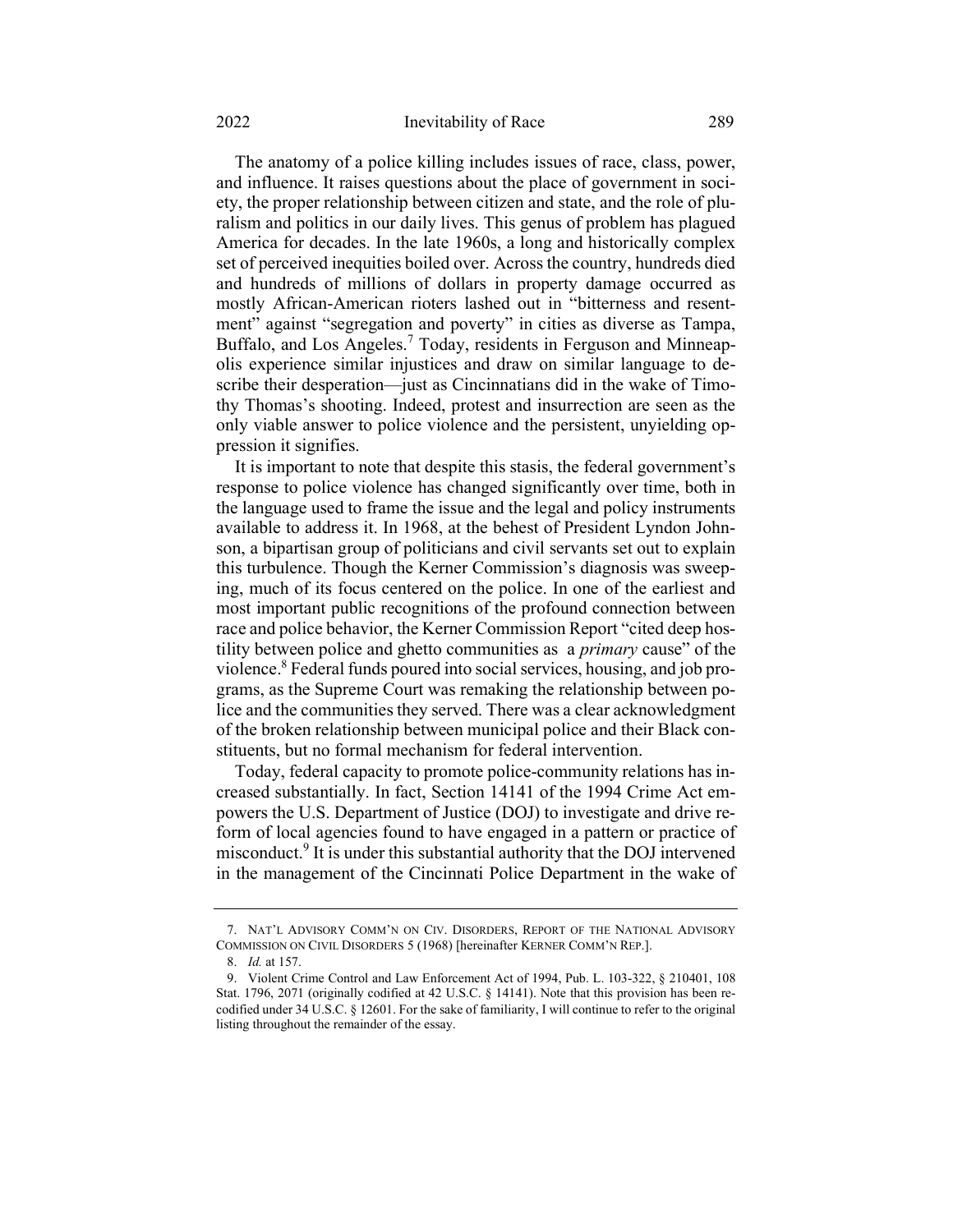the Thomas shooting, as it has done more recently in Ferguson and Baltimore. Despite its dormancy under Trump, there remains broad confidence in the "pattern-or-practice" initiative as the primary means for addressing systematic misconduct in America's police and sheriff's departments.

The House Judiciary Committee cited Section 14141 in calling for a federal investigation into the 2020 police-involved deaths of George Floyd, Ahmaud Arbery, and Breonna Taylor.<sup>10</sup> Prominent civil society organizations, including the U.S. Commission on Civil Rights, $^{11}$  the Leadership Conference on Civil and Human Rights,<sup>12</sup> the National Association for Civilian Oversight of Law Enforcement,<sup>13</sup> and the American Society of Criminology, $14$  urged a similar course.

As a presidential candidate, Joe Biden placed pattern-or-practice

<sup>10.</sup> See Press Release, Jerrold Nadler, Chairman, H. Comm. on the Judiciary, House Judiciary Committee Democrats Demand DOJ Open Investigations in Response to Recent Murders of Ahmaud Arbery, Breonna Taylor, & George Floyd; Pledge Additional Oversight and Legislation (May 28, 2020), https://judiciary.house.gov/news/documentsingle.aspx?DocumentID=2972 [https:// perma.cc/7PL2-QNYW] ("Ms. Taylor's killing is the latest in a string of excessive force allegations against the LMPD, all of which require federal scrutiny into whether the LMPD is engaging in a pattern or practice of depriving individuals of their constitutional rights pursuant to 34 U.S.C. § 12601.").

<sup>11.</sup> See Press Release, U.S. Comm'n on C.R., U.S. Commission on Civil Rights Unanimously Condemns the Killings of Ahmaud Arbery, Breonna Taylor, and George Floyd and Calls on the Department of Justice to Enforce Federal Civil Rights Laws that Protect Americans from Unconstitutional Policing Practices (June 5, 2020), https://www.usccr.gov/press/2020/06-05-Pattern-or-Practice-Statement.pdf [https://perma.cc/XV77-CT8R] (noting Commission's acknowledgement of DOJ investigation into George Floyd's death and its call for DOJ to open pattern-and-practice investigations into belated prosecutions related to Ahmaud Arbery's and Breonna Taylor's killings).

<sup>12.</sup> Letter from Leadership Conf. on Civ. & Hum. Rts., to William P. Barr, Att'y Gen., U.S. Dep't of Just. (June 4, 2020), https://civilrights.org/resource/civil-rights-groups-request-doj-investigation-into-death-of-george-floyd/ [https://perma.cc/KT8L-MJBY] ("On behalf of The Leadership Conference on Civil and Human Rights (The Leadership Conference) and the 213 undersigned organizations, we urge the U.S. Department of Justice (DOJ) to fully investigate the circumstances surrounding Mr. Floyd's death as well as the Minneapolis Police Department's (MPD) long history of brutality against Black and Brown individuals in the community it serves.").

<sup>13.</sup> Press Release, Nat'l Ass'n for Civilian Oversight of L. Enf't, Civilian Oversight of Law Enforcement Necessary for Meaningful Reform (June 2, 2020), https://d3n8a8pro7vhmx.cloudfront.net/nacole/pages/80/attachments/original/1591134549/

NACOLE\_Floyd\_Press\_Release\_FINAL\_20200602.pdf?1591134549 [https://perma.cc/9SLJ-6AVV] ("We strongly recommend that oversight agencies have the authority to investigate, take testimony, audit or review internal investigations or processes, and make policy recommendations that will allow law enforcement departments to begin to serve communities in a truly just and unbiased way.").

<sup>14.</sup> Press Release, Am. Soc'y of Criminology, Statement of the American Society of Criminology Executive Board Regarding the Deaths of George Floyd, Breonna Taylor, and Ahmaud Arbery (June 2020), https://asc41.com/wp-content/uploads/ASC\_Executive\_Board\_Statement\_Regarding \_the\_Death\_of\_George\_Floyd\_2020.pdf [https://perma.cc/6N8D-NLNW] ("We encourage our members to continue their hard work in studying these important issues and are committed to continuing our support of their research.").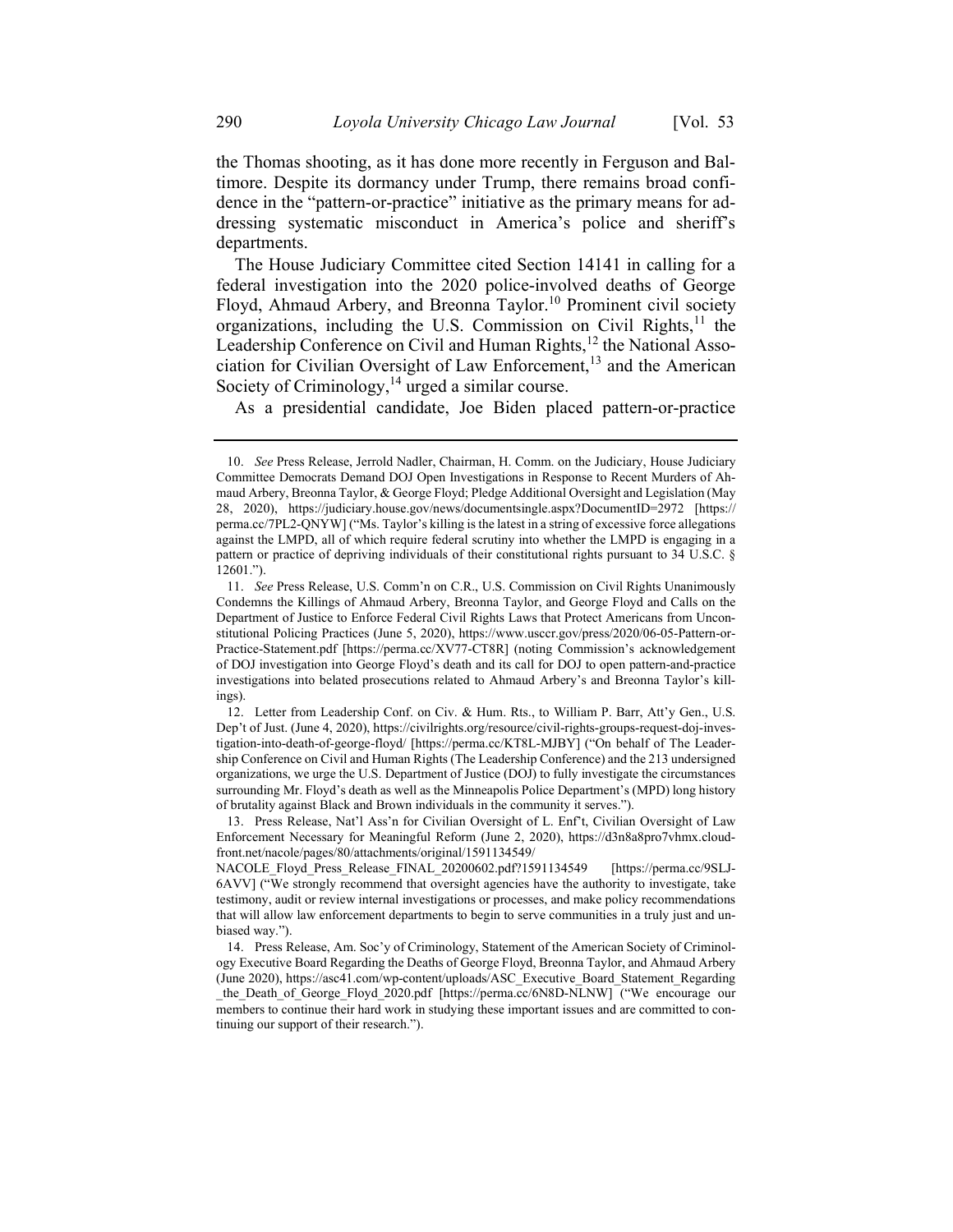reform at the center of his team's criminal justice policy, asserting that: Under the Biden Administration, the Justice Department will again use its authority to root out unconstitutional or unlawful policing. The Biden Administration will reverse the limitations put in place under President Trump, and Biden will appoint Justice Department leadership who will prioritize the role of using pattern-or-practice investigations to strengthen our justice sys- $\mathrm{fcm}$ <sup>15</sup>

President Biden's DOJ, under Attorney General Merrick Garland, has begun to make good on these promises. Since taking office, Garland has initiated formal investigations in Minneapolis, Minnesota;<sup>16</sup> Louisville, Kentucky; $^{17}$  and, most recently, Phoenix, Arizona.<sup>18</sup>

Active enforcement of Section 14141 affords the federal executive branch significant power in promoting lawful policing. Under this authority, the DOJ has guided dozens of law enforcement agencies through a process designed to remedy systemic unlawful activity and establish systems built to enable a more accountable and transparent brand of policing. And yet, a close examination of these efforts over the last twenty-five years raises significant questions about whether the pattern-or-practice initiative is positioned to deliver on the hopes attached to it. Indeed, until the DOJ moves away from the exclusive reliance on technocratic solutions to address the symptoms of problems rooted in racial inequity, and instead positions pattern-or-practice reform to address the deep mistrust between police and communities of color, the aims of this effort will continue to fall short.

This Article begins with a brief history of Section 14141 and a review of the negotiated settlement process that defines the DOJ's role in reshaping unlawful agency practices. From there, the focus shifts to the

<sup>15.</sup> The Biden Plan for Strengthening America's Commitment to Justice, BIDEN HARRIS, joebiden.com/justice [https://perma.cc/H4KH-XBD5] (last visited Nov. 10, 2021).

<sup>16.</sup> See Press Release, U.S. Dep't of Just., Attorney General Merrick B. Garland Announces Investigation of the City of Minneapolis, Minnesota, and the Minneapolis Police Department (May 4, 2021), https://www.justice.gov/opa/pr/attorney-general-merrick-b-garland-announces-investigation-city-minneapolis-minnesota-and [https://perma.cc/32FB-FQCV] (announcing formal DOJ pattern-or-practice investigation into MPD).

<sup>17.</sup> See Press Release, U.S. Dep't of Just., Department of Justice Announces Investigation of the Louisville/Jefferson County Metro Government and Louisville Metro Police Department (May 4, 2021), https://www.justice.gov/opa/pr/department-justice-announces-investigation-louisvillejefferson-county-metro-government-and [https://perma.cc/4PL2-F6R7] (noting DOJ plans to investigate Louisville and Jefferson County police departments' use-of-force policies).

<sup>18.</sup> See Press Release, U.S. Dep't of Just., Justice Department Announces Investigation of the City of Phoenix and the Phoenix Police Department (Aug. 24, 2021), https://www.justice.gov/opa/pr/justice-department-announces-investigation-city-phoenix-and-phoenix-police-department [https://perma.cc/S3B2-VFFF] (discussing Attorney General's decision to investigate Phoenix police department's use-of-force policies).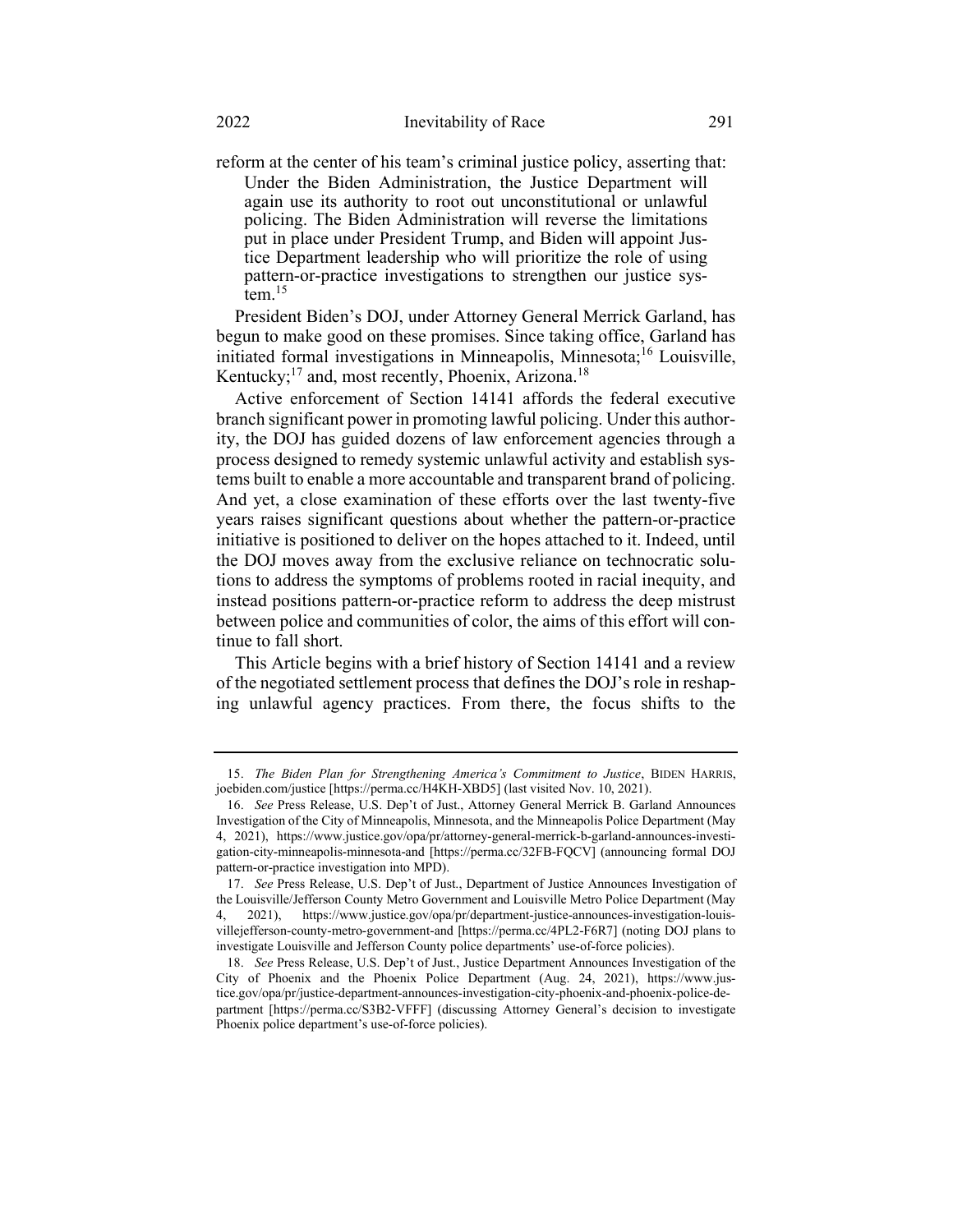substance of these reform efforts, with a particular eye toward the rather narrow role that race plays. The paper closes with an argument for the future of pattern-or-practice reform to include a more explicit, proactive incorporation of racial dialogue.

# II. THE FEDERAL PATTERN-OR-PRACTICE INITIATIVE

Section 14141 of the Violent Crime Control and Law Enforcement Act of 1994 empowers the DOJ to investigate allegations of ongoing and systematic misconduct in state and local police departments across the United States.<sup>19</sup> Attorneys from the Special Litigation Section of the Civil Rights Division, which oversees enforcement of Section 14141, have initiated "hundreds" of preliminary inquiries under this authority.<sup>20</sup> This initial stage has generated evidence to support at least seventy-three formal investigations, $^{21}$  the large majority of which have involved claims that agency use-of-force policies, search-and-seizure practices, and/or traffic or pedestrian-stop protocols violate either constitutional or statutory legal standards.<sup>22</sup>

Of the DOJ's seventy completed investigations, forty-four (62.9 percent) revealed evidence of a "pattern or practice" of misconduct. Forty of those forty-four (90.1 percent) affected jurisdictions that opted to settle immediately rather than litigate the DOJ's legal claims.<sup>23</sup> The resultant settlement agreements, memorialized in the form of either a consent decree (n = 20) or a memorandum of understanding (n = 20), represent a legally binding, judicially enforced roadmap to remedying the legal

<sup>19. 34</sup> U.S.C. § 12601(b) (originally enacted as 42 U.S.C. § 14141(b)).

<sup>20.</sup> C.R. DIV., U.S. DEP'T OF JUST., THE CIVIL RIGHTS DIVISION'S PATTERN AND PRACTICE POLICE REFORM WORK: 1994–PRESENT 5 (2017), https://www.justice.gov/crt/file/922421/download [https://perma.cc/527A-HTY8] ("The Division has opened hundreds of preliminary inquiries since the enactment of Section 14141 in 1994.").

<sup>21.</sup> As of 2017, the DOJ had initiated seventy formal investigations. After opening none during the Trump presidency, the DOJ has recently initiated investigations in three jurisdictions: Minneapolis, Minnesota; Louisville, Kentucky; and Phoenix, Arizona. See generally Special Litigation Section Cases and Matters, U.S. DEP'T OF JUST., https://www.justice.gov/crt/special-litigation-section-cases-and-matters/download#police [https://perma.cc/D66L-QV3X] (last visited Dec. 21, 2021).

<sup>22.</sup> See Fixing the Force, Allegations, FRONTLINE, http://apps.frontline.org/fixingtheforce/ [https://perma.cc/YWB8-T32L] (last visited Nov. 10, 2021) (surveying patterns and practices of law enforcement agencies nationwide that have resulted in civil-rights violations); C.R. DIV., supra note 20, at 41–48 (summarizing Division's pattern-or-practice cases initiated through January 2017).

<sup>23.</sup> There are exceptions to this pattern. At least four jurisdictions have pursued litigation, including Columbus, Ohio; Maricopa County, Arizona; Alamance County, North Carolina; and Colorado City, Arizona, before opting to settle. C.R. DIV., supra note 20, at 42, 46, 47.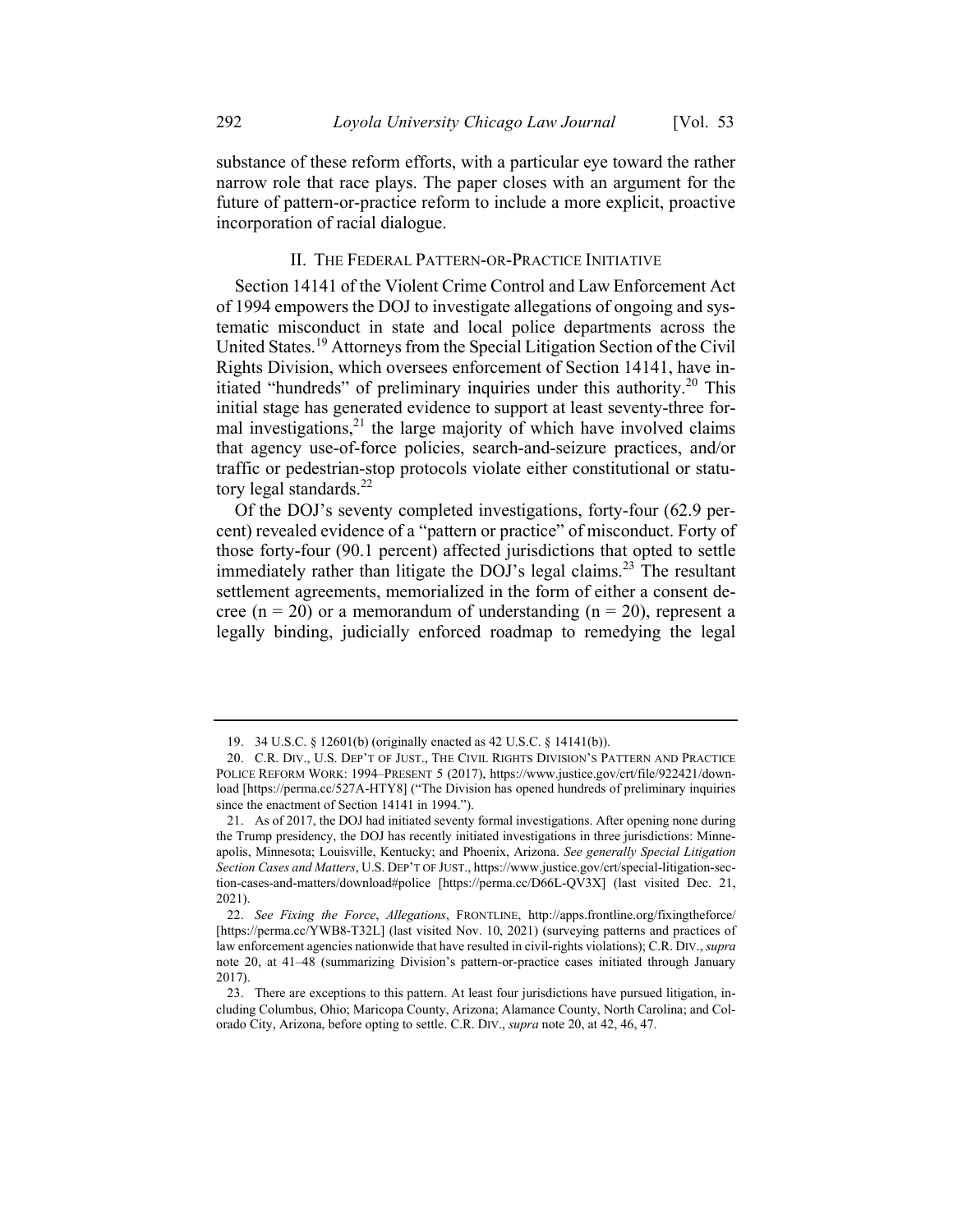violation.<sup>24</sup>

Despite variation in the nature and the severity of the misconduct at issue in each case, the DOJ continues to draw on a set of organizational and managerial reforms it developed during the Clinton administration to drive change.<sup>25</sup> The reliance on several key components has remained stable over time. A significant majority of settlements includes mandates to change relevant policy and related officer training. To improve compliance with the new policies, most agreements require increased data collection efforts, the development of an early intervention system, and the institution of heightened chain-of-command oversight. New officer complaint protocols are often incorporated to promote both internal and external accountability.

The system developed to drive the implementation of these reforms is a clear strength of the initiative. In nearly every settlement agreement developed under Section 14141, strict timelines are established, along with regular status update requirements, each designed to promote incremental progress while building momentum toward the broader reform goals. Day-to-day management of this process has been overseen by an independent monitor in sixty percent of all cases ( $n = 24$ ), a total that includes nearly every settlement involving a major urban jurisdiction, including Los Angeles; Cincinnati; Washington, DC; Baltimore; Seattle; Portland; Miami; and Detroit.<sup>26</sup> In cases where the scope of the reform was sufficiently narrow that costs of independent oversight outweighed benefits, DOJ staff have served in this role.<sup>27</sup>

The standard settlement agreement also includes explicit long-run horizons, which typically range from five to seven years for major efforts. In Seattle, where the settlement included scores of mandated changes to address a wide range of issues, the deadline for implementation was set

<sup>24.</sup> See Fixing the Force, Status, FRONTLINE, http://apps.frontline.org/fixingtheforce/#status [https://perma.cc/3HBT-GQGM] (last visited Nov. 10, 2021) (quantifying the status of Justice Department investigations since 1994); see generally An Interactive Guide to the Civil Rights Division's Police Reforms, U.S. DEP'T OF JUST. (Jan. 18, 2017), https://www.justice.gov/crt/page/file/922456/download [https://perma.cc/2383-2TB5].

<sup>25.</sup> See C.R. DIV., supra note 20, at 20, 26 (explaining current reform model's goal as achieving organizational change within police departments and advancing a community- and problem-oriented policing strategy); see generally Fixing the Force, FRONTLINE, http://apps.frontline.org/fixingtheforce/ [https://perma.cc/3WKJ-WKB4] (last visited Nov. 30, 2021).

<sup>26.</sup> See C.R. DIV., supra note 20, at 1–2, 21–23, 30–31 (analyzing Independent Monitoring team's role and noting that fourteen of the eighteen currently open reform agreements are overseen by it).

<sup>27.</sup> See, e.g., Settlement Agreement at 20–23, United States v. City of Warren, No. 12-cv-00086 (N.D. Ohio Jan. 26, 2012), ECF No. 4 (delineating Department of Justice's direct oversight during monitoring, reporting, and implementing Settlement Agreement).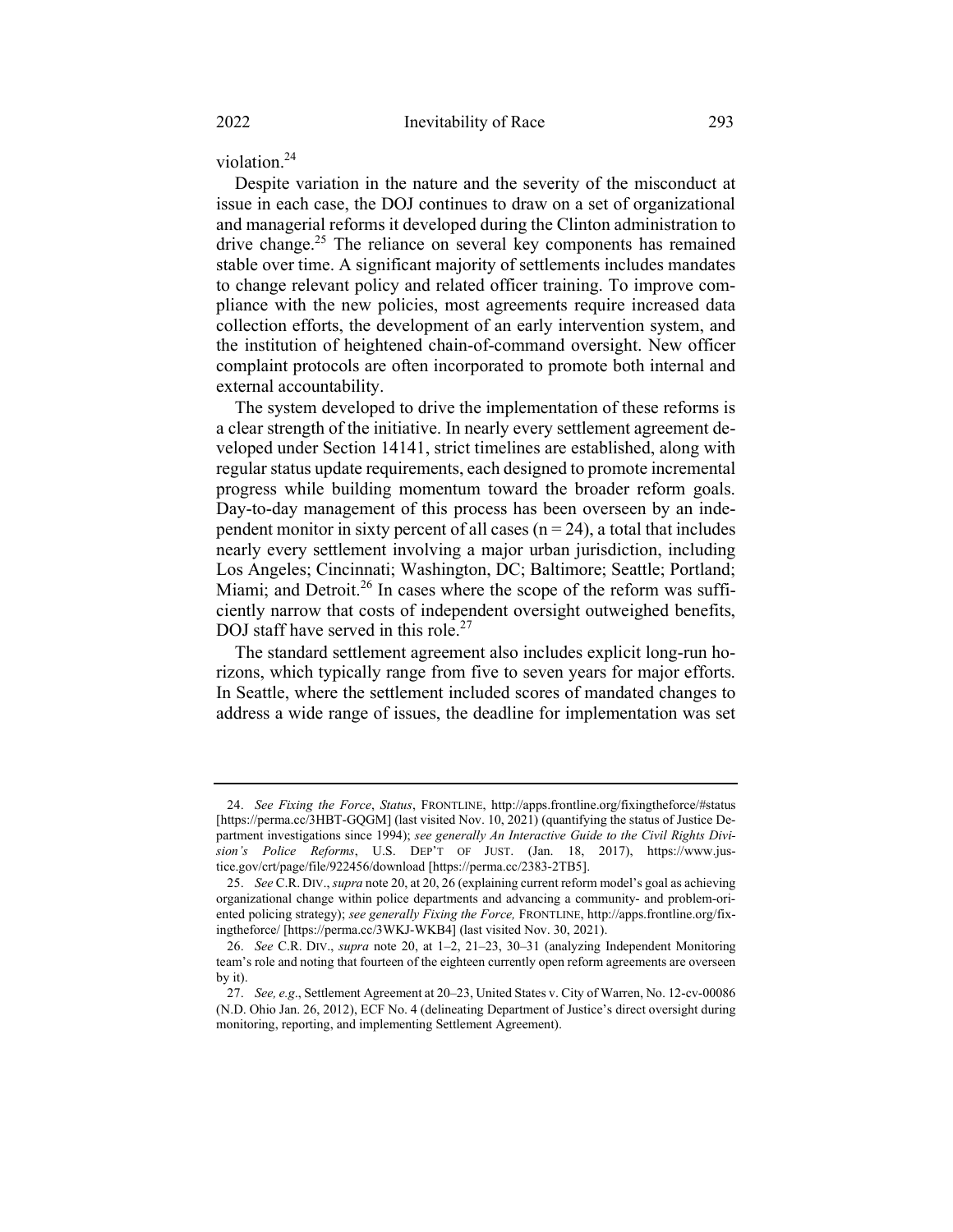at five years. $28$  By contrast, cases involving more targeted reforms, like those in Yonkers, New York, and Warren, Ohio, for example, the agreements were set to terminate after two years.<sup>29</sup>

The framework driving reform, from deadlines to oversight officials, including DOJ and monitor team staff, remain in place until the presiding judge has determined that the department "has fully implemented the terms of the agreement, often including sustained implementation of the agreement for the amount of time agreed upon by the parties (usually two consecutive years)."<sup>30</sup> In some cases, like Prince George's County, Maryland, this has occurred in step with the termination date established by the original agreement.<sup>31</sup> In others, like Los Angeles and Seattle, oversight has remained in place for an extended period.<sup>32</sup> We know relatively little about the end of federal oversight under Section 14141. The process of reaching substantial compliance, the factors that shape the end of a consent decree, and the transition from DOJ oversight to department autonomy deserve much closer attention from scholars. The overarching point to be made, however, is that termination is akin to a declaration of victory, an assertion that the process has effectively addressed the precipitating unlawful conduct and equipped the department with the tools to maintain lawful, accountable policing in perpetuity.

<sup>28.</sup> Settlement Agreement and Stipulated [Proposed] Order of Resolution at 74, United States, v. City of Seattle, No. 12-cv-01282 (W.D. Wash. July 27, 2012), ECF No. 3-1 (establishing a deadline for settlement agreement's implementation).

<sup>29.</sup> U.S. DEP'T OF JUST., YONKERS POLICE DEPARTMENT AGREEMENT 23 (Nov. 14, 2016), https://www.justice.gov/crt/case-document/file/923196/download [https://perma.cc/KC3A-6YNF] ("The Parties envision that YPD can achieve substantial compliance with all the requirements of this Agreement within two years of its Effective Date."); Settlement Agreement, supra note 27, at 22 (mandating city's compliance with settlement agreement's terms for two years).

<sup>30.</sup> C.R. DIV., supra note 20, at 35.

<sup>31.</sup> See Case Profile: U.S. v. Prince George's County, Maryland, C.R. LITIG. CLEARINGHOUSE, https://www.clearinghouse.net/detail.php?id=5540 [https://perma.cc/MQR9-BVAC] (last visited Nov. 10, 2021) (showing that court granted parties' joint motion to terminate consent decree after ruling police department had fully complied); see also JOSHUA M. CHANIN, NEGOTIATED JUSTICE? THE LEGAL, ADMINISTRATIVE, AND POLICY IMPLICATIONS OF 'PATTERN OR PRACTICE' POLICE MISCONDUCT REFORM 69 (2011), https://www.ojp.gov/pdffiles1/nij/grants/237957.pdf [https://perma.cc/E4AN-GHNC] (stating that DOJ in the Prince George's County, Maryland, case set oversight termination date three years after agreement's inception).

<sup>32.</sup> The LAPD settlement was signed in June 2001 and originally set to terminate at five years. The presiding judge lifted federal oversight in May 2013. Joel Rubin, Federal Judge Lifts LAPD Consent Decree, L.A. TIMES (May 16, 2013, 12:00 AM), https://www.latimes.com/local/la-xpm-2013-may-16-la-me-lapd-consent-decree-20130517-story.html [https://perma.cc/TP82-K77G]. The Seattle consent decree was initiated in July 2012 and remains in place as of this writing. See Mike Carter, Federal Judge to Seattle Officials: 'Too Much Knee-Jerk, Not Enough Forethought' on Police Reform, SEATTLE TIMES (Aug. 10, 2021, 10:16 PM), https://www.seattletimes.com/seattle-news/federal-judge-to-seattle-officials-too-much-knee-jerk-not-enough-forethought-on-police-reform/ [https://perma.cc/HG9J-P3ZE] (commenting that there is "no real end in sight" to Seattle's federal oversight decree).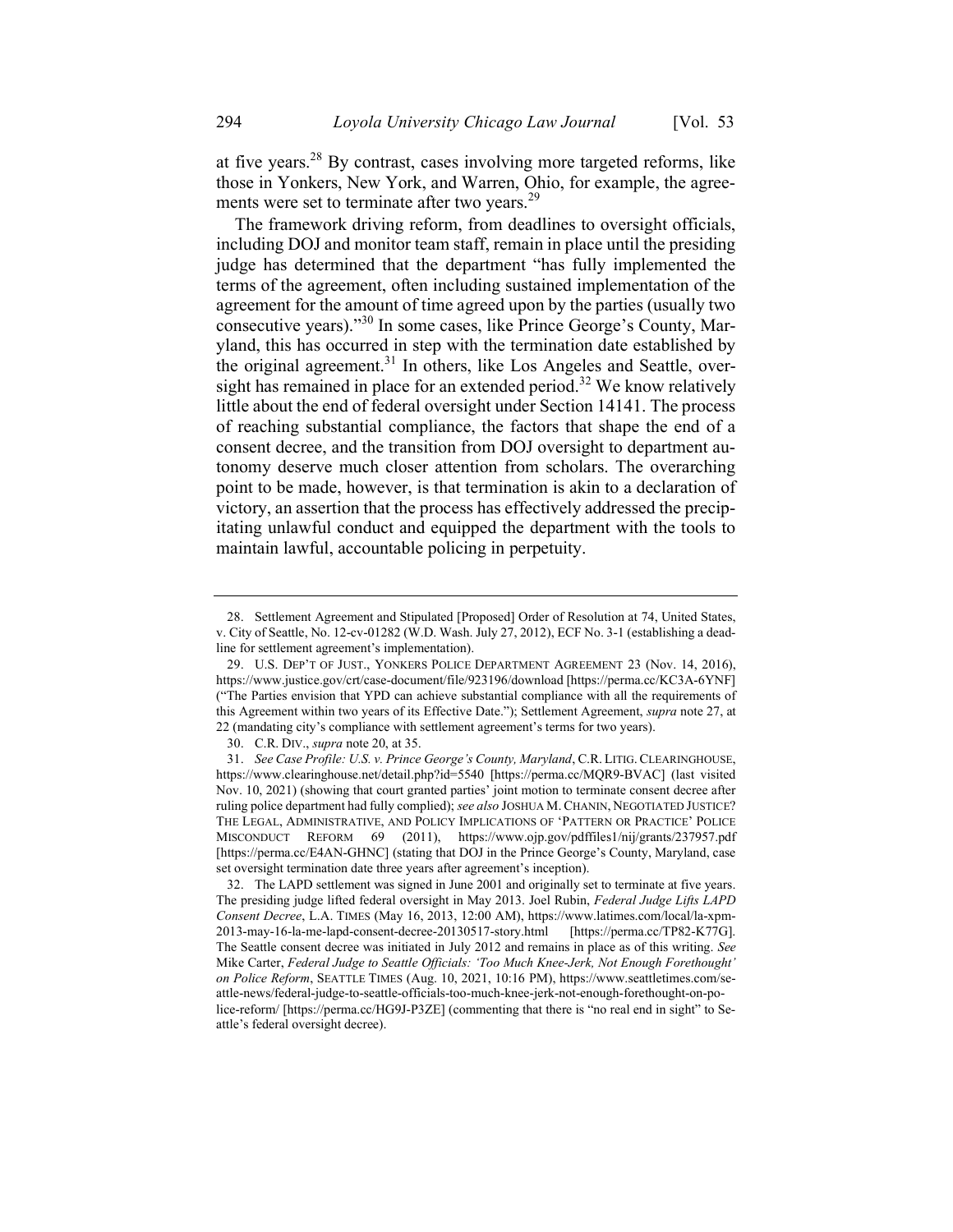Empirical analysis of this assumption has been driven by single-case analysis of reform efforts in Pittsburgh;<sup>33</sup> Los Angeles;<sup>34</sup> Washington,  $DC$ ;<sup>35</sup> and Cincinnati.<sup>36</sup> In each instance, study authors came away largely optimistic about the effort, but these conclusions were based almost entirely on anecdote and rudimentary assessment of annual trends. Owing to the challenge of accessing appropriate data and other relevant metrics, the focus was necessarily placed on the agencies' implementation of mandated reforms, rather than a more systematic impact evaluation. A clear strength of the initiative is the infrastructure put in place to bring agencies through the consent-decree process,<sup>37</sup> yet this body of scholarship suggests an inconsistent relationship between these organizational reforms and the policy outcomes such changes were designed to address. A recent paper tracked Section 1983 suits filed against police in twenty-three jurisdictions experiencing federal intervention to examine the premise that pattern-or-practice reform will reduce police-related civil-rights litigation in the affected jurisdiction. $38$  The data suggest that the consent-decree process "may contribute to a modest reduction in the probability of Section 1983 filings occurring. . . . [Though t]he protective effects of the consent decree experience may not last in the long term."<sup>39</sup>

A second paper compared data on police killings occurring between 2000 and 2016 across 962 municipal police departments, including thirtysix agencies that faced federal intervention during that period.<sup>40</sup> The results suggest that the initiation of a DOJ investigation correlated with a

<sup>33.</sup> See generally ROBERT C. DAVIS ET AL., TURNING NECESSITY INTO VIRTUE: PITTSBURGH'S EXPERIENCE WITH A FEDERAL CONSENT DECREE (2002); ROBERT C. DAVIS, NICOLE J. HENDERSON & CHRISTOPHER W. ORTIZ, CAN FEDERAL INTERVENTION BRING LASTING IMPROVEMENT IN LOCAL POLICING? THE PITTSBURGH CONSENT DECREE (2005); CHANIN, supra note 31.

<sup>34.</sup> See Stephen Rushin, Competing Case Studies of Structural Reform Litigation in American Police Departments, 14 OHIO ST. J. CRIM. L. 113, 116-36 (2016) (examining how DOJ used structural reform to facilitate change within LAPD); see generally CHRISTOPHER STONE, TODD FOGLESONG & CHRISTINE M. COLE, POLICING LOS ANGELES UNDER A CONSENT DECREE: THE DYNAMICS OF CHANGE AT THE LAPD (2009), https://www.hks.harvard.edu/publications/policinglos-angeles-under-consent-decree-dynamics-change-lapd [https://perma.cc/NBG2-AAZP].

<sup>35.</sup> See generally CHANIN, supra note 31.

<sup>36.</sup> See generally GREG RIDGEWAY ET AL., POLICE-COMMUNITY RELATIONS IN CINCINNATI (2009); GREG RIDGEWAY ET AL., POLICE-COMMUNITY RELATIONS IN CINCINNATI: YEAR TWO EVALUATION REPORT (2006); K. JACK RILEY ET AL., POLICE-COMMUNITY RELATIONS IN CINCINNATI (2005).

<sup>37.</sup> See generally Joshua Chanin, On the Implementation of Pattern or Practice Police Reform, 15 CRIMINOLOGY, CRIM. JUST., L. & SOC'Y 38 (2014).

<sup>38.</sup> See generally Zachary A. Powell et al., Police Consent Decrees and Section 1983 Civil Rights Litigation, 16 CRIMINOLOGY & PUB. POL'Y 575 (2017).

<sup>39.</sup> Id. at 594.

<sup>40.</sup> See generally Li Sian Goh, Going Local: Do Consent Decrees and Other Forms of Federal Intervention in Municipal Police Departments Reduce Police Killings?, 37 JUST. Q. 900 (2020).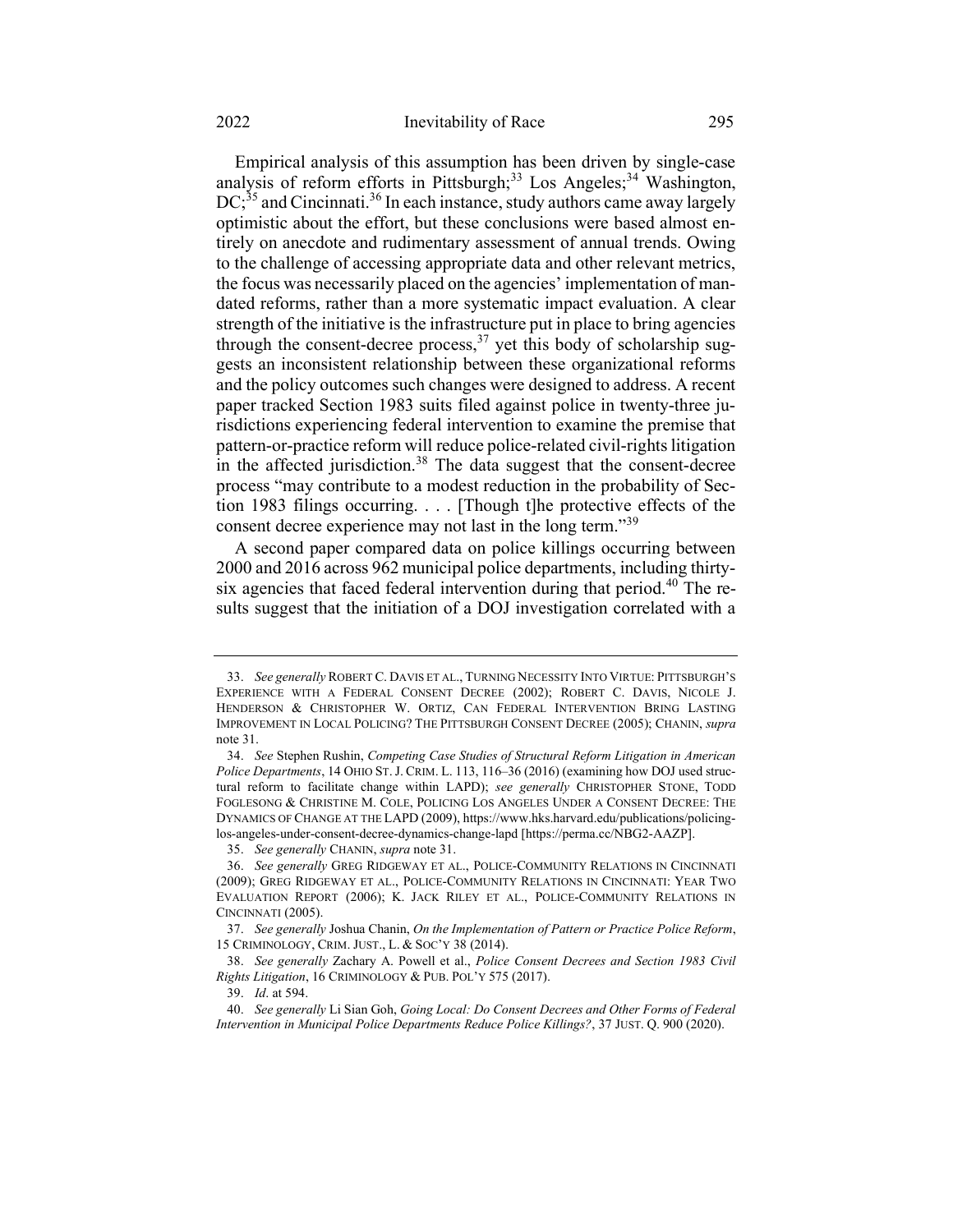twenty-seven percent drop in police killings.<sup>41</sup> In cases where the investigation led to a consent decree, jurisdictions that were assigned an independent monitor to oversee the reform saw police killings drop by an additional twenty-nine percent; reforms taking place without a monitor saw no additional reduction.<sup>42</sup> The data suggest at least two important implications. First, the apparent deterrent effect associated with DOJ's investigative phase is meaningful and worthy of future study. Second, so too is the relative value of independent oversight. This finding is noteworthy given the value of external accountability to organizational reform generally and the DOJ's reliance on an independent monitor in nearly every major reform effort it has initiated. Monitorship is the most significant cost associated with the reform process. A correlation between the use of an independent monitor and reduced incidence of police killing is a strong counter to cost-based criticism. Critically, the paper did not address whether affected departments were able to sustain their lower levels of police killing.

Given what is understood about the challenges associated with institutionalizing organizational reforms, there is good reason to believe that such progress may be transitory. Examples of such backsliding—whether a function of an agency's inability or unwillingness to cement changes brought on by the federal intervention or sustain the cultural ethos embedded in the process—are not uncommon.

Pittsburgh, where the DOJ intervened in 1997 to address "excessive force, false arrests, and improper searches and seizures,"<sup>43</sup> is an example of early progress beginning to deteriorate almost as soon as the consent decree was terminated. The reform process was championed by a reformminded police chief, Robert McNeilly, and buoyed by support from the city's political institutions.<sup>44</sup> Despite significant opposition from the officer union, the changes appeared to take hold and showed meaningful early returns.<sup>45</sup> By 2012, seven years after federal oversight was lifted, signs of backsliding had become evident.<sup>46</sup> McNeilly had been fired, the

46. See Joshua M. Chanin, Examining the Sustainability of Pattern or Practice Police Misconduct Reform, 18 POLICE Q. 163, 177 (2015) ("Use of force incidence dropped precipitously in 2008

<sup>41.</sup> Id. at 921.

<sup>42.</sup> Id.

<sup>43.</sup> C.R. DIV., supra note 20, at 3.

<sup>44.</sup> See CHANIN, supra note 31 at 117 (noting McNeilly's professed dedication to reform); DAVIS, HENDERSON & ORTIZ, *supra* note 33, at 10 (describing city officials' determination to carry out federal consent decree, assisted by implementation committee consisting of police chief and other supportive, high-ranking officials).

<sup>45.</sup> See DAVIS, HENDERSON & ORTIZ, supra note 33, at 10 (noting police union's absence from consent decree's implementation committee); CHANIN, *supra* note 31, at 43 (describing progress by September 2002, five years after consent decree's inception).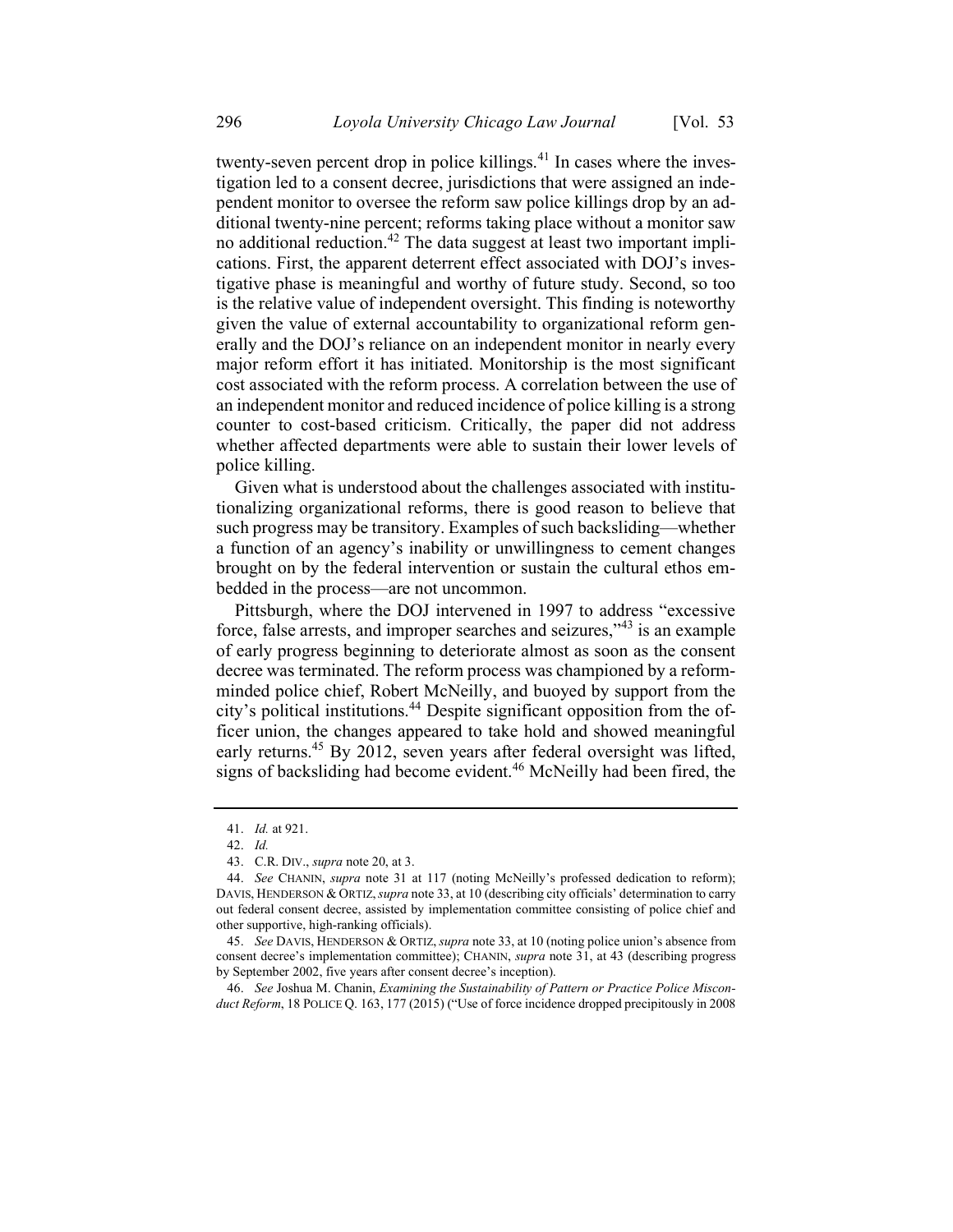City had experienced a series of high-profile use-of-force incidents,<sup>47</sup> and there had been a substantial drop in public confidence in the police.<sup>48</sup> By 2014, McNeilly's replacement had been indicted on federal corruption charges,<sup>49</sup> raising in Mayor Bill Peduto's words, "red flags that open up a lot of concern that . . . could allow for federal agencies to come in [again]." $50$ 

While the decline experienced by other jurisdictions may not have been as precipitous as that in Pittsburgh, the small amount of long-run data that has been gathered shows worrisome signs in Prince George's County, Maryland;  $51$  Detroit;<sup>52</sup> and others. Progress in Cincinnati, which has for years been the DOJ's crown jewel<sup>53</sup> and the case proponents used to demonstrate the efficacy and sustainability of the process,  $54$  has

51. See Katie Mettler, Pr. George's Police Reform Group Calls for More Mental Health Resources, Scrapping Officer Protections in Misconduct Investigations, WASH. POST (Dec. 4, 2020, 10:30 AM), https://www.washingtonpost.com/local/public-safety/police-reform-recommendations-prince-georges/2020/12/04/3b0bb4e6-3592-11eb-b59c-adb7153d10c2\_story.html

[https:/perma.cc/4C4S-RPJ3] (reporting on many of the same issues from twenty years ago); Dominique Maria Bonessi, Report Details Allegations of Racial Discrimination by Prince George's County Police, NPR (Feb. 24, 2021), https://www.npr.org/local/305/2021/ 02/24/970947069/report-details-allegations-of-racial-discrimination-by-prince-george-s-countypolice [https:/perma.cc/8ANW-B3ZF] (reporting on release of a report investigating racism in Prince George's County Police Department).

oversight-reforms/5320917002/ [https:/perma.cc/YK4Q-9YWN] (noting that despite some signs of improvement—seventy-five percent reduction in police killings—others in community said police department still fell short of properly protecting and serving city's African-American community).

53. See Kevin Grasha, AG: Cincinnati Police a Nationwide Model, ENQUIRER (Cincinnati) (May 19, 2015, 6:22 PM), https://www.cincinnati.com/story/news/2015/05/19/loretta-lynchvisit/27606525/ [https:/perma.cc/T5YP-MW2P] ("U.S. Attorney General Loretta Lynch . . . said Cincinnati's approach to collaborative policing can be a model for cities across the country.").

54. See generally Alana Semuels, How to Fix a Broken Police Department, ATLANTIC (May 28, 2015), https://www.theatlantic.com/politics/archive/2015/05/cincinnati-police-reform/393797/ [https:/perma.cc/Y5JZ-2629].

and 2009, as citizen complaints spiked and remained basically flat until 2012, when the annual total climbed some 23%.").

<sup>47.</sup> See id. at 172–74 (noting McNeilly's dismissal in early 2006, subsequent annual increase in use-of-force complaints against PBP, and high-profile incidents of alleged police violence against protesters at 2009 G-20 summit).

<sup>48.</sup> See id. at 175 ("[S]uch incidents have had a dramatic effect on police-community relations in the city and continue to negatively affect public perceptions of the Bureau.").

<sup>49.</sup> Former Pittsburgh Police Chief Nate Harper Indicted, WTAE (Pittsburgh) (Mar. 23, 2013, 12:16 AM), https://www.wtae.com/article/former-pittsburgh-police-chief-nate-harper-indicted-4/7460424# [https:/perma.cc/U8YK-XUJN] .

<sup>50.</sup> Robert Zullo, Peduto: Pittsburgh Committed to Fixing Police Problems, PITTSBURGH POST-GAZETTE (July 6, 2014, 9:51 PM), https://www.post-gazette.com/local/city/2014/07/07/ Peduto-Pittsburgh-committed-to-fixing-police-problems/stories/201407070049 [https:/perma.cc/5ZDR-FVWD].

<sup>52.</sup> See George Hunter & Christine Ferretti, Federal Oversight Forced Reforms on Detroit's Often Violent Police Department, DETROIT NEWS (June 9, 2020, 10:51 PM), https://www.detroitnews.com/story/news/local/detroit-city/2020/06/09/detroit-police-violence-prompted-federal-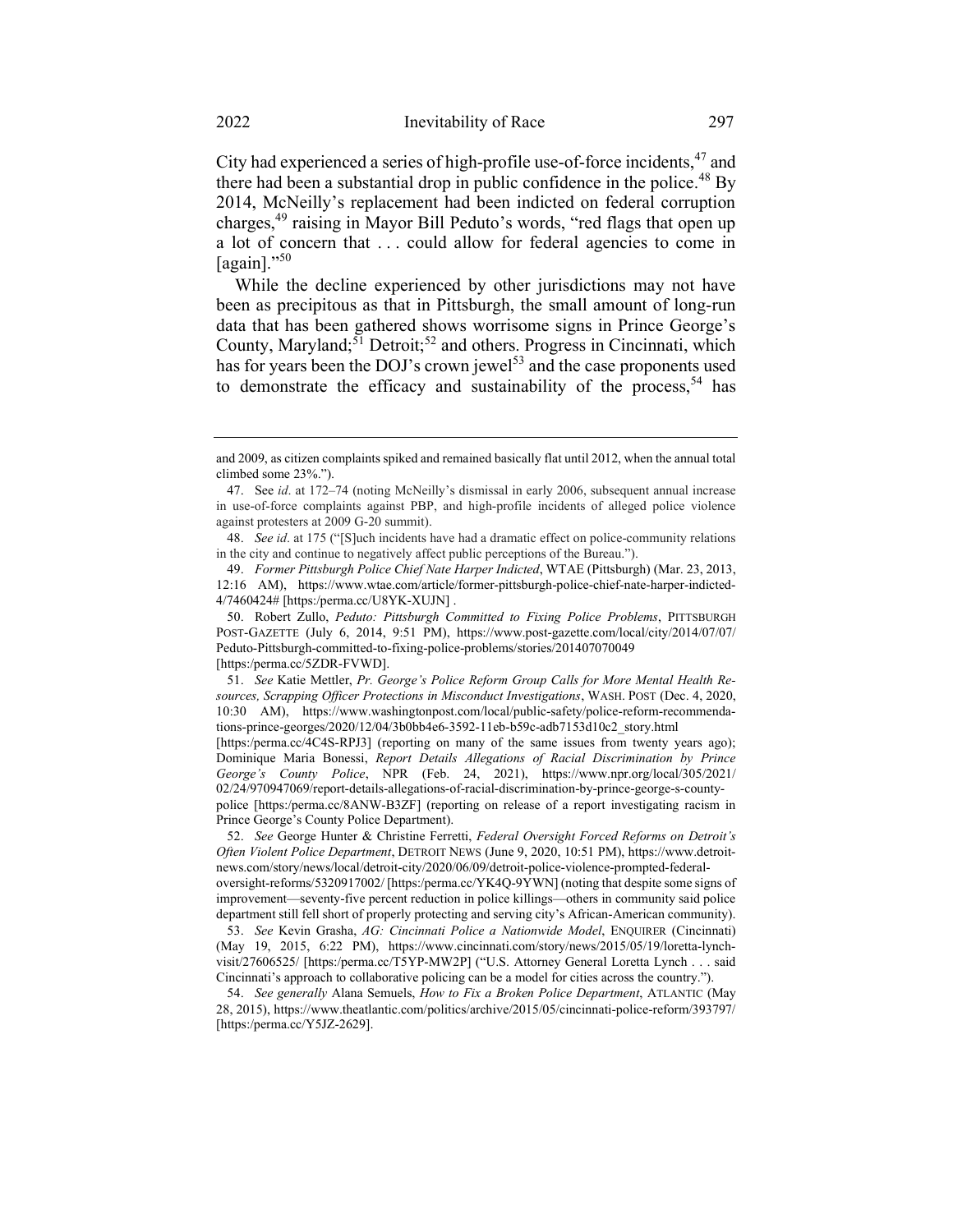dropped off recently. In 2017, ten years after the CPD was released from the 2002 agreement, several members of the original team that had worked on the Collaborative Agreement began reviewing the status of the reform.<sup>55</sup> In a series of reports, the team identified weaknesses in the CPD's use of data and the systems in place to drive officer accountability.<sup>56</sup>

In Washington, DC, where the Metropolitan Police Department (MPD) had shown early promise in its effort to drive changes to its use-of-force and officer accountability infrastructure, $57$  former MPD consent-decree monitor Michael Bromwich conducted a review seven years after the consent decree was terminated and found a mixed bag. Bromwich noted that the MPD continued to embody sound use-of-force policy but over time had lapsed in its effort to maintain top-line use-of-force investigation protocols and best practices in other areas subject to reform.<sup>58</sup> In a follow-up to the 2016 report, Bromwich closely evaluated four MPD use-of-deadlyforce incidents occurring between 2018 and 2019. His review found "serious lapses" in the Department's investigation of these incidents, problems identified in the earlier report that had "grown substantially worse," and a department that "appear[ed] to resist or be unconcerned with remedying them."<sup>59</sup>

The pattern-or-practice initiative is the most powerful tool for driving police reform in the United States. The federal government has investigated dozens of agencies since 1994, finding evidence of systematic misconduct and thus formally intervening in several, including some of the country's most prominent departments. The process has received praise

<sup>55.</sup> Collaborative Agreement Refresh, CITY OF CINCINNATI, https://www.cincinnatioh.gov/police/collaborative-agreement-refresh/ [https:/perma.cc/M8UX-PQC5] (last visited Dec. 19, 2021).

<sup>56.</sup> See generally SAUL A. GREEN ET AL., PROGRESS REPORT: CITY OF CINCINNATI COLLABORATIVE AGREEMENT: BIAS-FREE POLICING AND OFFICER ACCOUNTABILITY (2017) https://www.cincinnati-oh.gov/sites/police/assets/File/Bias-Free%20Policing%20%26%20Officer%20Accountability%20Progress%20Report%20-%20Saul%20Green%209-21-17.pdf [https:/perma.cc/8QFQ-WXGB].

<sup>57.</sup> See Chanin, *supra* note 46, at 175 (reporting that, according to consent-decree monitor, the Washington, DC, police department had become more sophisticated and a model for reform across the country).

<sup>58</sup>. See MICHAEL BROMWICH ET AL., THE DURABILITY OF POLICE REFORM: THE METROPOLITAN POLICE DEPARTMENT AND USE OF FORCE: 2008–2015, at 114–17 (2016), https://dcauditor.org/report/the-durability-of-police-reform-the-metropolitan-police-departmentand-use-of-force-2008-2015/ [https:/perma.cc/AQ24-72BN] (concluding that MPD had improved from its pre-consent decree practices, but that it must continue working hard to prevent "erosion of important reforms that comes naturally with the passage of time").

<sup>59.</sup> MICHAEL BROMWICH ET AL., THE METROPOLITAN POLICE DEPARTMENT AND THE USE OF DEADLY FORCE: FOUR CASE STUDIES 2018–2019, at xvii (2021), https://dcauditor.org/report/themetropolitan-police-department-and-the-use-of-deadly-force-four-case-studies-2018-2019/ [https:/perma.cc/GD4N-LSUF].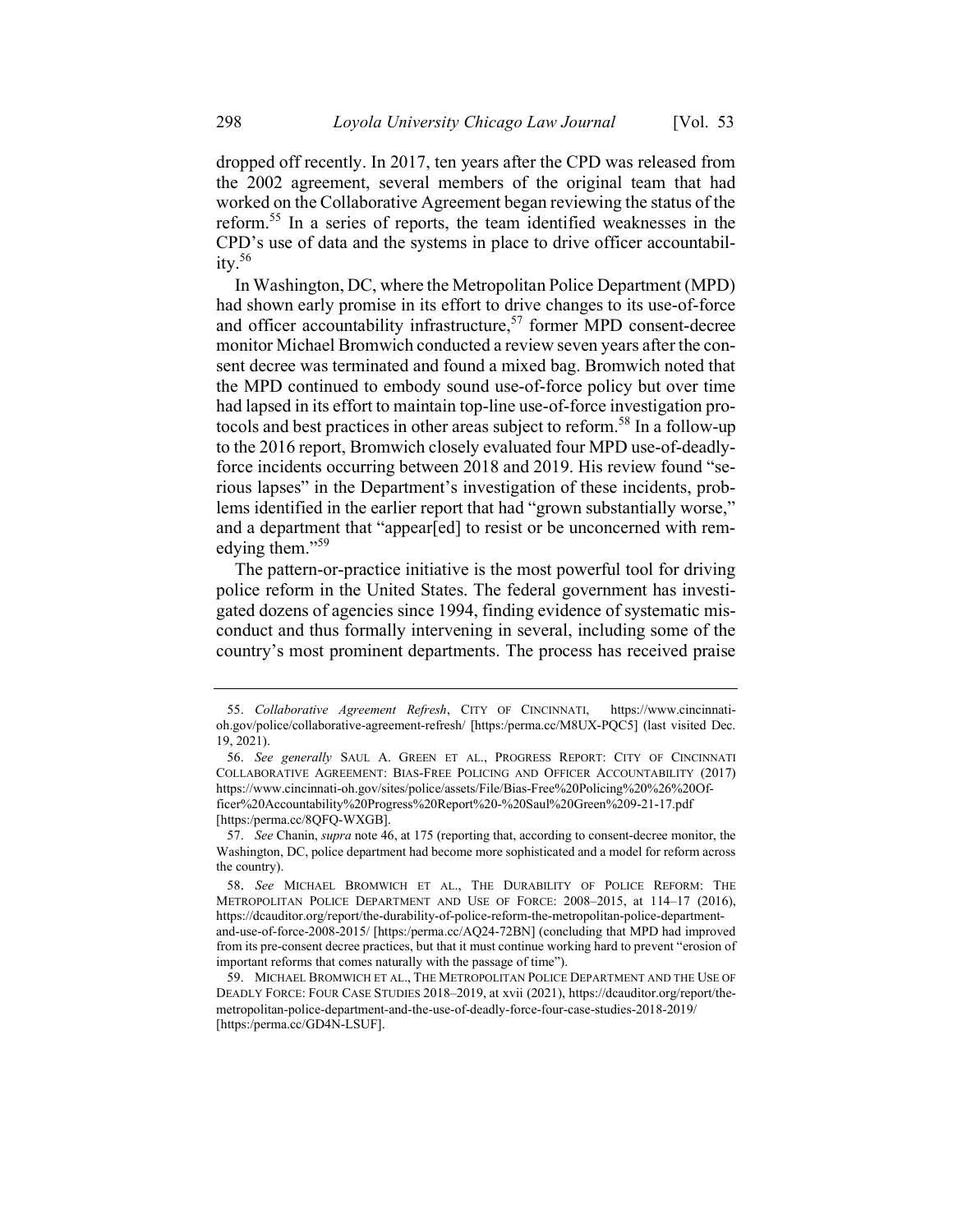from academics,<sup>60</sup> police executives,<sup>61</sup> and various other stakeholders, yet has been subject to relatively little empirical evaluation. What does exist suggests that the consent-decree process has succeeded in promoting technocratic reforms, from changes to policy and training, to the development of internal officer accountability systems, but provides a scant indication that these structural changes either lead to desired outcomes or prompt the sorts of cultural evolution necessary to institutionalize the principles—lawfulness, equity, accountability, transparency—driving the process. The tenuousness of reforms in places like Pittsburgh and Washington, DC, makes clear that something significant must change if Section 14141 is going to match its reputation for bringing change to malfeasant departments and the communities directly affected.

### III. SECTION 14141, RACE, AND POLICE LEGITIMACY

In an interview with *Playboy*, former police chief William Bratton argued that police behavior is critically important to race relations in the United States. "If we don't solve the race issue, we'll never solve the other issues [with policing]. The police have traditionally been the flash point for so many of America's racial problems," said Bratton.<sup>62</sup> There is much historical evidence to support Bratton's view. The Kerner Commission identified racial tension and a severe lack of trust between the police and minority communities as a central explanation for the urban upheaval of the 1960s.<sup>63</sup> Uprisings during the Civil Rights Era were certainly not the last example of the costly interaction between police behavior and race. Other blue-ribbon commission reports, including that of the Christopher Commission, were formed to evaluate the LAPD in the months following the Rodney King beating,  $64$  and they highlighted the

<sup>60.</sup> See generally William J. Stuntz, The Political Constitution of Criminal Justice, 119 HARV. L. REV. 781 (2006); Samuel Walker, The Justice Department's Pattern-or-Practice Police Reform Program, 1994–2017: Goals, Achievements, and Issues, 5 ANN. REV. CRIMINOLOGY 6.1 (2021).

<sup>61.</sup> See generally U.S. DEP'T OF JUST., TAKING STOCK: REPORT FROM THE 2010 ROUNDTABLE ON THE STATE AND LOCAL LAW ENFORCEMENT POLICE PATTERN OR PRACTICE PROGRAM (42 U.S.C. § 14141) (2011), https://www.ojp.gov/pdffiles1/nij/234458.pdf [https:/perma.cc/Q6DG-FM2C]; POLICE EXEC. RSCH. F., CIVIL RIGHTS INVESTIGATIONS OF LOCAL POLICE: LESSONS LEARNED (2013), https://www.policeforum.org/assets/docs/Critical Issues Series/civil%20rights %20investigations%20of%20local%20police%20-%20lessons%20learned%202013.pdf [https:/perma.cc/UDT8-BKBL].

<sup>62.</sup> Joe Domanick, Saving Los Angeles, PLAYBOY MAGAZINE, Feb. 2008, at 70, 72 (quoting Bratton).

<sup>63.</sup> See KERNER COMM'N REP., supra note 7, at 93 ("[To Black Americans] police have come to symbolize white power, white racism, and white repression. And the fact is that many police do reflect and express these white attitudes.").

<sup>64.</sup> Los Angeles: The Christopher Commission Report, HUM. RTS. WATCH, https://www.hrw.org/legacy/reports98/police/uspo73.htm [https:/perma.cc/ALQ7-6JQR] (last visited Dec. 19, 2021) (noting creation and findings of the Christopher Commission).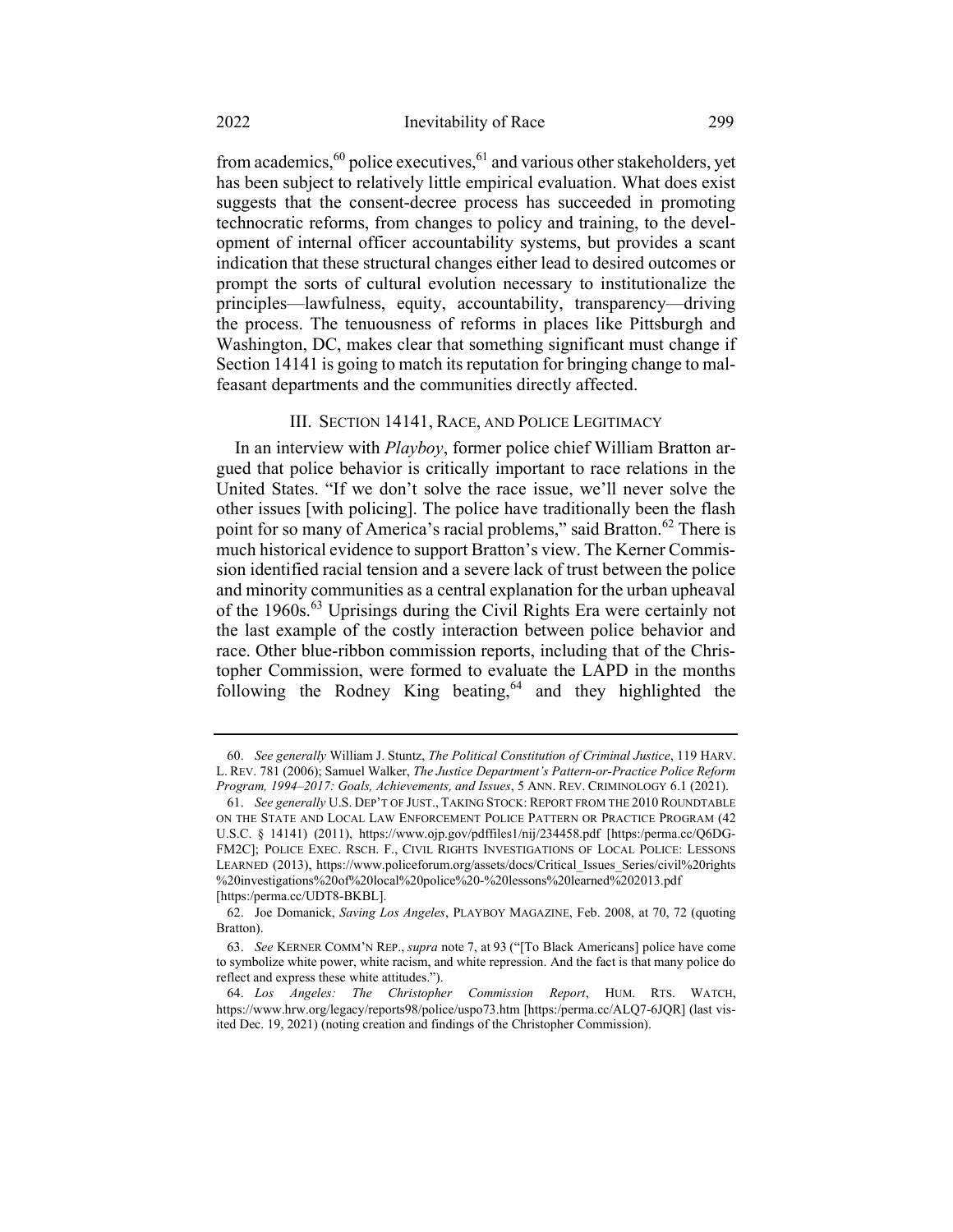intertwinement of race and police abuse, as do more recent incidents involving Michael Brown, Freddie Gray, and George Floyd, among thousands of others.<sup>65</sup>

A significant and related cost is the mistrust of police institutions among Blacks in the United States. According to a Gallup poll, thirtyfour percent of Blacks in 1993 said that they had a "great deal" of confidence in police, compared to sixty percent of Whites.<sup>66</sup> In 2020, the gap was considerably larger: fifty-six percent of Whites reported high confidence in police, while just nineteen percent of Blacks felt the same way.  $67$ Similar race-based disparities exist in views of police discrimination<sup>68</sup> and the use of force.<sup>69</sup>

This is not the proper forum for a comprehensive discussion of the scholarly research examining the relationship between race and policing. Even a cursory review of the voluminous scholarship on the issue makes plain the importance of evaluating police behavior, particularly misconduct, with an eye towards race and the detrimental effect of racialized inequity on police-community relations.<sup>70</sup> At a minimum, in light of both historical evidence and a preponderance of empirical scholarship, it is difficult to argue with the notion that the vexed and deeply rooted relationship between the police and minority communities greatly affects issues of law and order, crime and justice, and misconduct and accountability across the United States.

<sup>65.</sup> See, e.g., Weihua Li, From Michael Brown to George Floyd: What We've Learned About Policing, MARSHALL PROJECT (June 3, 2020, 6:00 AM), https://www.themarshallproject.org/2020/06/03/from-michael-brown-to-george-floyd-what-we-ve-learned-about-policing [https://perma.cc/DBB2-VHNE] (tracing reports from the Kerner Commission through recent DOJ reports on police reforms and linking recent police killings of Black men to continued police abuses and systemic racial inequities).

<sup>66.</sup> Jeffery M. Jones, Black, White Adults' Confidence Diverges Most on Police, GALLUP (Aug. 12, 2020), https://news.gallup.com/poll/317114/black-white-adults-confidence-diverges-police.aspx [https://perma.cc/HTX6-ZRJB].

<sup>67.</sup> Id.

<sup>68.</sup> Laura Santhanam, Two-Thirds of Black Americans Don't Trust the Police to Treat Them Equally. Most White Americans Do., PBS NEWSHOUR (June 5, 2020, 12:00 PM), https://www.pbs.org/newshour/politics/two-thirds-of-black-americans-dont-trust-the-police-totreat-them-equally-most-white-americans-do [https:/perma.cc/YC6B-H36K].

<sup>69.</sup> Kat Stafford & Hannah Fingerhut, AP-NORC Poll: Sweeping Change in US Views of Police Violence, AP NEWS (June 17, 2020), https://apnews.com/article/us-news-ap-top-news-racial-injustice-politics-police-728b414b8742129329081f7092179d1f [https:/perma.cc/PB8M-35KL].

<sup>70.</sup> See generally RANDALL KENNEDY, RACE, CRIME, AND THE LAW (1998); David Cole, Discretion and Discrimination Reconsidered: A Response to the New Criminal Justice Scholarship, 87 GEO. L.J. 1059 (1999); SAMUEL WALKER ET AL., THE COLOR OF JUSTICE: RACE, ETHNICITY, AND CRIME IN AMERICA (Cengage Learning, 6th ed. 2017); RONALD WEITZER & STEVEN A. TOUCH, RACE AND POLICING IN AMERICA: CONFLICT AND REFORM (2006); RACE, ETHNICITY AND POLICING: NEW AND ESSENTIAL READINGS (Stephen Rice & Michael White eds., 2010); Tom R. Tyler, Trust and Legitimacy: Policing in the USA and Europe, 8 EUR. J. CRIMINOLOGY 254 (2011).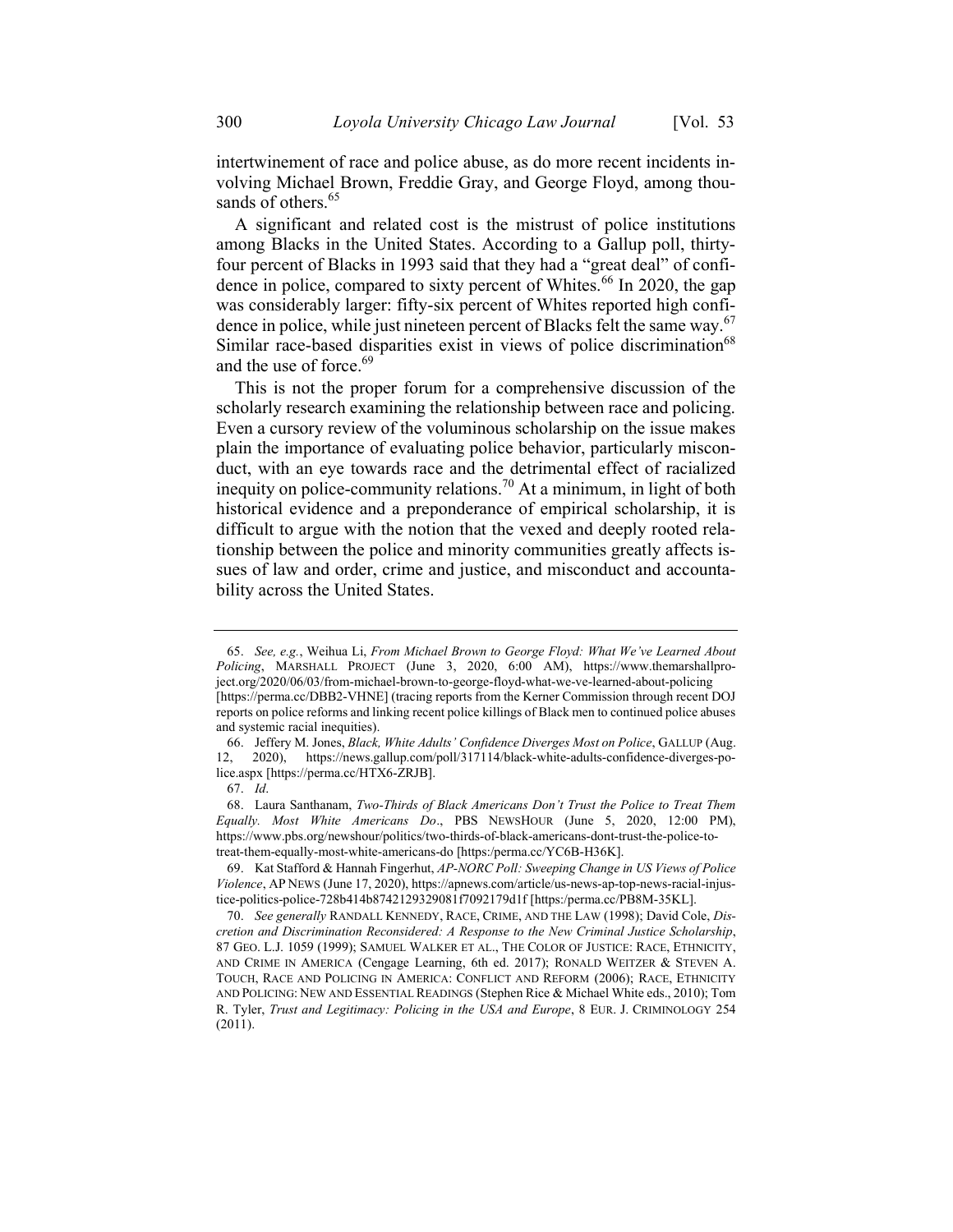#### 2022 Inevitability of Race 301

The analytical convergence of race and police conduct is of particular relevance in the context of Section 14141. In one form or another, racebased inequities have been present in nearly every case brought by the DOJ under this authority. This is true of so-called "first wave" cases initiated by the Clinton and George W. Bush administrations, beginning with the 1994 investigation into alleged racial profiling by the New Jersey State Police.<sup>71</sup> Another early investigation, initiated in April 1996 in Pittsburgh, was sparked by the death of two Black men at the hands of the police and a long string of complaints submitted to the ACLU by Black Pittsburghers alleging disproportionate use of force and a wider pattern of discrimination by PBP officers.<sup>72</sup> The Pittsburgh Bureau of Police settled these claims in 1997 and remained under federal oversight until  $2005<sup>73</sup>$  A series of stories in the *Washington Post* chronicled the Washington, DC, Metro Police Department's (MPD's) high—and racially skewed—rate of police-involved shootings, many of which targeted Blacks, prompting then-Chief Charles Ramsey to request a DOJ investigation in January 1999.<sup>74</sup> The MPD was under federal control from 2001 through  $2008$ .<sup>75</sup> In Prince George's County, Maryland, a well-documented string of police violence and corruption incidents,<sup>76</sup> together with a litany of complaints of racial bias collected by the NAACP in the early 2000s,<sup>77</sup> helped to substantiate the DOJ's claims of systematic, race-

77. See Craig Whitlock, Pr. George's Police Face Wider Inquiry, WASH. POST (Apr. 11, 2000),

<sup>71.</sup> Press Release, Off. Att'y Gen. (N.J.), State Police Racial Profiling Consent Decree Dissolved (Sept. 21, 2009), https://www.nj.gov/oag/newsreleases09/pr20090921a.html [https:/perma .cc/6VAT-HUQH].

<sup>72.</sup> See ROBERT C. DAVIS ET AL., supra note 33, at 4–7 (discussing ACLU investigation prompted by tensions between police and Black Pittsburgh community after two Black men were killed in police custody).

<sup>73.</sup> See Torsten Ove, Federal Control of Pittsburgh Police Lifted, PITTSBURGH POST-GAZETTE (Apr. 5, 2005, 11:00 PM), https://www.post-gazette.com/local/city/2005/04/06/Federal-control-of-Pittsburgh-police-lifted/stories/200504060221 [https:/perma.cc/3B6S-XVNM] (reporting DOJ and City of Pittsburgh joint motion in 2005 to end 1997 consent decree's federal oversight of Pittsburgh police).

<sup>74.</sup> See Roberto Suro & Sari Horwitz, Justice Department to Assist D.C. Police, WASH. POST, Jan. 8, 1999, at D01 (recounting *Washington Post*'s eight-month investigation showing police misconduct and prompting Chief Charles Ramsey's request that DOJ review all fatal police shootings in past decade).

<sup>75.</sup> See MICHAEL R. BROMWICH, FINAL REPORT OF THE INDEPENDENT MONITOR FOR THE METROPOLITAN POLICE DEPARTMENT 1 (2008), https://www.clearinghouse.net/chDocs/public/PN-DC-0001-0032.pdf [https://perma.cc/SFP6-WYZQ] (noting federal consent decree for MPD in effect from June 2001 until April 2008).

<sup>76.</sup> See Craig Whitlock, FBI to Probe Pr. George's Police Cases, WASH. POST (Aug. 3, 2001), https://www.washingtonpost.com/wp-dyn/content/article/2007/06/21/AR2007062101006.html [https://perma.cc/Y83N-GHEA] ("The FBI has opened civil rights investigations in seven cases in which Prince George's County police shot or allegedly beat people, bringing to more than 30 the number of federal probes involving county officers in the past two years.").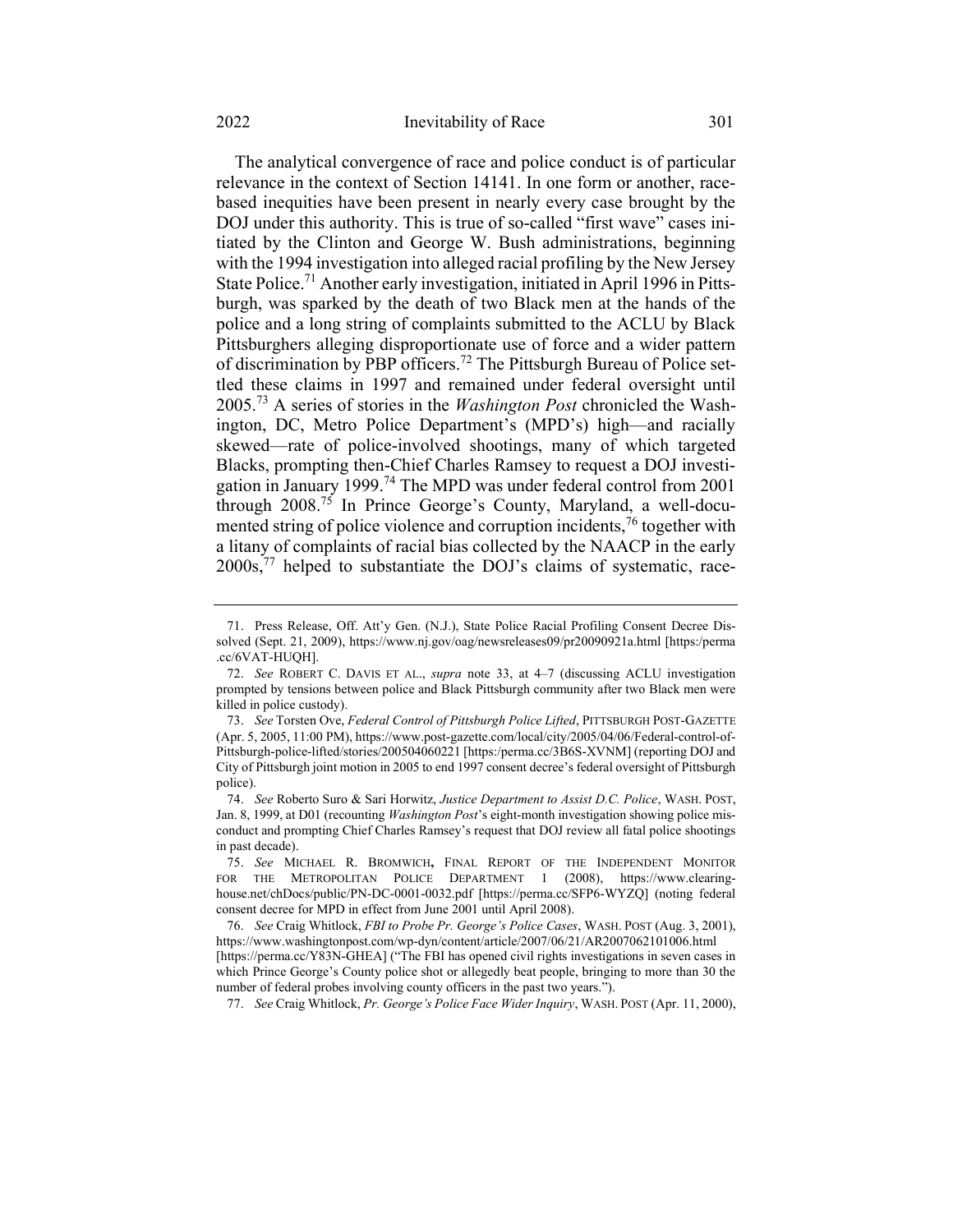based misconduct.

The pattern among Obama-era cases takes a similar shape. Several investigations were driven by allegations of discriminatory policing. Racially disparate outcomes were identified in Alamance County, North Carolina;<sup>78</sup> Meridian, Mississippi;<sup>79</sup> East Haven, Connecticut;<sup>80</sup> and Maricopa County, Arizona, among others.<sup>81</sup> In Newark, the DOJ built its consent decree around "stark and unremitting" evidence of race-based disparities.<sup>82</sup> An investigation of the Baltimore Police Department, initiated after Freddie Gray was killed while in police custody, revealed "a policing strategy that, by its design, led to differential enforcement in African-American communities" and a failure to "prevent discrimination, despite longstanding notice of concerns about how it polices African-American communities in the City."<sup>83</sup> The DOJ's review of policing in Ferguson, Missouri, revealed what one commentator called a "conspiracy"<sup>84</sup> against the city's Black residents:

Ferguson's own data establish clear racial disparities that adversely impact African Americans. The evidence shows that discriminatory intent is part of the reason for these disparities. Over

https://www.washingtonpost.com/archive/politics/2000/04/11/pr-georges-police-face-wider-inquiry/c8d25a13-8894-45ad-ae5c-0a763b27dc97/ [https://perma.cc/LQ4Z-YYM8] (reporting that NAACP had collected a list of complaints about Prince George's County police and pushed for a federal review of the department).

<sup>78.</sup> See generally Letter from Thomas E. Perez, Assistant Att'y Gen., U.S. Dep't of Just., to Clyde B. Albright, Alamance Cnty. Att'y, & Chuck Kitchen, Turrentine Law Firm (Sep. 18, 2012), https://www.justice.gov/crt/about/spl/documents/acso\_findings\_9-18-12.pdf

<sup>[</sup>https://perma.cc/UNL5-2ZM5].

<sup>79.</sup> See generally Press Release, U.S. Dep't Just., Justice Department Releases Investigative Findings Showing Constitutional Rights of Children in Mississippi Being Violated (Aug. 10, 2012), https://www.justice.gov/opa/pr/justice-department-releases-investigative-findings-showing-constitutional-rights-children [https://perma.cc/QV4T-M9NL].

<sup>80.</sup> See generally Letter from Thomas E. Perez, Assistant Att'y Gen., U.S. Dep't of Just., to Hon. Joseph Maturo, Jr, Town of East Haven Mayor (Dec. 19, 2011), https://www.justice.gov/crt/about/spl/documents/easthaven\_findletter\_12-19-11.pdf [https://perma.cc/U5XX-SZ36].

<sup>81.</sup> See generally Letter from Thomas E. Perez, Assistant Att'y Gen., U.S. Dep't of Just., to Bill Montgomery, Maricopa Cnty. Att'y (Dec. 15, 2011), https://www.justice.gov/sites/default/files/crt/ legacy/2011/12/15/mcso\_findletter\_12-15-11.pdf [https://perma.cc/P5YC-ELLZ].

<sup>82.</sup> C.R. DIV., U.S. DEP'T OF JUST., & U.S. ATT'Y OFF., DIST. N.J., INVESTIGATION OF THE NEWARK POLICE DEPARTMENT 16 (2014), https://www.justice.gov/sites/default/files/crt/legacy/2014/07/22/newark\_findings\_7-22-14.pdf [https://perma.cc/5XVB-GGNB].

<sup>83.</sup> C.R. DIV., U.S. DEP'T OF JUST., INVESTIGATION OF THE BALTIMORE CITY POLICE DEPARTMENT 8 (2016), https://www.justice.gov/crt/case-document/baltimore-police-departmentfindings-report [https://perma.cc/XU5F-99DP].

<sup>84.</sup> See Conor Friederdorf, Ferguson's Conspiracy Against Black Citizens, ATLANTIC (Mar. 5, 2015), https://www.theatlantic.com/national/archive/2015/03/ferguson-as-a-criminal-conspiracyagainst-its-black-residents-michael-brown-department-of-justice-report/386887/

<sup>[</sup>https://perma.cc/5U7B-E4GN] ("Ferguson may as well be an elaborate conspiracy against its black residents.").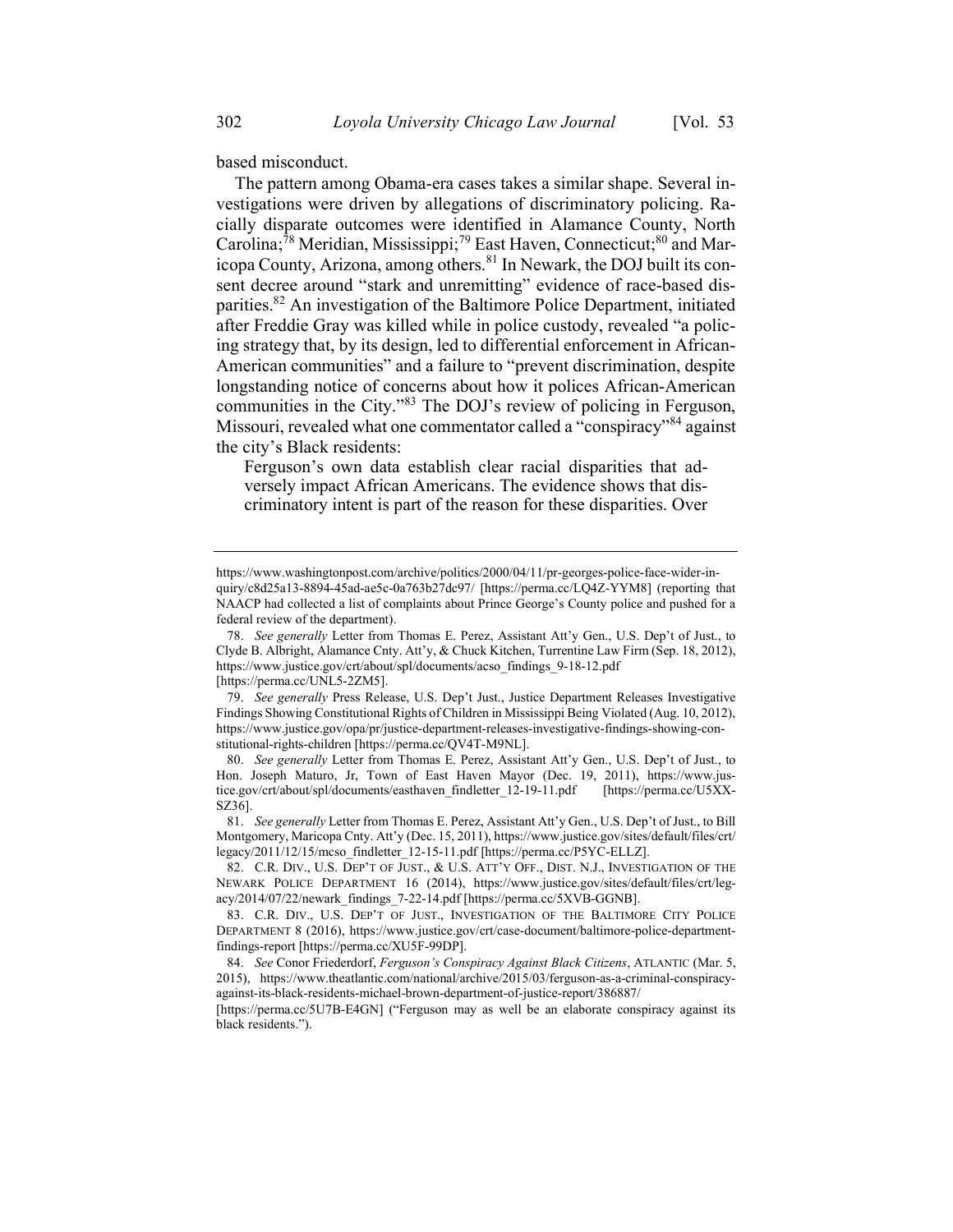time, Ferguson's police . . . practices have sown deep mistrust between parts of the community and the police department, undermining law enforcement legitimacy among African Americans in particular.<sup>85</sup>

Investigations into allegations of ostensibly race-neutral yet unlawful conduct, like the use of excessive force or improper search-and-seizure practices, revealed in nearly every case evidence of race-based misconduct. In Seattle, a federal investigation into unlawful use of force and discriminatory policing was precipitated by the police killing of a Native American man<sup>86</sup> and a video recording of an SPD officer threatening to "beat the fucking Mexican piss" out of a suspect. $87$  The DOJ findings letter described evidence of a "strong perception among segments of Seattle's diverse communities that SPD officers engage in discriminatory policing practices against racial and ethnic minorities . . . ."<sup>88</sup> This alone did not substantiate a finding that SPD engaged in a pattern or practice of discriminatory policing, $89$  but these findings were framed as being reflective of a long-standing mistrust of the SPD among members of the city's minority communities:

Over the years, SPD has grappled with complaints regarding its treatment of racial and ethnic minorities. The [Office of Police Accountability] Auditor's 2009 Report about SPD's Relationship with Diverse Communities found that 43% of residents and 56% of Blacks believe that racial profiling by the police is a problem in Seattle. . . . This is an area where community perceptions can have significantly detrimental consequences on a police

<sup>85.</sup> C.R. DIV., U.S. DEP'T OF JUST., INVESTIGATION OF THE FERGUSON POLICE DEPARTMENT 2 (2015), https://www.justice.gov/sites/default/files/opa/press-releases/attachments/2015/03/04/ ferguson\_police\_department\_report.pdf [https://perma.cc/Y35J-XPGF].

<sup>86.</sup> See Gene Johnson, *DOJ: Seattle in Compliance with Police Reforms*, AP NEWS (Oct. 13, 2017), https://apnews.com/article/979ba3fc03724e359dc60f333a567925 [https://perma.cc/X3H3- Y5MQ] ("The Justice Department began investigating Seattle police following a series of questionable uses of force, including the unjustified shooting of a Native American woodcarver after he crossed the street in front of a cruiser in 2010.").

<sup>87.</sup> C.R. DIV., U.S. DEP'T OF JUST., INVESTIGATION OF THE SEATTLE POLICE DEPARTMENT 27 (2011), https://www.justice.gov/crt/about/spl/documents/spd\_findletter\_12-16-11.pdf27 [https:// perma.cc/RY3E-DMGF].

<sup>88.</sup> Id. at 25.

<sup>89.</sup> In fact, it was a lack of quality data. See id. at 6:

We further find that SPD's ability to maintain the trust of the community is hindered by SPD's: (1) deficient policies that address the risk of biased policing and or govern pedestrian stops; (2) inadequate supervision and training of its officers on (a) how to avoid biased policing practices, (b) how to conduct proper pedestrian stops, and (c) tactical communications skills; (3) a failure to proactively and consistently engage the community; and (4) the failure to keep meaningful data that would permit SPD to evaluate and take action to address allegations of biased policing.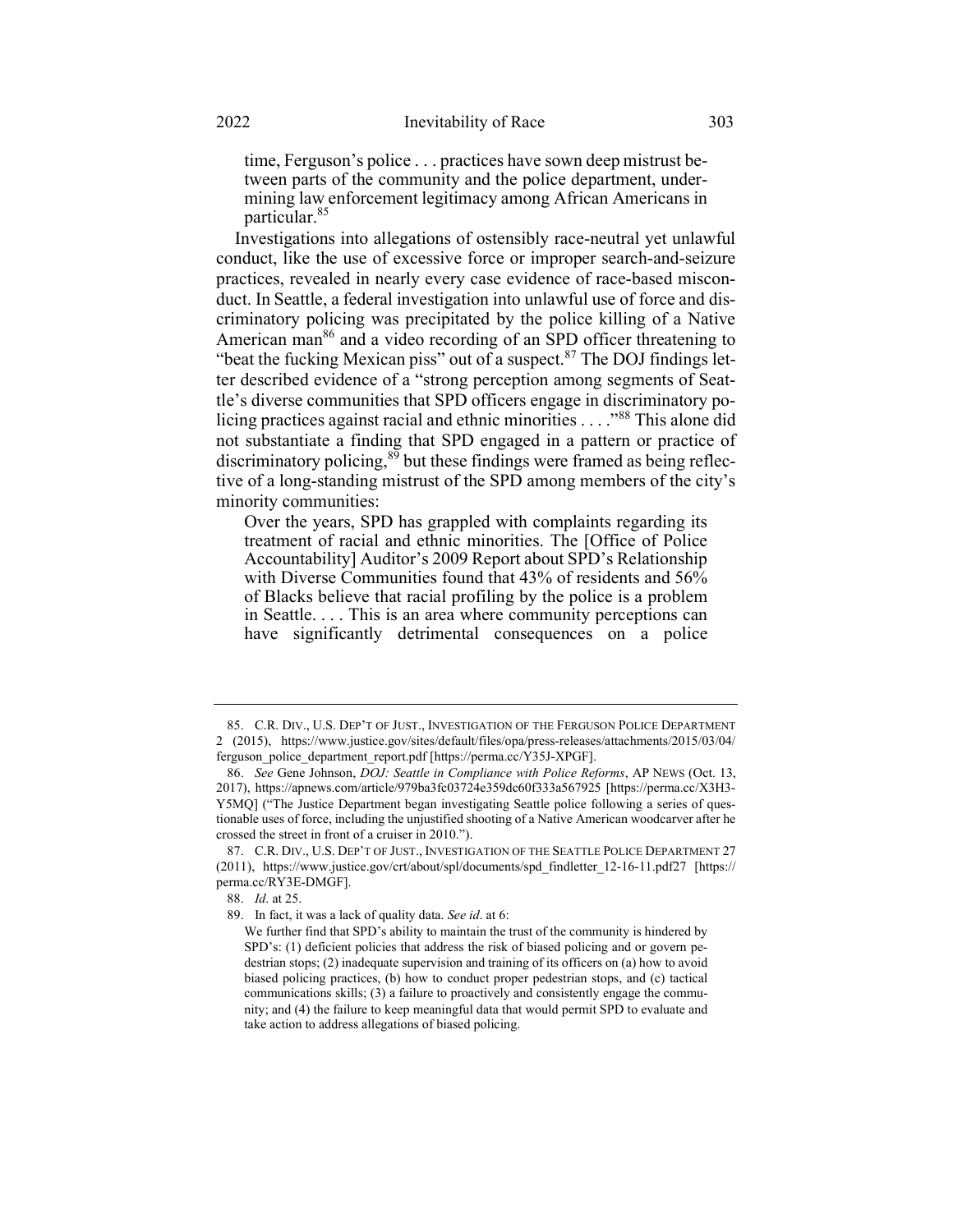department's ability to perform its mission, and it is an area where SPD faces real challenges.<sup>90</sup>

The 2010 investigation of allegations that the New Orleans Police Department (NOPD) engaged in systematically unlawful use of force revealed a similar story. Data showed racialized use-of-force patterns: "Of the 27 instances between January 2009 and May 2010 in which NOPD officers intentionally discharged their firearms at people, all 27 of the subjects of this deadly force were African American."<sup>91</sup> Together with what the DOJ called the NOPD's "fail[ure] to take meaningful steps to counteract and eradicate bias based on race, ethnicity, and LGBT status in its policing practices,"<sup>92</sup> these data only underscore the historical mistrust of the Department among the city's Black and Brown communities.<sup>93</sup>

In 2014 the DOJ found that the Portland Police Department (PPD) had engaged in a pattern or practice of unlawful use of force and problematic treatment of the city's mentally ill.<sup>94</sup> And while the settlement, which remains in place, was developed to address those ostensibly race-neutral issues, race and the PPD's relationship with Portland's minority residents undergirds the federal intervention. As was the case in Seattle and New Orleans, the DOJ's Portland investigation revealed belief among "community members . . . that racism exists within the police force" as residents described "incidents over a 20-year time span which informed their perception."<sup>95</sup>

In Yonkers, New York, where an agreement was signed in 2009 to address allegations of unlawful use of force and discriminatory policing, the DOJ drew attention to the corrosive effects such practices have on police legitimacy and community trust:

The YPD should work to improve its relationship with the Yonkers community. Citizen interviews and news reports revealed

<sup>90.</sup> Id. at 25.

<sup>91.</sup> C.R. DIV., U.S. DEP'T OF JUST., INVESTIGATION OF THE NEW ORLEANS POLICE DEPARTMENT 39 (2011), https://www.justice.gov/sites/default/files/crt/legacy/2011/03/17/nopd\_ report.pdf [https://perma.cc/A2HC-HGXU].

<sup>92.</sup> Id. at v.

<sup>93.</sup> See Kathy Finn, New Orleans Struggles to Overcome Mistrust of Police, REUTERS (Aug. 24, 2011, 6:56 AM), https://www.reuters.com/article/instant-article/idUKTRE77N3CX20110824 [https://perma.cc/X9JA-KUD2] (discussing New Orleans's struggle to win back or overcome community's mistrust of their police force).

<sup>94.</sup> See Letter from Thomas E. Perez, Assistant Att'y Gen., U.S. Dep't of Just., to Hon. Sam Adams, Portland Mayor (Sep. 12, 2012), https://www.justice.gov/sites/default/files/crt/legacy/2012/09/17/ppb\_findings\_9-12-12.pdf [https://perma.cc/7NMY-PZ4K ] (discussing DOJ investigation's findings that Portland Police Bureau engaged in patterns of unreasonable force against those with mental illnesses).

<sup>95.</sup> Id. at 39.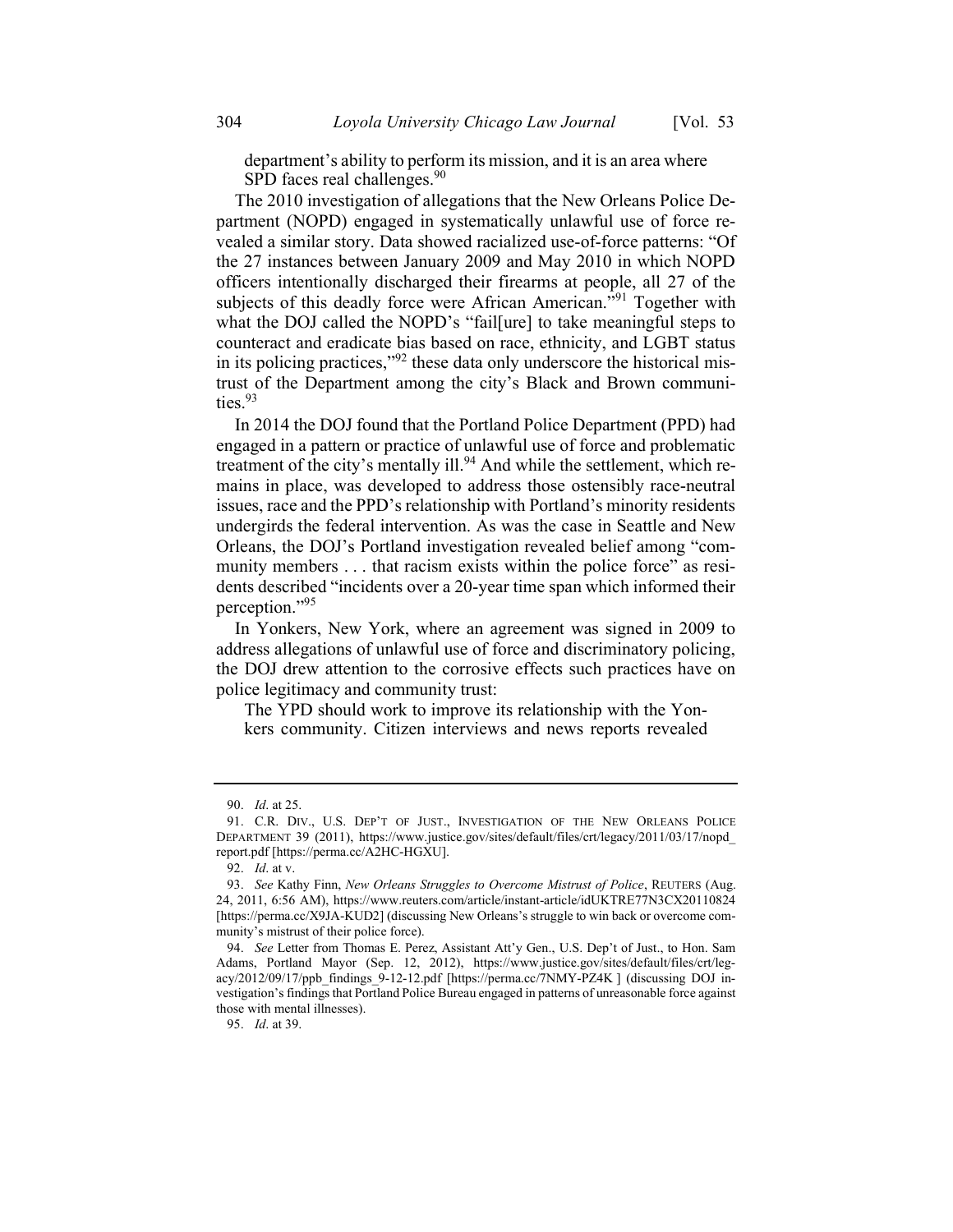allegations of distrust and fear of the YPD. Deep seated concerns of racial animus impede attempts at reconciliation.<sup>96</sup>

This language makes clear that the DOJ was cognizant of how salient race is to the unlawful activity their investigation uncovered in Yonkers. Similar language used in findings letters in Pittsburgh, Seattle, Baltimore, Ferguson, and nearly every other jurisdiction found to have engaged in a pattern or practice of misconduct, regardless of its specific nature, suggests that the DOJ no doubt understands the connection between race and the systemic problems they aim to remedy.

Their actions, by contrast, suggest that despite its importance, the issue of race is something not to be addressed head on. In nearly every case, settlement agreements refuse to mention the issue by name and take a mostly laissez-faire approach to address the tension between police and the communities they serve. Early agreements, like those established in places like Detroit;<sup>97</sup> Prince George's County;<sup>98</sup> Washington, DC;<sup>99</sup> East Haven, Connecticut;<sup>100</sup> Mt. Prospect, Illinois;<sup>101</sup> and Villa Rica, Geor $gia<sup>102</sup>$  do not mention race, racial bias, or community relations in any meaningful way, despite the centrality of discriminatory policing to the reform effort in these jurisdictions. Steps taken in Los Angeles and Pittsburgh, where the DOJ was more willing to engage with these issues, serve to highlight the tendency to ignore "root causes" in favor of technocratic reforms narrowly tailored to the issues identified by their investigation.

In Pittsburgh, where the DOJ intervened to address a pattern of racialized use of force, the settlement frames the problem as one of "bad apple" officers and chooses to address the problem as such. There is admirable

<sup>96.</sup> Letter from Loretta King, Assistant Att'y Gen., U.S. Dep't of Just., et al., to Raymond P. Fitzpatrick, Jr., Fitzpatrick & Brown LLP 32 (June 9, 2009), https://www.clearinghouse.net/chDocs/public/PN-NY-0041-0001.pdf [https://perma.cc/DJ7D-XLXZ].

<sup>97.</sup> See generally Consent Judgment Use of Force and Arrest and Witness Detention, United States v. City of Detroit, No. 03-72258 (E.D. Mich. June 12, 2003).

<sup>98.</sup> See generally Memorandum of Agreement between U.S. Dep't of Just. and Prince George's Cnty., Md. and Prince George's Cnty. Police Dep't (Jan. 22, 2014), https://www.justice.gov/sites/default/files/crt/legacy/2010/12/15/pg\_memo\_agree.pdf [https://perma.cc/4WKE-775P].

<sup>99.</sup> See generally Memorandum of Agreement between U.S. Dep't of Just. and D.C. & D.C. Metro. Police Dep't (June 13, 2001), https://www.justice.gov/crt/memorandum-agreement-unitedstates-department-justice-and-district-columbia-and-dc-metropolitan [https://perma.cc/8V94- S528].

<sup>100.</sup> See generally Settlement Agreement and [Proposed] Order, United States v. Town of East Haven, No. 12-cv-01652 (D. Conn. Nov. 20, 2012), ECF No. 2-1.

<sup>101.</sup> See generally Memorandum Agreement Between the United States and the Village of Mt. Prospect, Illinois (Jan 22, 2003), https://www.justice.gov/sites/default/files/crt/legacy/2010/12/15/mtprospect\_moa.pdf [https://perma.cc/6LZN-HD97].

<sup>102.</sup> See generally Memorandum Agreement between the United States and the City of Villa Rica, Georgia (Dec. 23, 2003), https://www.justice.gov/sites/default/files/crt/legacy/2010/12/15/villa\_rica\_moa.pdf [https://perma.cc/WP3C-DLWM].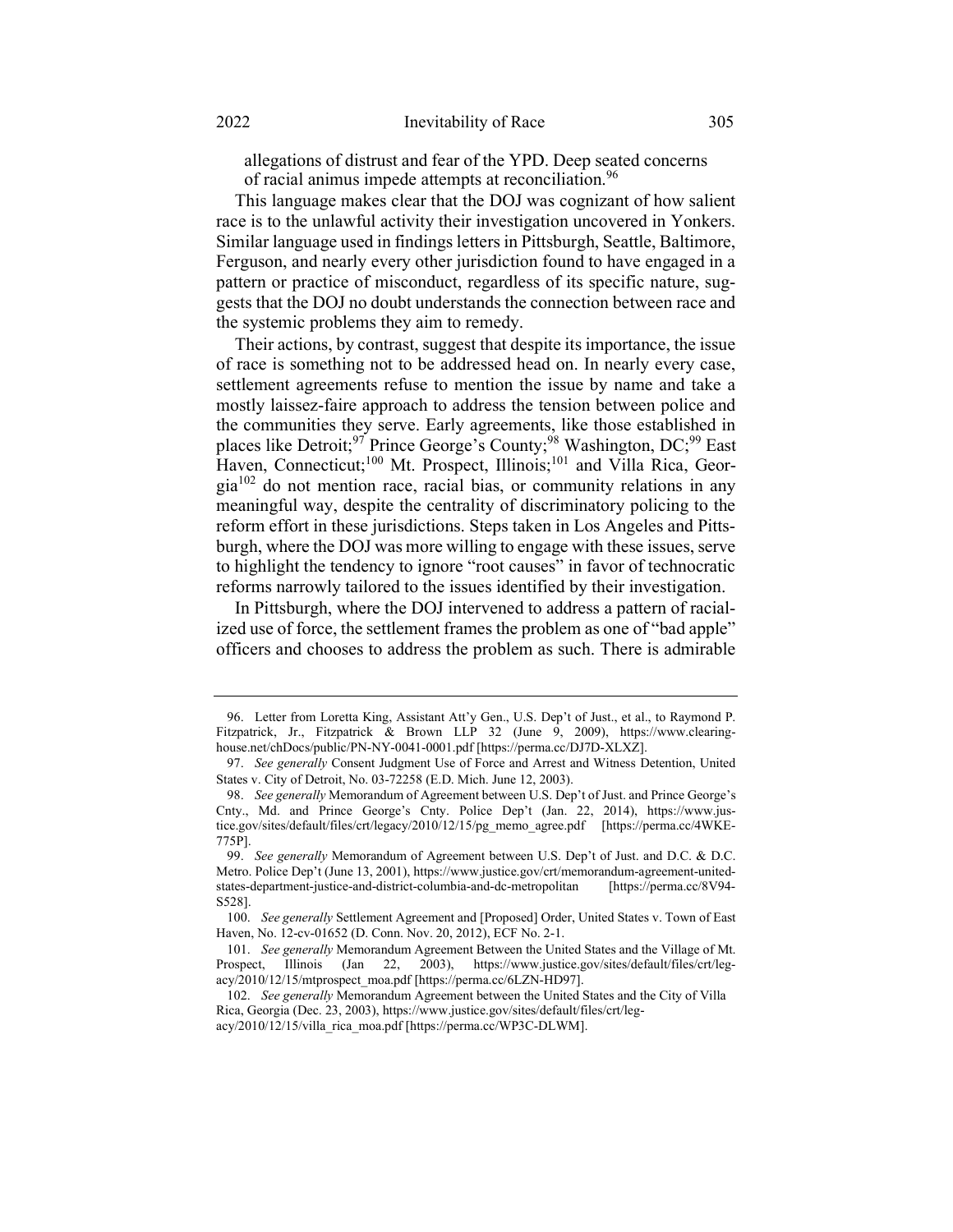attention paid to confronting "potential racial bias, including use of racial epithets," by PBP officers, by mandating chain-of-command audits and the use of other personnel management strategies designed to identify and intervene with problem officers.<sup>103</sup> And while the effectiveness and sustainability of these individualized, self-regulating strategies may be debated, they offer no means of confronting the sort of agency-level cultural orientation that allows such views to perpetuate. Further, they do little to restore the department's legitimacy in the eyes of city residents, least of which those who have been directly affected by the agency's racialized enforcement patterns. To that end, the agreement says little beyond the suggestion that PBP "continue to make every effort to participate in [community] meetings, including meetings organized by or oriented towards minorities."<sup>104</sup>

It is perhaps unsurprising then that a 2003 survey of Pittsburgh residents, taken just two years after the PBP reached full compliance with the consent decree, showed substantial reservoirs of mistrust: "Sixty-three percent of [respondents] reported that Pittsburgh police stop people without a good reason; 51 percent say the police use offensive language, and 67 percent say the police are verbally or physically abusive with citizens."<sup>105</sup> Black respondents had an even lower view of the PBP; seventy percent felt that excessive force was commonplace<sup>106</sup> and just seventeen percent of Black respondents felt that they are treated either the same or better than Whites.<sup>107</sup>

The Pittsburgh settlement does include provisions for strengthening the existing systems for receiving and investigating citizen complaints filed against PBP officers,<sup>108</sup> but seems to overlook the connection between trust in an organization and one's willingness to lodge a formal complaint against one of its employees. Thirty-two percent of respondents to the same survey felt it was easy to file a complaint against a PBP officer,<sup>109</sup> while forty percent saw the authorities as doing a good job of investigating complaints.<sup>110</sup> Black respondents felt even less sanguine: just twenty percent saw filing a complaint as easy, $111$  while twenty-four

<sup>103.</sup> Consent Decree at 13–14, United States v. City of Pittsburgh, No. 97-0354 (W.D. Pa. Feb. 26, 1997).

<sup>104.</sup> Id. at 19.

<sup>105.</sup> DAVIS, HENDERSON & ORTIZ, supra note 33, at 38.

<sup>106.</sup> Id. at 47.

<sup>107.</sup> Id. at 51.

<sup>108.</sup> See Consent Decree, *supra* note 103, at 23–36 (detailing requirements of process for filing complaints against PBP).

<sup>109.</sup> DAVIS, HENDERSON & ORTIZ, supra note 33, at 49.

<sup>110.</sup> Id. at 50.

<sup>111.</sup> Id. at 49.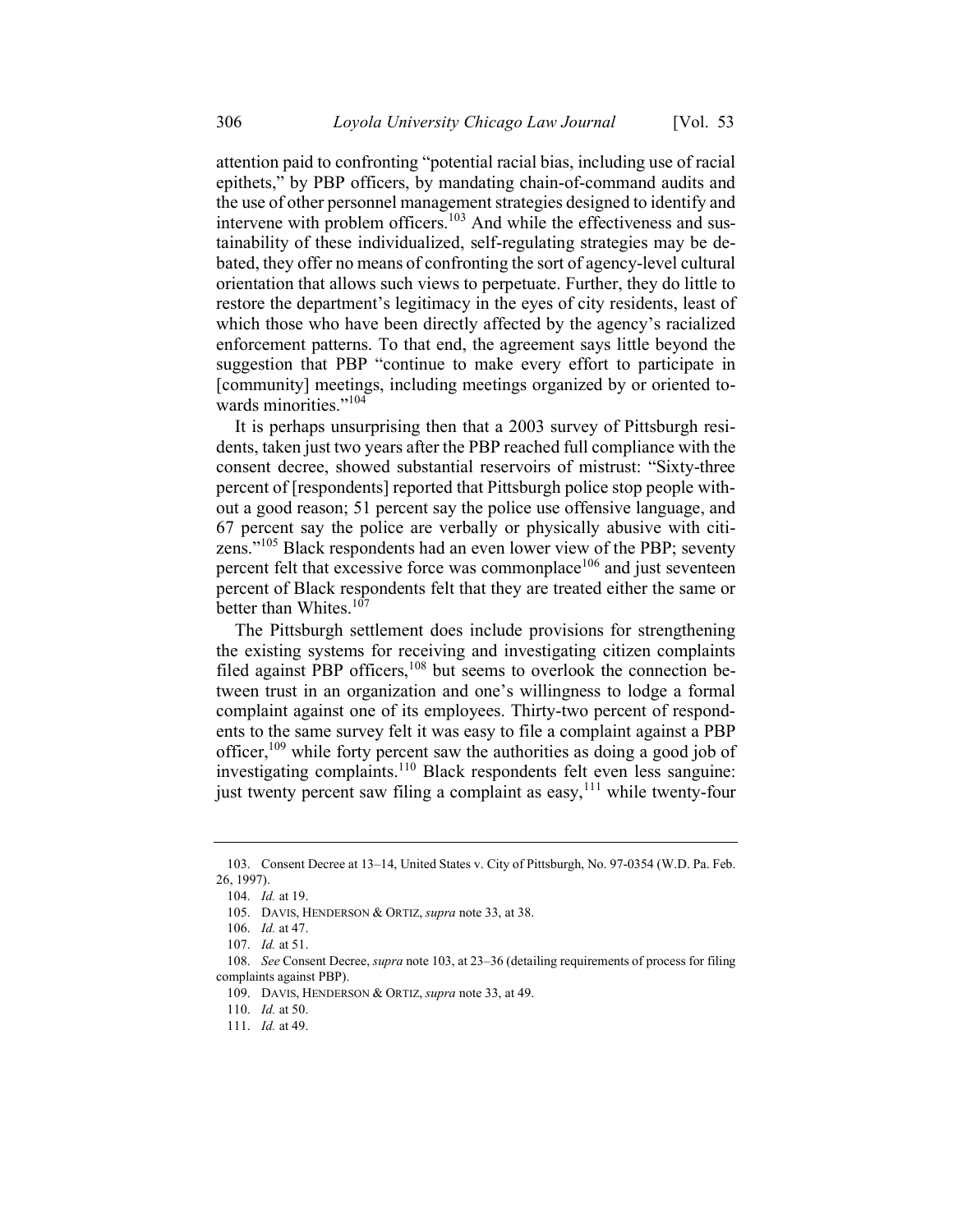percent felt the authorities did a good job investigating complaints.<sup>112</sup> Unsurprisingly, given the distrust these data describe and the PBP's rapid reversion to the pre-reform status quo, things continued to decline in Pittsburgh. In a 2020 report, the city's Community Taskforce for Police Reform, created by Mayor Bill Peduto to "lay out a blueprint for real and sustained change and reform,"<sup>113</sup> described the "relationship and trust between police and communities, particularly communities of color" as being "in need of urgent repair."<sup>114</sup>

The DOJ's oversight of the LAPD, "one of the most ambitious experiments in police reform ever attempted in an American city," developed "[a]fter a decade of policing crises that began with the beating of Rodney King in 1991 and culminated in the Rampart police corruption scandal in 1999,"<sup>115</sup> took a similarly indirect approach. Individual officers were required to attend cultural diversity training and had their daily activity reviewed for signs of unlawful behavior.<sup>116</sup> The Department was required to publish semi-annual reports on the reform effort and to "continue to utilize community advisory groups [and] . . . meet quarterly with the community they serve."<sup>117</sup>

As was the case in Pittsburgh, the consent decree in Los Angeles produced minimal gains in the perception of LAPD among city residents. A 2009 evaluation, published eight years after federal oversight was initiated, noted signs of progress and a "cautious optimism" about the changes taking place.<sup>118</sup> This framing is complicated by data showing that fiftyone percent of all respondents believed that the police in their community "treat all racial and ethnic groups fairly."<sup>119</sup> And though that figure represents an increase from previous survey results, celebrating evidence that half of the city believes that their police department is racist reflects not only how much work remains, but how deeply ingrained the acceptance of race-based policing has become.

A more recent survey suggests that trust in LAPD remains strained in the full population and severely lacking among the city's Black residents. In 2020, forty-two percent of Angelenos felt that "police officers treat all

<sup>112.</sup> Id. at 50.

<sup>113.</sup> PITTSBURGH CMTY. TASKFORCE FOR POLICE REFORM 3–4 (2020), https://apps.pittsburghpa.gov/redtail/images/11740\_Community\_Task\_Force\_on\_Police\_Reform\_October\_2020\_Report.pdf [https://perma.cc/AQS8-XZ5N].

<sup>114.</sup> Id. at 4.

<sup>115.</sup> STONE, FOGLESONG & COLE, supra note 34, at i.

<sup>116.</sup> See Consent Decree at 56–57, United States v. City of Los Angeles, No. 00-cv-11769 (C.D. Cal. June 15, 2001) (ordering racial sensitivity training and review of LAPD officers' conduct).

<sup>117.</sup> Id. at 73.

<sup>118.</sup> STONE, FOGLESONG & COLE, supra note 34, at 52.

<sup>119.</sup> Id. at 49.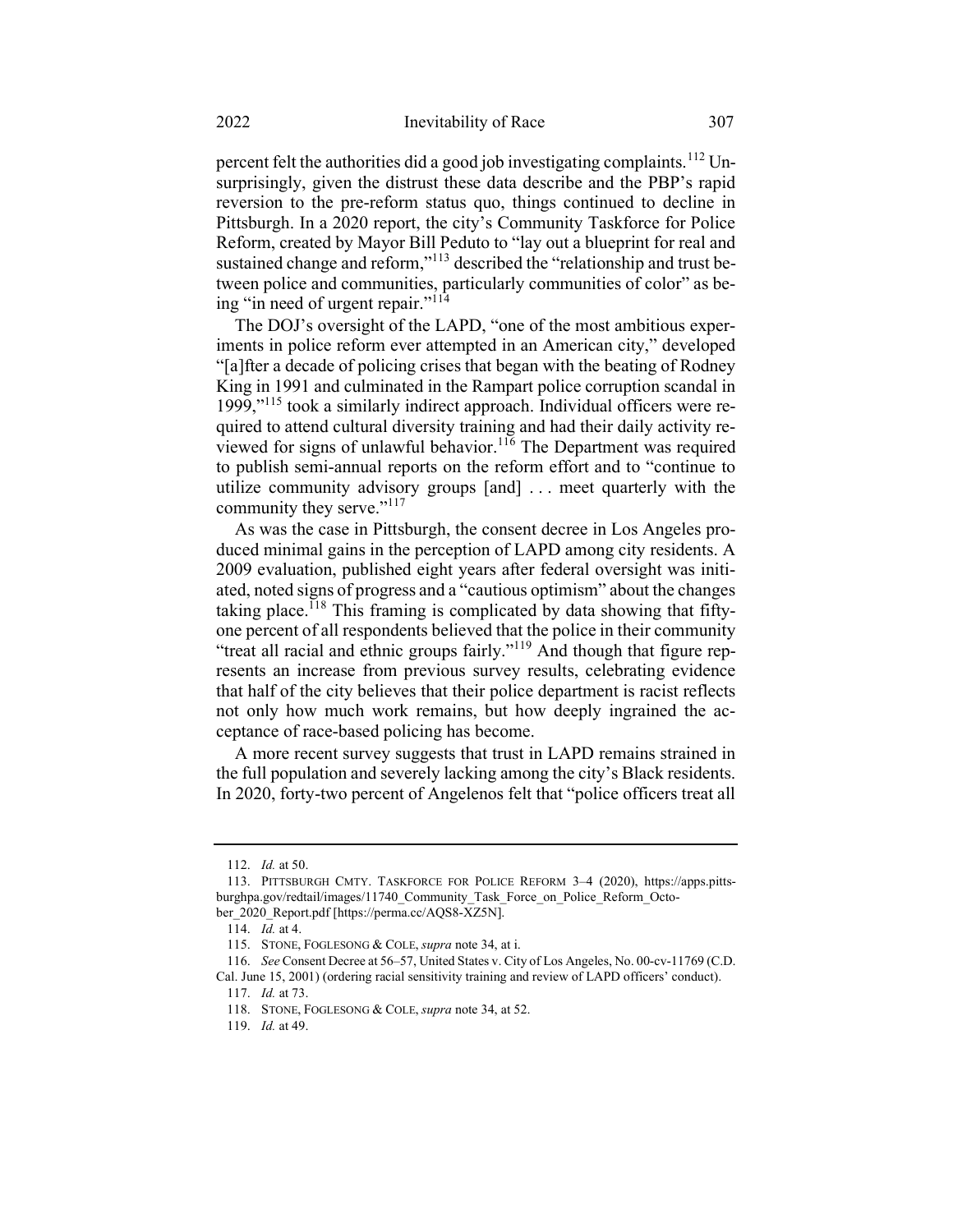racial and ethnic groups equally," a view held by just 17.5 percent of Black respondents.<sup>120</sup> Just over half of all respondents (52.1 percent) felt that officers "only use the amount of force necessary to accomplish their tasks," compared to 27.1 percent of Blacks.<sup>121</sup> Among Black respondents, 28.1 percent believed that the LAPD would hold accountable officers who engage in misconduct, substantially lower than the 53.6 percent of the full sample holding that view.<sup>122</sup> It must be acknowledged that these more recent figures were captured after Michael Brown was killed by a Ferguson police officer, an event that fundamentally changed the way that Americans, particularly those from Black and other minority communities, viewed their relationship to police.<sup>123</sup> The study was also conducted in the immediate aftermath of George Floyd's murder, Breonna Taylor's death, and in the context of the spotlight those events placed on racialized police violence. This likely means that some of the mistrust they capture is reflective of misconduct in Minneapolis and Louisville.

The Obama DOJ was aggressive in its use of the pattern-or-practice authority and to its credit initiated several investigations into departments alleged to have engaged in racial profiling, disparate use of force, or some other manifestation of bias.<sup>124</sup> But the settlements negotiated under Attorney General Eric Holder evinced a similar reluctance to engage with a broader, less transactional vision of race or make an effort to address the insidiousness of institutional racism that undergirds so many of the systems they sought to dismantle. However, these agreements did begin to reflect not only a deeper understanding of the importance of police-community relations but increased confidence in the consent-decree process as a means of enhancing trust and legitimacy.

Several tools are deployed to this end, including policy mandates, like the requirement that departments in New Orleans and Newark invest in community-policing strategies while requiring that officers receive training in cultural awareness and community engagement.<sup>125</sup> In other

<sup>120.</sup> FERNANDO J. GUERRA & BRIANNE GILBERT, POLICE AND COMMUNITY RELATIONS SURVEY 13 (2020).

<sup>121.</sup> Id.

<sup>122.</sup> Id. at 12.

<sup>123.</sup> See generally TAMMY R. KOCHEL, FERGUSON'S LONG TERM IMPACT ON PUBLIC VIEWS ABOUT POLICE (2015) (discussing impact on public perception of law enforcement following police shooting of Michael Brown).

<sup>124.</sup> See Fixing the Force, Investigations, FRONTLINE, http://apps.frontline.org/fixingtheforce/ [https://perma.cc/G52T-AGK7] (last visited Nov. 9, 2021) (providing information on police misconduct-related investigations).

<sup>125.</sup> See Supplemental Motion for Consent Decree at 10–13, United States v. City of Newark, No. 16-cv-01731 (D. N.J. Apr. 29, 2016), ECF No. 4-1 (requiring training on community engagement); Order Granting Entry of Consent Decree at 2, United States v. City of New Orleans, No.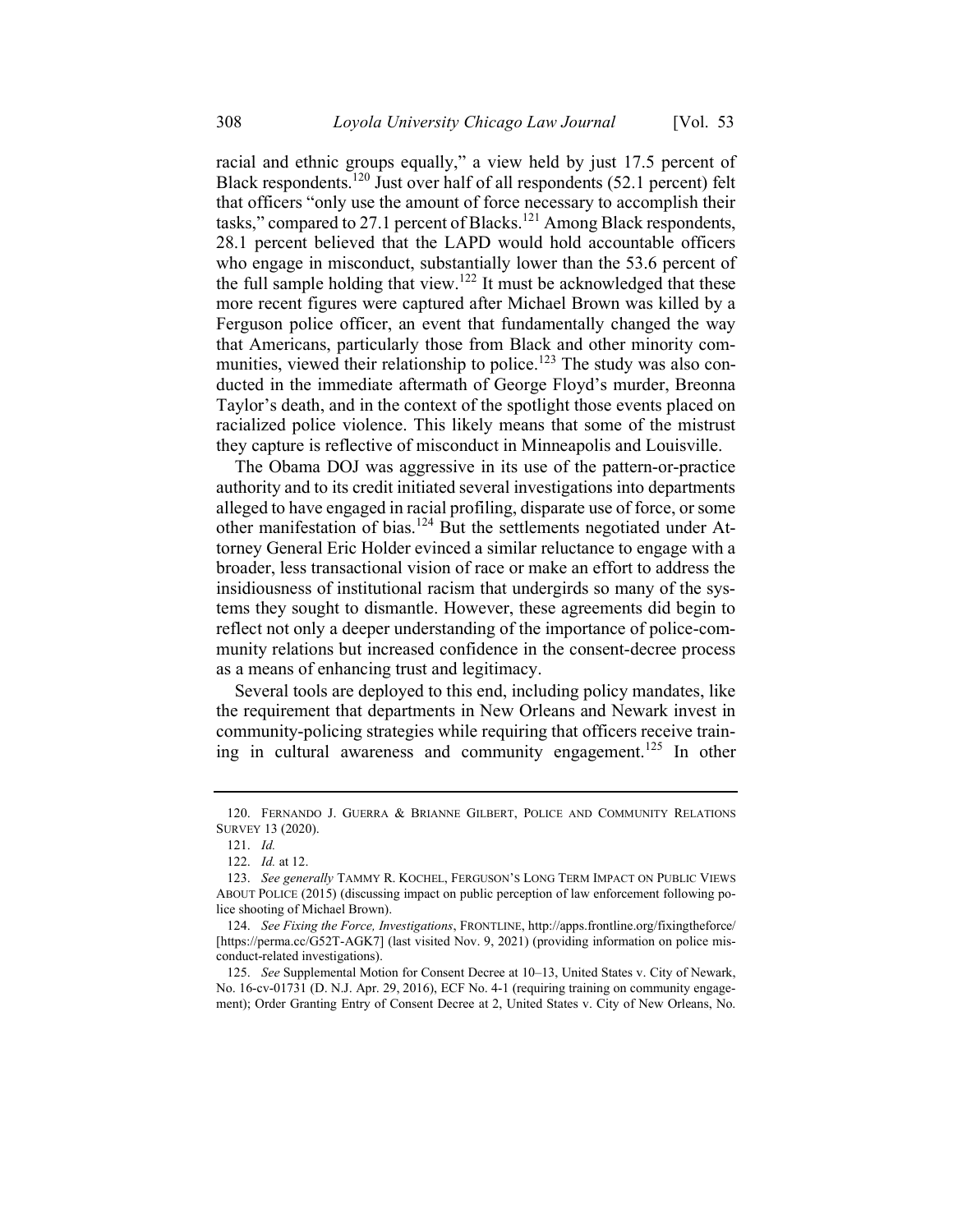jurisdictions, the DOJ added strategies designed to structure direct engagement with community members. In Baltimore, the police were required to "develop and implement community-engagement plans for creating opportunities for routine and frequent positive interactions between officers and community members, including those critical of BPD."<sup>126</sup>

The consent decree in Portland, Oregon, mandated the creation of the Portland Committee on Community Engaged-Policing (PCCEP), a citizen-based group designed to serve as a liaison between the Department and the community it serves while advising leadership on strategies for improving police-community relations.<sup>127</sup> In a similar vein, Seattle's Community Police Commission was developed to incorporate community voices into the consent-decree implementation process.<sup>128</sup> Many Obama-era agreements also included survey requirements and other provisions for evaluating and publicizing data measuring police-community relations.<sup>129</sup>

The Ferguson agreement represents the DOJ's most concerted and comprehensive effort to use the reform process to address police-community relations.<sup>130</sup> The settlement includes various requirements found in other agreements, including a mandated community-engagement plan,<sup>131</sup> the creation of a community-based committee to oversee the reform implementation and advise FPD leadership, $132$  and the administration of annual surveys used to track progress,<sup>133</sup> among others. What sets Ferguson apart from other jurisdictions is the DOJ's insistence that every FPD officer in the first six months of the reform process "participate in a series of structured small-group dialogues, arranged and led by a qualified neutral facilitator, between police officers and community members and groups  $\dots$ <sup>134</sup> Critically, the sessions were to proceed "with an emphasis"

<sup>12-</sup>cv-01924 (E.D. La. Jan. 11, 2013), ECF No. 159 (implementing community engagement as required component of consent decree).

<sup>126.</sup> Consent Decree at 7, United States v. Police Dep't of Baltimore, No. 17-cv-00099 (D. Md. Jan. 12, 2017), ECF No. 2-2.

<sup>127.</sup> Consent Decree at 42, United States v. City of Portland, No. 12-cv-02265 (D. Or. May 15, 2018), ECF No. 171.

<sup>128.</sup> Settlement Agreement and Stipulated [Proposed] Order of Resolution, supra note 28, at 5– 6.

<sup>129.</sup> See Consent Decree, supra note 127, at 48 (requiring Portland to survey community members regarding their perceptions of and experiences with police department); see also Settlement Agreement at 83, United States v. City of Cleveland, No. 15-cv-01046 (N.D. Ohio June 12, 2015) (ordering biennial community survey as part of consent decree).

<sup>130.</sup> See generally Consent Decree, United States v. City of Ferguson, No. 16-cv-00180 (E.D. Mo. Apr. 19, 2016), ECF No. 41.

<sup>131.</sup> Id. at 4–5.

<sup>132.</sup> Id. at 6.

<sup>133.</sup> Id. at 107.

<sup>134.</sup> Id. at 4.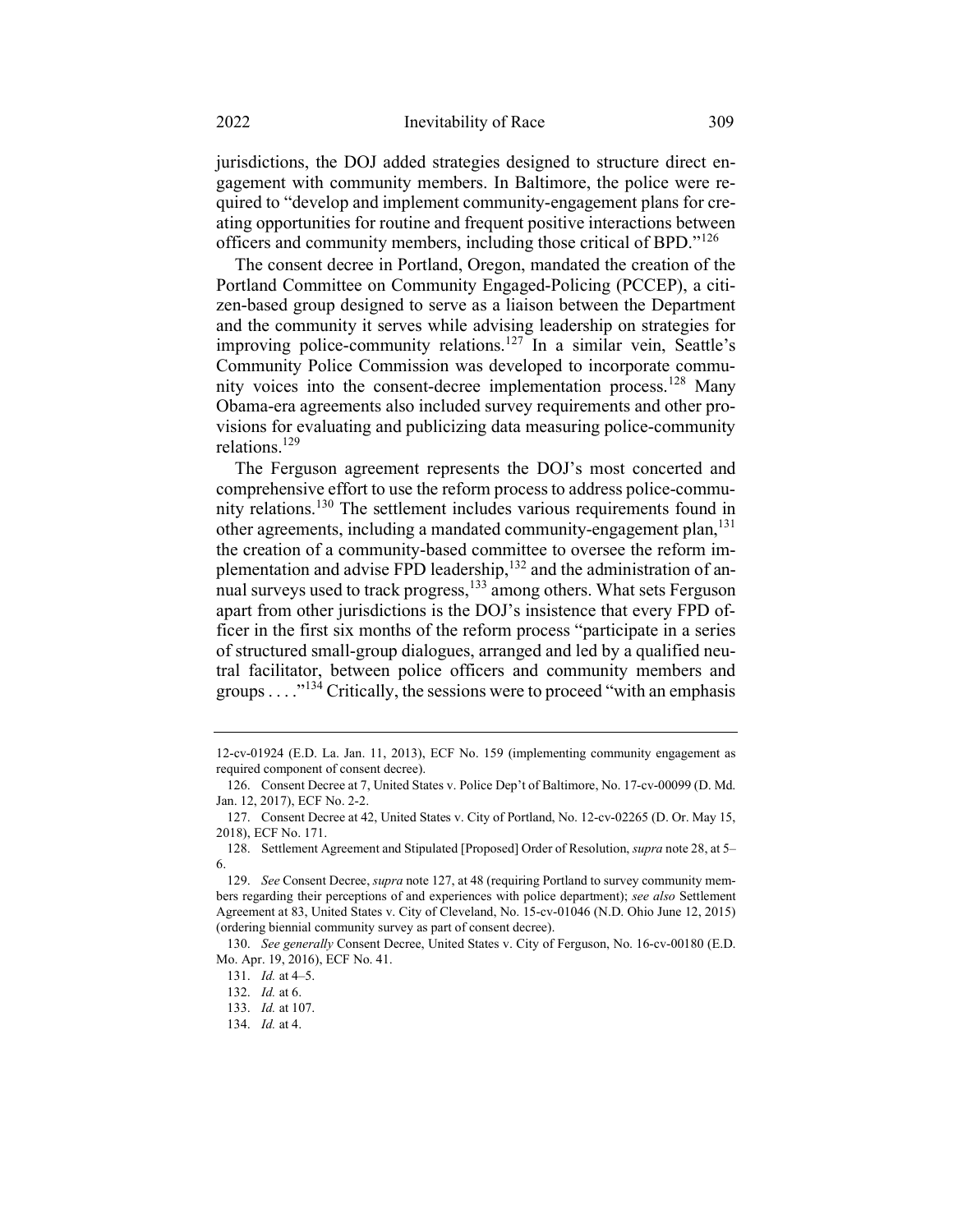on community members and groups who previously have not had strong or positive relationships with FPD or the City."<sup>135</sup>

It will certainly take time to appropriately measure the effects of these investments made to promote trust in the FPD. In an effort to establish a baseline of public opinion, the Ferguson monitor team began recruiting survey participants in April 2019—to frustratingly little avail.<sup>136</sup> Despite significant public outreach over the course of six months, the monitor was able to recruit just 125 survey respondents, a large majority of whom were not reflective of "the entire demographic makeup of the community of Ferguson, with an overrepresentation of affluent, educated, white residents."<sup>137</sup> That less than one percent of the city's  $18,527$  residents<sup>138</sup> were willing to participate suggests a deep cynicism toward the reform process and a lack of trust in the forces driving it. That so few members of Ferguson's Black community chose to engage makes clear how deep the divide was at the time, and how far the DOJ and the city must travel to approach the sort of trust that can help to drive—and sustain— organizational change.

Data from other jurisdictions overseen by the Obama DOJ further illustrate the complex relationship among reform, local context, and public opinion. In some cases, efforts to improve police-community relations have yet to take hold. In Portland, for example, where the DOJ intervened in 2013, 2019 data showed that the "perception exists [among Portland residents] that PPB [Portland Police Bureau] enforces laws selectively and with bias, leading to community cynicism, mistrust and discomfort when interacting with PPB,"<sup>139</sup> despite six years under federal oversight. Data gathered from hundreds of Baltimore city residents between 2018 and 2019 described a relationship characterized by low levels of satisfaction and trust in the BPD. Respondents described BPD officers as "disrespectful," with a majority reporting that they had "personally observed BPD engaging in racial profiling, engaging in excessive force, and using verbally abusive language towards civilians."<sup>140</sup> It would be unfair to

<sup>135.</sup> Id. at 4–5.

<sup>136.</sup> See Independent Monitor's Winter 2020 Semiannual Report at 12, United States v. City of Ferguson, No. 16-cv-00180 (E.D. Mo. Jan. 31, 2020), ECF No. 128 (detailing City of Ferguson's progress after implementing consent decree).

<sup>137.</sup> Id.

<sup>138.</sup> QuickFacts Ferguson City, Missouri, U.S. CENSUS BUREAU, https://www.census.gov/quickfacts/fact/table/fergusoncitymissouri/POP010220#POP010220 [https://perma.cc/7ALE-Z7YD] (last visited Nov. 9, 2021).

<sup>139.</sup> CORAGGIO GROUP, PORTLAND POLICE BUREAU: STRATEGIC INSIGHTS REPORT 11 (2019), https://www.portlandoregon.gov/police/article/725900 [https://perma.cc/3AMP-4TTV].

<sup>140.</sup> NATASHA C. PRATT-HARRIS & RAYMOND A. WINBUSH, THE COMMUNITY'<sup>S</sup> EXPERIENCES AND PERCEPTIONS OF THE BALTIMORE CITY POLICE DEPARTMENT SURVEY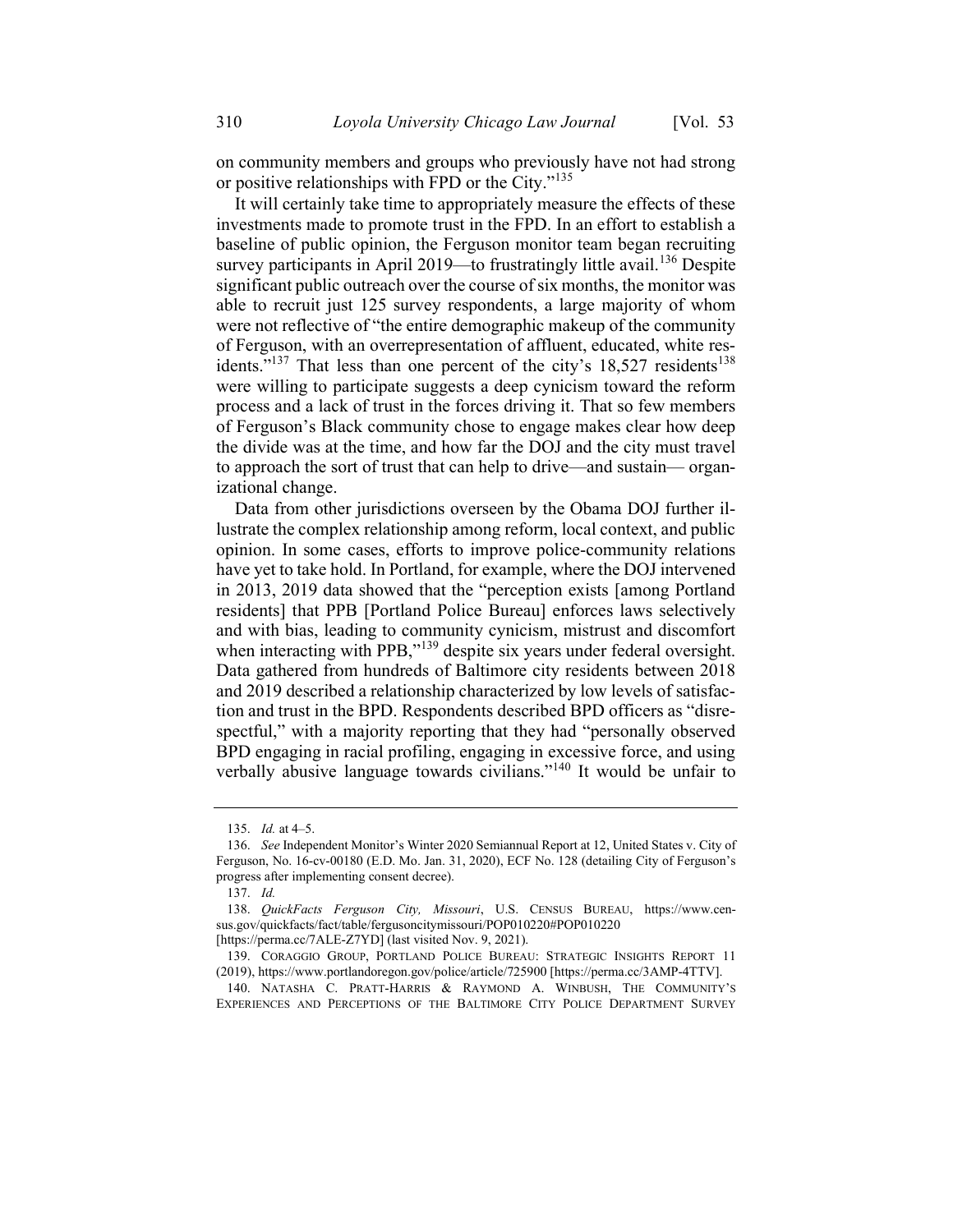draw any firm conclusions at such an early stage, but these data certainly indicate that after two years, the consent decree has done little to repair the strain that existed at the start of the process.

In other jurisdictions, like Newark, tangible gains have been made. Survey data from 2020 showed a bump from the 2018 survey in the share of respondents who reported having positive encounters with the NPD, and those who experienced NPD officers being "helpful, even when [they] didn't have to be."<sup>141</sup> This improvement appears to have accrued disproportionately among White Newarkers. Thirty-six percent of Black respondents and forty-one percent of Hispanic respondents reported never having had "a positive experience" with the NPD, compared to twenty-eight percent of White respondents.<sup>142</sup> Even more pronounced were the racial disparities in confidence in the NPD's investigation of complaints filed against its officers: sixty-seven percent of Whites reported being "very satisfied," while just eleven percent of Black complainants felt the same way.<sup>143</sup>

As with Baltimore, the process in Newark must be given time to develop before being judged. At a minimum, the early findings highlight the salience of race to one's experiences with and perceptions of the police, and that reforms designed to promote trust and confidence must be implemented in a nuanced and sincere, race-conscious manner.<sup>144</sup> The City of Seattle's experience reveals a related point: citizen views of the police and their willingness to engage with police institutions are unstable and heavily affected by exogenous events, $145$  tending to recede in the wake of police misconduct, scandal, or other high-profile negative

REPORT 3 (2020), https://issuu.com/morganstateu/docs/dojpolicereport?fr=sYzIxMzEyNTEzNzg [https://perma.cc/2XJ6-DALV].

<sup>141.</sup> Fifteenth Quarterly Report at 5, United States v. City of Newark, No. 16-cv-01731 (D. N.J. Jan. 28, 2021), ECF No. 208-1.

<sup>142.</sup> Id.

<sup>143.</sup> Id. at 6.

<sup>144.</sup> See Thomas C. O'Brien, Tom R. Tyler & Tracey L. Meares, Building Popular Legitimacy with Reconciliatory Gestures and Participation: A Community-Level Model of Authority, 14 REGUL. & GOVERNANCE 821, 822 (2019) ("Thinking about one's community in relation to authorities may create an intergroup dynamic that is reflected in the way that police departments address communities as a group, beyond individual interactions."); see also Thomas C. O'Brien, Tracey L. Meares & Tom R. Tyler, Reconciling Police and Communities with Apologies, Acknowledgements, or Both: A Controlled Experiment, 687 THE ANNALS OF THE AM. ACAD. OF POL. & SOC. SCI. 202, 212–13 (2020) (arguing that transforming police relationships with communities will require sincere gestures by police departments that acknowledge responsibility for why communities distrust them).

<sup>145.</sup> See Matthew Desmond, Andrew V. Papachristos & David S. Kirk, Police Violence and Citizen Crime Reporting in the Black Community, 81 AM. SOCIO. REV. 857, 858 (2016) ("Previous research shows that negative encounters with law enforcement, as well as high-profile cases of police misconduct, contribute to the spread of legal cynicism within black communities.").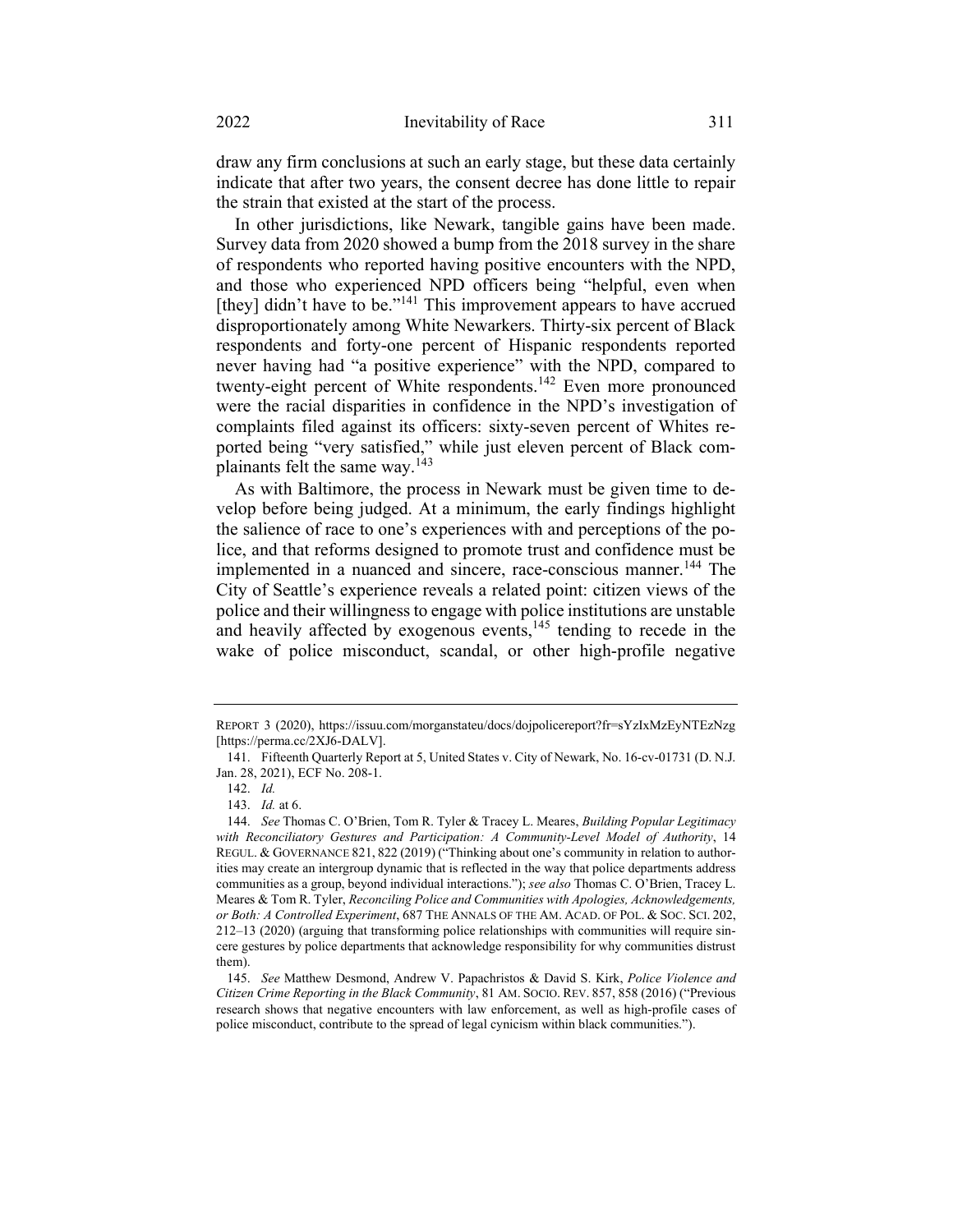incident.<sup>146</sup> In 2016, three years after the consent decree was signed,  $62.9$ percent of respondent Seattleites reported holding positive perceptions of the Seattle Police Department, a figure substantially higher than the 51.1 percent who described holding positive views of police generally.<sup>147</sup> By 2019, the share of residents who felt positively about the SPD had dropped to 54.4, still higher than the 49.3 percent who reported positive views of police generally, but reflective of a pretty clear change in attitude. $^{148}$ 

To summarize, early settlements alluded to the importance of policecommunity relations but made very few proactive steps toward incorporating this set of goals into the reform instruments of that era. There is precious little information to help assess the strength of these early efforts, but evidence from Pittsburgh and Los Angeles suggest at a minimum that deep mistrust remains in communities of color. The Obama DOJ made a much grander commitment to strengthening trust in police and certainly did more to manifest this agenda. As the agency noted in a 2017 review of the initiative, "Nearly all of the Division's current generation of reform agreements require law enforcement agencies to develop a plan for institutionalizing community engagement."<sup>149</sup> The instruments used varied by location and seemed to follow no real discernable logic, with some jurisdictions, like Yonkers, facing relatively low-level intervention, while mandates in others, like Ferguson, were much heavier handed. The DOJ continued to avoid confronting the issue of race, however, choosing instead to frame the issue of mistrust and illegitimacy in race-neutral terms despite obvious evidence to the contrary. It is far too early to gauge the success of these efforts in many cities, but the experiences of places like Seattle and Portland, where federal oversight has been in place for several years, suggest that progress can be elusive and difficult to sustain.

#### IV. DISCUSSION

Despite the obvious ways in which they are intertwined, the Department of Justice has thus far chosen not to draw an explicit connection between racial tension—both historically rooted and recently surfaced in

<sup>146.</sup> See Ronald Weitzer, Incidents of Police Misconduct and Public Opinion, 30 J. OF CRIM. JUST. 397, 406 (2002) ("[C]elebrated incidents of police misconduct, like scandals regarding other institutions, may color citizens' attitudes toward the police. Attitudes appeared to be negatively influenced by well-publicized brutality and corruption events.").

<sup>147.</sup> SEATTLE POLICE DEP'T, SURVEY RESULTS DASHBOARD, https://www.seattle.gov/police/information-and-data/mcpp-about/survey-results-dashboard [https://perma.cc/G37L-BZEC] (last visited Dec. 20, 2021).

<sup>148.</sup> Id.

<sup>149.</sup> C.R. DIV., supra note 20, at 29.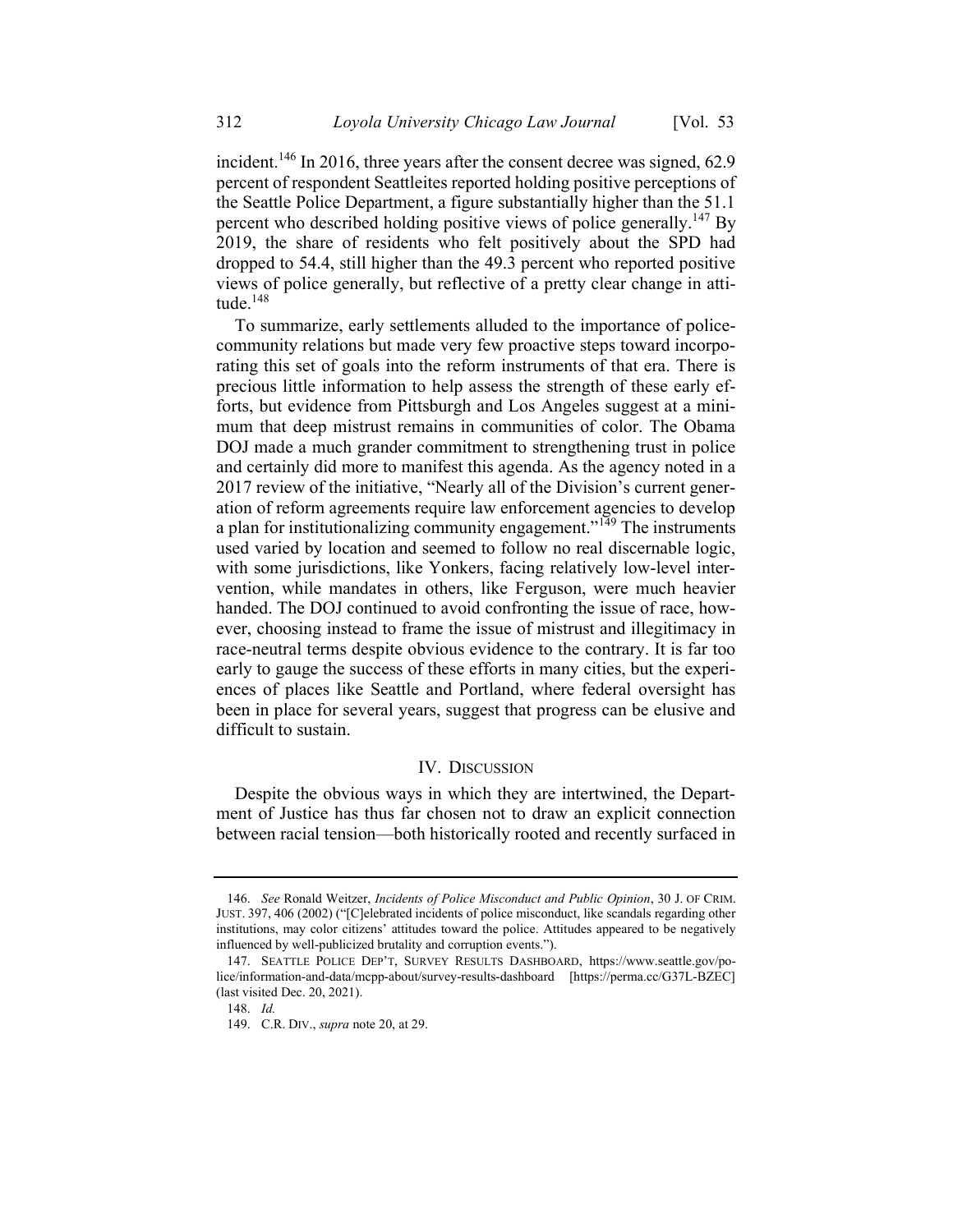the wake of a high-profile event—and the police misconduct they aim to remedy. Instead, the DOJ's diagnosis—and thus necessarily, its prescriptions—are purely technical in nature, geared toward addressing unlawful behavior in isolation, as if it existed in an environmental-contextual vacuum. Taken on its own merits, the substance of pattern-or-practice settlement agreements seems to suggest that the DOJ believes the most effective remedy for long-standing, systematic police misconduct, from which in many cases racial tension cannot be severed, is to strengthen the department's policies, oversight systems, training protocols, and managerial capacity, without any acknowledgment of race—and largely a nominal, laissez-faire engagement with the issue of police legitimacy and community relations.<sup>150</sup> The argument that this changed wholesale under the Obama Administration is belied by the inconsistent and somewhat hesitant use of the pattern-or-practice authority, which has yet to match the rhetorical championing of the consent-decree process as a means of promoting "police-community engagement" in affected departments.

This apparent disconnect begs a series of important questions. Assuming that the DOJ's initial investigation demonstrates a racial component to the pattern or practice of abuse (e.g., racial profiling, use of force disproportionately against minorities, etc.), should the settlement agreement's prescriptions attempt to address directly the community's broader issues of racial tension and mistrust? How would this be done? Is the pattern-or-practice initiative the most appropriate mechanism for achieving these kinds of nebulous sociological goals? Would such a formal acknowledgment result in more effective and more durable remedial reforms?

Several powerful arguments justify doing so, beginning with the reality that the status quo has not led to sustained, lasting change. As has been discussed, the roster of pattern-or-practice interventions is littered with cities and departments that find themselves in the same position they were prior to the DOJ's initial investigation.<sup>151</sup> Anecdotal evidence has shown

<sup>150.</sup> Feasibility is also certainly part of the DOJ's calculus. Attempting to address longstanding racial tension between police and minority groups through the enforcement of Section 14141 presents several obvious logistical challenges, many of which may result in threatening either the legality of the initiative and/or the technical capacity of the reforms implemented pursuant to such a wide-ranging settlement.

<sup>151.</sup> E.g., POLICE REFORM WORK GRP., RE-IMAGINING POLICING IN PRINCE GEORGE'S COUNTY, REPORT AND RECOMMENDATIONS 8 (2020), https://www.princegeorgescountymd.gov/DocumentCenter/View/33304/Police-Reform-Work-Group-Final-Report-and-Recommendations [https://perma.cc/2LFM-4B2A] (outlining police reform work group's objective in 2020—thirteen years after consent decree's termination—to "repair relationships with the community where trust has been compromised"); PITTSBURGH CMTY. TASKFORCE FOR POLICE REFORM, supra note 113, at 4 (identifying key areas for policing reform, eighteen years after Pittsburgh's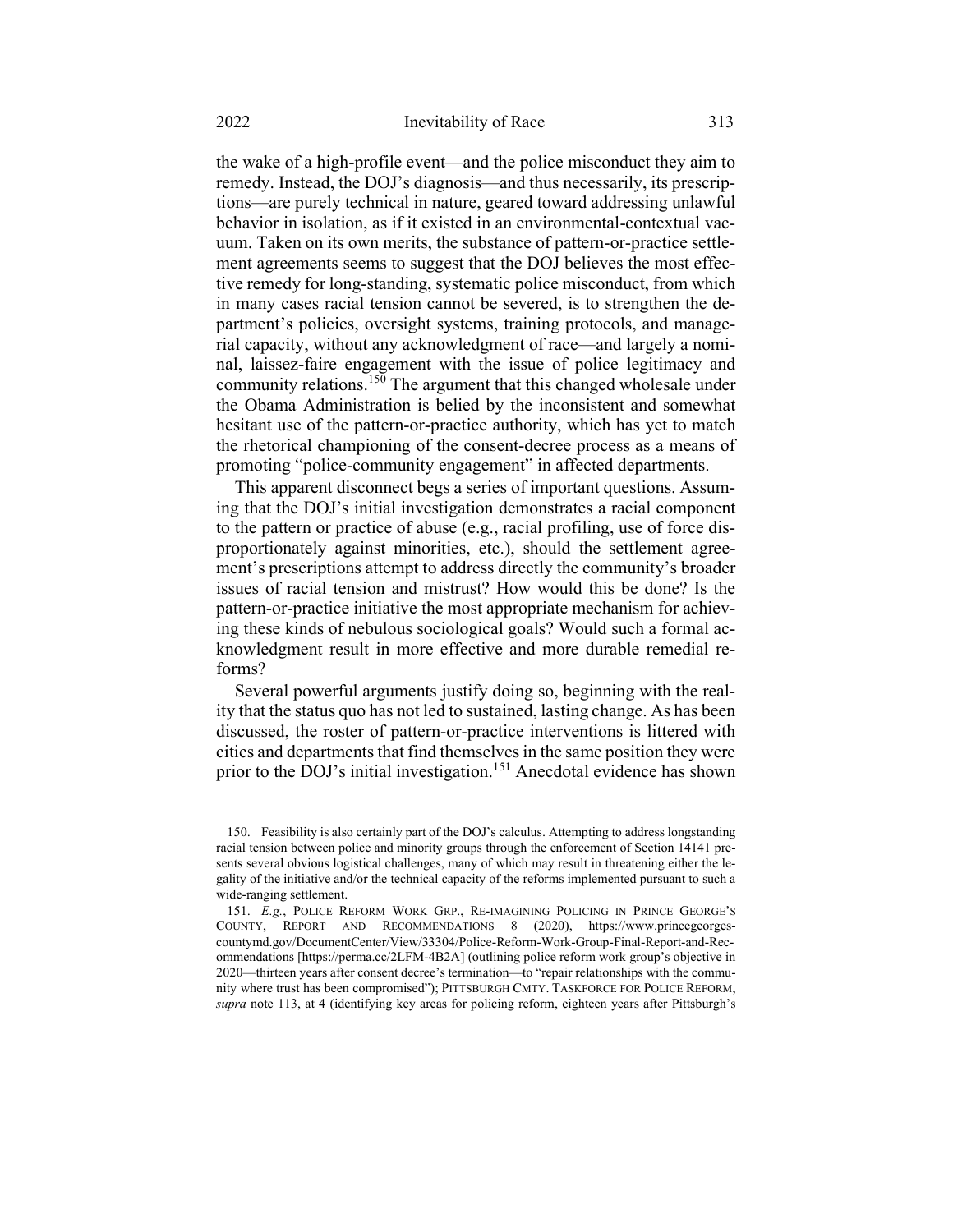that the DOJ's structural reform template has in some cases produced a stronger, more capable accountability system and a more lawful, transparent style of policing. But evidence of such changes correlating over the longer term with sustained, measurable improvements in relevant outcomes like traffic-enforcement disparities and use-of-force incidents is rare. There is similarly little data indicating that things like changes to the use-of-force policy or the development of an early-intervention system have the ability to shift perceptions of the department among minority communities.

If the problems of police misconduct are inextricably related to racial tension, purely administrative reforms are insufficient. Little more evidence is needed than the long list of impotent policy reports, study groups, and blue-ribbon commissions that dot the histories of Pittsburgh; Baltimore; Washington, DC; New Orleans; Cincinnati; and nearly every other jurisdiction that has confronted a pattern-or-practice settlement. Police organizations are among the most visible and most palpable embodiments of the country's history of institutionalized racism. There is undeniable tension borne out of this history, and every time a young Black man is killed by police, every time a report shows racial disparities in traffic-stop patterns, mistrust of police metastasizes in Black and Brown communities. If race indeed underlies police-community tension and contributes to the kinds of patterns of police abuse that motivate DOJ intervention, then an appropriate solution must address the root causes rather than focusing exclusively on developing the most sophisticated treatment of symptoms. No matter how effective the technical solutions, racial tension left unaddressed will inevitably render police department administrative reforms vulnerable to the next high-profile shooting or other incidents of misconduct. There is a good argument to be made that those investments in police-community relations, particularly those driven by concerted outreach to Black and Hispanic communities, will help to insulate departments from wild swings in public opinion and in the process work to sustain the structural and managerial changes made pursuant to a settlement.

The case of Cincinnati demonstrates both the feasibility and the potential of this idea. The Cincinnati Collaborative Agreement (CA) is a private, class-action settlement agreement developed in 2001 by the City of

consent decree ended); D.C. POLICE REFORM COMM'N, DECENTERING POLICE TO IMPROVE PUBLIC SAFETY: A REPORT OF THE DC POLICE REFORM COMMISSION 10–11 (2021), https://dccouncil.us/police-reform-commission-full-report/ [https://perma.cc/NZ5J-GS8X] (tracing history of DC police-community relations and citing "significant backsliding within MPD" post-consent decree).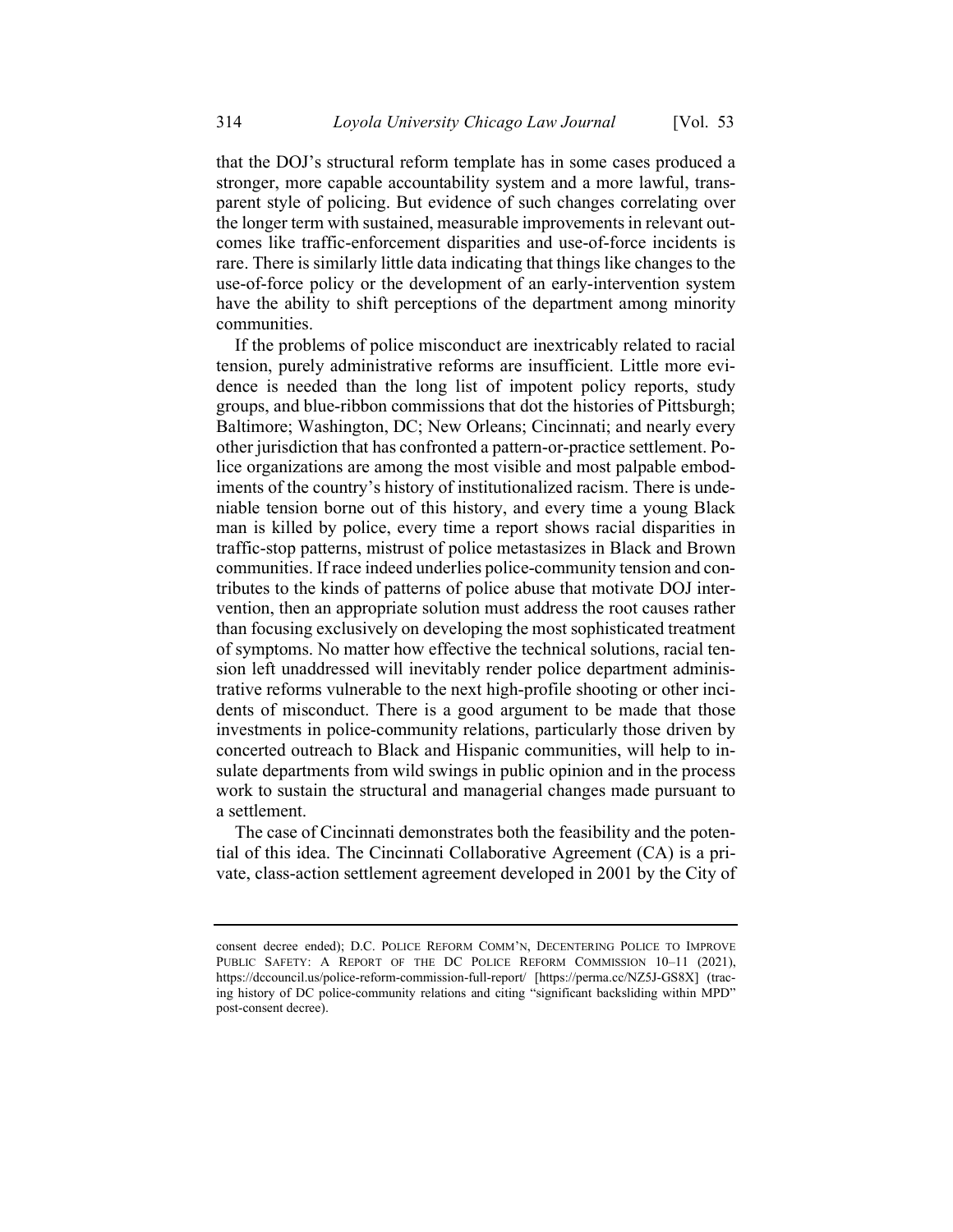Cincinnati and representatives for the ACLU, the United Black Front, and the city's police union, among others, to "resolve social conflict, to improve community-police relationships, to reduce crime and disorder . . . and to foster an atmosphere throughout the community of mutual respect and trust among community members including the police."<sup>152</sup> The CA was negotiated and implemented alongside the City's pattern-or-practice settlement, with compliance overseen by the same monitor team and presiding federal judge. Whereas the federal intervention focused on policy and managerial changes, the CA emphasized strategic reform premised on the use of Community Problem Oriented Policing (CPOP) to involve the community in operational decision-making. To wit,

The City of Cincinnati, the plaintiffs and the FOP, shall adopt problem solving as the principal strategy for addressing crime and disorder problems. Initiatives to address crime and disorder will be preceded by careful problem definition, analysis and an examination of a broad range of solutions. The City of Cincinnati will routinely evaluate implemented solutions to crime and disorder problems, regardless of the agency leading the problem-solving effort. The City will develop and implement a plan to coordinate the City's activities so that multi-agency problem solving with community members becomes a standard practice.<sup>153</sup>

The substance of the CA is no doubt central to the argument here. The use of CPOP was designed to draw on community expertise in identifying public-safety problems and incorporates community insight into the development of solutions.<sup>154</sup> The development and operation of this strategy rely heavily on trust and legitimacy, particularly among members of the city's minority communities. The CA begins by defining in broad terms the nature of the conflict undergirding the driving litigation, suggesting that "the social conflict necessitating this Agreement arises out of a cultural context much broader than police community relationships."<sup>155</sup> The point is driven home through the use of explicitly racialized terms to define the plaintiffs' class:

<sup>152.</sup> Collaborative Agreement at 3, In Re Cincinnati Policing, No. 99-cv-03170 (S.D. Ohio Aug. 5, 2002), https://www.cincinnati-oh.gov/police/department-references/collaborative-agreement/collaborative-agreement1/ [https://perma.cc/6PNT-32XH].

<sup>153.</sup> Id. at 4–5.

<sup>154.</sup> See JOHN E. ECK, THE STATUS OF COLLABORATIVE PROBLEM SOLVING AND COMMUNITY PROBLEM-ORIENTED POLICING IN CINCINNATI 1 (2014), https://cintimha.com/wpcontent/uploads/2020/06/SOL-2020-1008-Attachment-K-The-Status-of-Collaborative-Problem-Solving-6.pdf [https://perma.cc/DU9G-2RAY] ("For problem-solving efforts to work, the police must enlist the active collaboration of the community groups and individuals, other government agencies, and non-governmental organizations.").

<sup>155.</sup> Collaborative Agreement, supra note 152, at 4.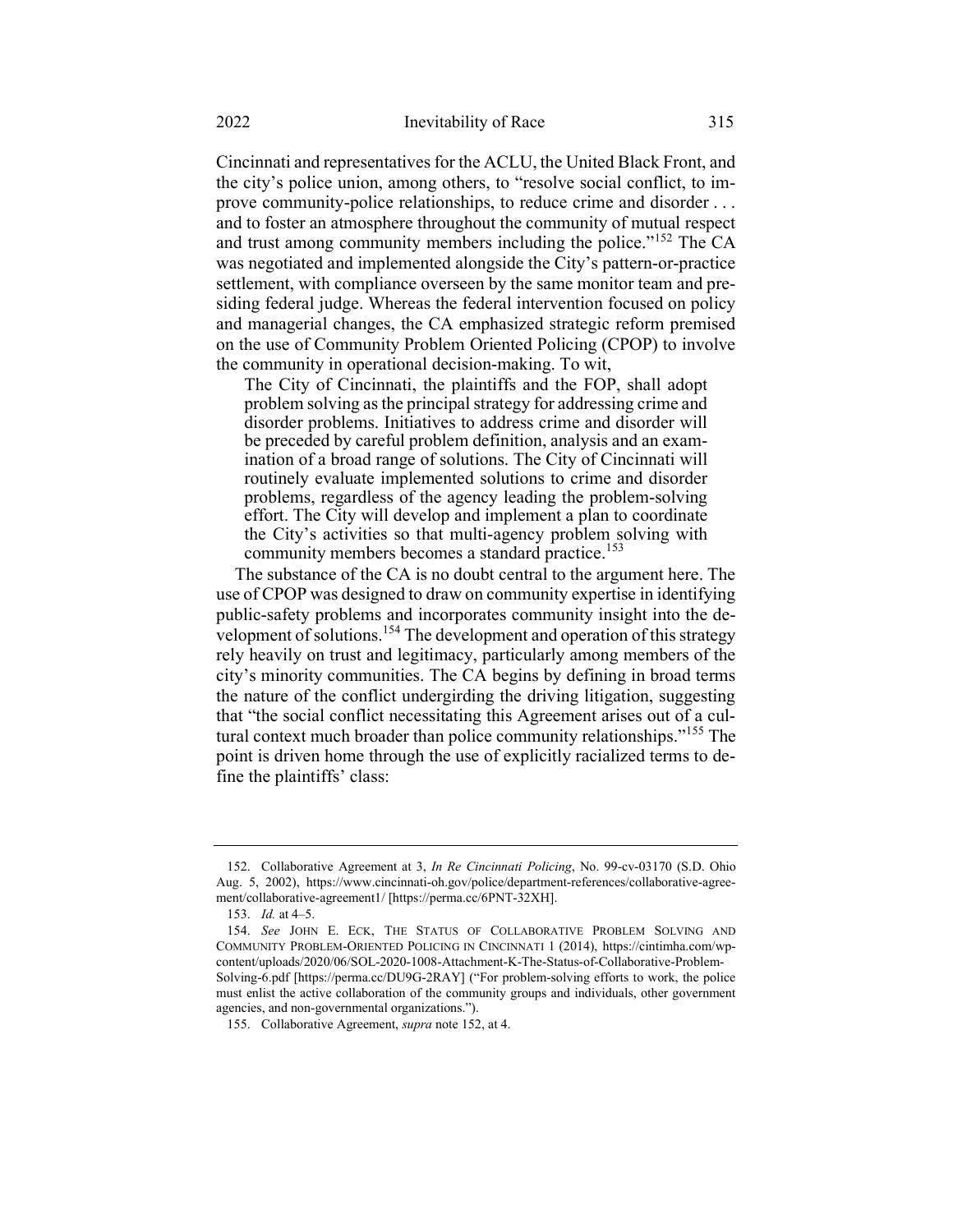All African-American or Black persons and people perceived as such who reside, work in and/or travel on public thoroughfares in the City of Cincinnati, Ohio either now or in the future and who are stopped, detained, or arrested by Cincinnati Police Officers or their agents, and citizens of any race who have been or will be subjected to a use of force by Cincinnati police officers and their agents. $156$ 

The process of developing these terms is just as important. Simply the involvement of civil-society groups like the United Black Front provides a voice, albeit indirect, for minority residents, and is thus a means to that end. Much more powerful, however, was the year-long process of dialogue between plaintiffs' attorneys and members of the community in an effort to incorporate citizen views into the content of the CA. According to co-counsel for the United Black Front,

The collaborative terms grew out of extensive community meetings with all those stakeholders and with all the questionnaires we did, and with the 10,000 ideas that were catalogued. . . . [W]e combined the collaborative effort with an effort [by the Cincinnati Enquirer] called Neighbor-to-Neighbor, where we had community meetings in houses where police officers and citizens met and talked over contemporary issues, and we combined it also with something called Study Circle, which had various focus curriculum that groups met and talked through in churches and in social committees.<sup>157</sup> And those of us developing the core enforceable class-action settlement gleaned and mined all the good ideas from all these different community-based efforts and then made sure we reported back to all those groups.<sup>158</sup>

As the name of the settlement suggests, the CA makes police-community relations a clear priority by taking specific steps to address bias in policing and to promote cooperation through the use of collaborative problem-solving strategies. The CA's inclusive, bottom-up process gave minority residents ownership over the terms of the settlement, which contributed to sustaining changes made pursuant to the CA as well as the federal intervention. This process appears to have paid dividends. A 2009 evaluation by the RAND Corporation found "promising" improvement in police-community relations:

Cincinnati's black residents reported improvements in perceived police professionalism, although their level of trust in the police

<sup>156.</sup> Id. at 3.

<sup>157. &</sup>quot;Neighbor-to-Neighbor was designed to bring diverse communities and people together to have frank discussions about racial issues." Kevin Aldridge, Dialogue on Race Difficult, but Worth It, CINCINNATI ENQUIRER (July 20, 2016), https://www.cincinnati.com/story/opinion/contributors/2016/07/20/dialogue-race-difficult-but-worth/87291398/ [https://perma.cc/2SBB-PSTM].

<sup>158.</sup> Telephone interview with Al Gerhardstein, Counsel, United Black Front (Apr. 19, 2010).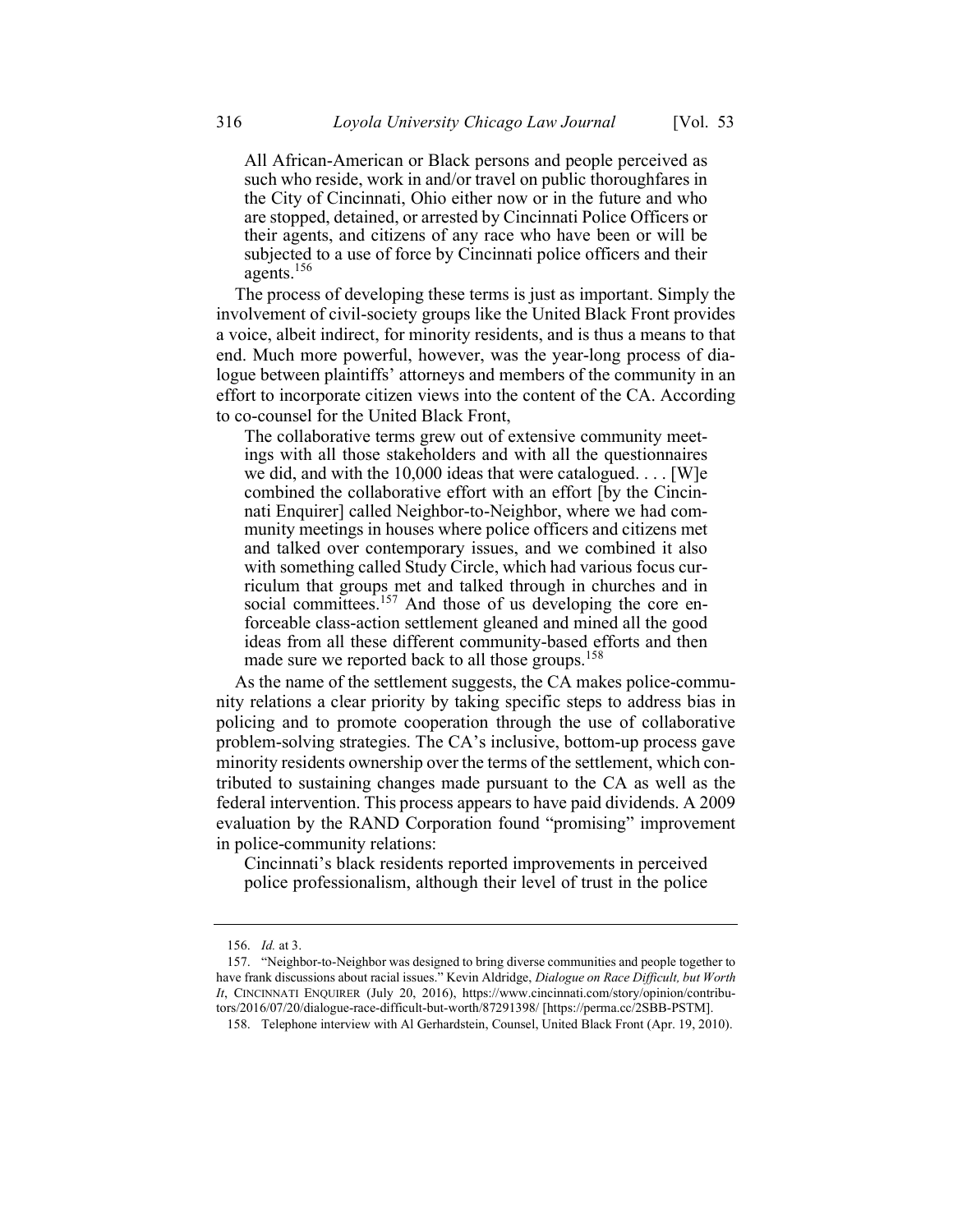is still significantly below that of white residents. Although the city's black residents believe that police often use race in deciding their course of action, the perception of racial profiling is on the decline.<sup>159</sup>

As noted, in 2017 the city revisited the CA, voluntarily subjecting itself and the CPD to an independent "audit" by a team led by Saul Green, the independent monitor hired to oversee implementation of the original reform. The process included a review of CPD use-of-force and traffic-stop data and other accountability systems, as well as a close look at CPD's application and evaluation of the CPOP model at the center of the settlement. Green's team found some issues with the collection and dissemination of data, but nothing of serious concern, at least compared to their assessment of CPOP, which was scathing. Their report suggested that CPD's ambivalence toward CPOP and the lack of commitment to the principles underlying the CA amounted to "unilateral[] withdraw[al]" from the agreement.<sup>160</sup> Survey data continued to show a wide gulf between Black and White respondents' trust in the CPD, and in the belief that CPD officers "care about everyone's well-being."<sup>161</sup>

Diagnosing what went wrong in Cincinnati involves a deep dive into the effects of shifting political and organizational leadership, the influence of exogenous factors like the state of the local economy, and the death of Michael Brown, among many other potentially salient factors. That is work for another day. The point is not to emphasize the erosion of the CA, but to highlight that the Collaborative Agreement—on the strength of the initial investment in relationships with members of the city's minority community and, critically, with key stakeholders, including religious and non-profit organizations—was the basis for the recent review. Critically, the CA also serves as the template for the ongoing CA "refresh" and the reinvestment in police-community relations at the heart of the effort.

Expanding the scope of the DOJ's current efforts to include measures like those included in the Cincinnati CA, including extensive pre-

<sup>159.</sup> GREG RIDGEWAY ET AL., POLICE-COMMUNITY RELATIONS IN CINCINNATI, supra note 36, at xvii.

<sup>160.</sup> See SAUL A. GREEN ET AL., PROGRESS REPORT: CITY OF CINCINNATI COLLABORATIVE AGREEMENT: THE STATUS OF COMMUNITY PROBLEM ORIENTED POLICING STRATEGY 1 (2018), https://www.cincinnati-oh.gov/sites/police/assets/File/Community%20Problem-Oriented%20Policing%20-%20Progress%20Report%20-%20Saul%20Green%20et%20al%201-04-18.pdf [https://perma.cc/B6ZM-8EBZ] (reporting on the status of the community problem-oriented policing strategy).

<sup>161.</sup> CINCINNATI COMMUNITY PERCEPTION SURVEY REPORT SUMMARY 10, 18 (2017), https://www.cincinnati-oh.gov/sites/police/assets/File/summaryofsurveyreport2017.pdf

<sup>[</sup>https://perma.cc/X2UC-XF49] (showing survey results on community trust in the Cincinnati Police Department).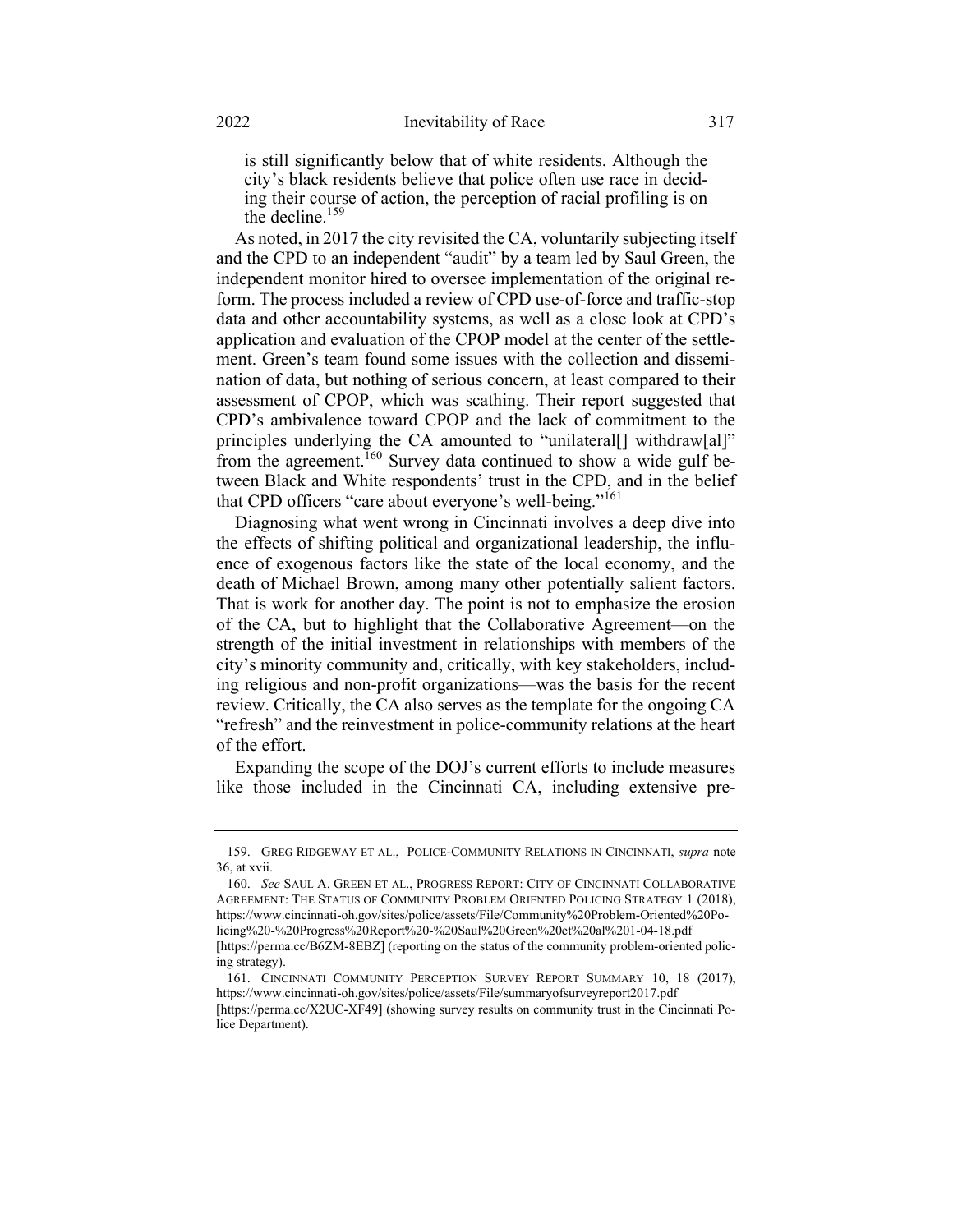settlement discussion with community stakeholders, organized interests, and individual minority community members, would likely increase the time needed to develop the content of the settlement agreements and may raise the costs of an intervention. That the process in Ferguson has included similar meetings suggests that such investments are feasible under the right conditions.

Mandating the use of community meetings to incorporate the views of minorities should not add considerable cost or delay to an already very expensive and time-consuming investigative, negotiation, and monitoring process. In fact, DOJ staff have in the past interviewed community leaders and individual citizens as part of their fact-finding investigations. Expanding that process and taking steps to solicit ideas from community residents does not seem beyond the capacity of DOJ attorneys or their subject-matter experts. What is more, the legal authority granted to the DOJ pursuant to Section 14141 is open ended with respect to means of enforcement.<sup>162</sup>

Until recently, the case of Cincinnati represented the notion that a pattern-or-practice agreement targeting underlying racial tension using a more inclusive process, and by incorporating specific settlement provisions designed to improve police-community relations, is not only feasible but offers the prospect of several positive outcomes. Furthermore, the potential benefits of using the resources of the federal government and the strength of the pattern-or-practice statute to address issues as profound as race and policing in American far outweigh whatever costs are incurred by doing so. This point is underscored by the DOJ's stated goal of addressing "issue[s] common to many law enforcement agencies" and those "represent[ing] an emerging or developing issue, such that reforms could have an impact beyond the primary objective of eliminating constitutional violations in the specific law enforcement agency."<sup>163</sup>

Counterarguments exist as well. The Cincinnati Collaborative Agreement did not formally involve the DOJ and in many ways is a unique agreement with limited applicability to the more typical pattern-or-practice settlement. Aside from the legal arguments against it, which would

<sup>162.</sup> The language of the statute establishes that the Attorney General "may in a civil action obtain appropriate equitable and declaratory relief to eliminate the pattern or practice." 42 U.S.C.§ 14141(b) (2012) (currently codified at 34 U.S.C. § 12601(b)). Clearly, challenges to the DOJ's incorporation of a race-based solution to patterns of misconduct would be based on the argument that such strategies are not "appropriate." Though this is little more than pure conjecture, it seems to me that these kinds of arguments would be defeated by a clear demonstration by the DOJ of a plausible connection between jurisdictional racial tension and the established pattern or practice of unlawful police behavior. In other words, if the DOJ convinces a reviewing court that the police department's problems are at least in part about race, then most courts would likely sanction the DOJ's chosen remedial approach.

<sup>163.</sup> C.R. DIV., supra note 20, at 6.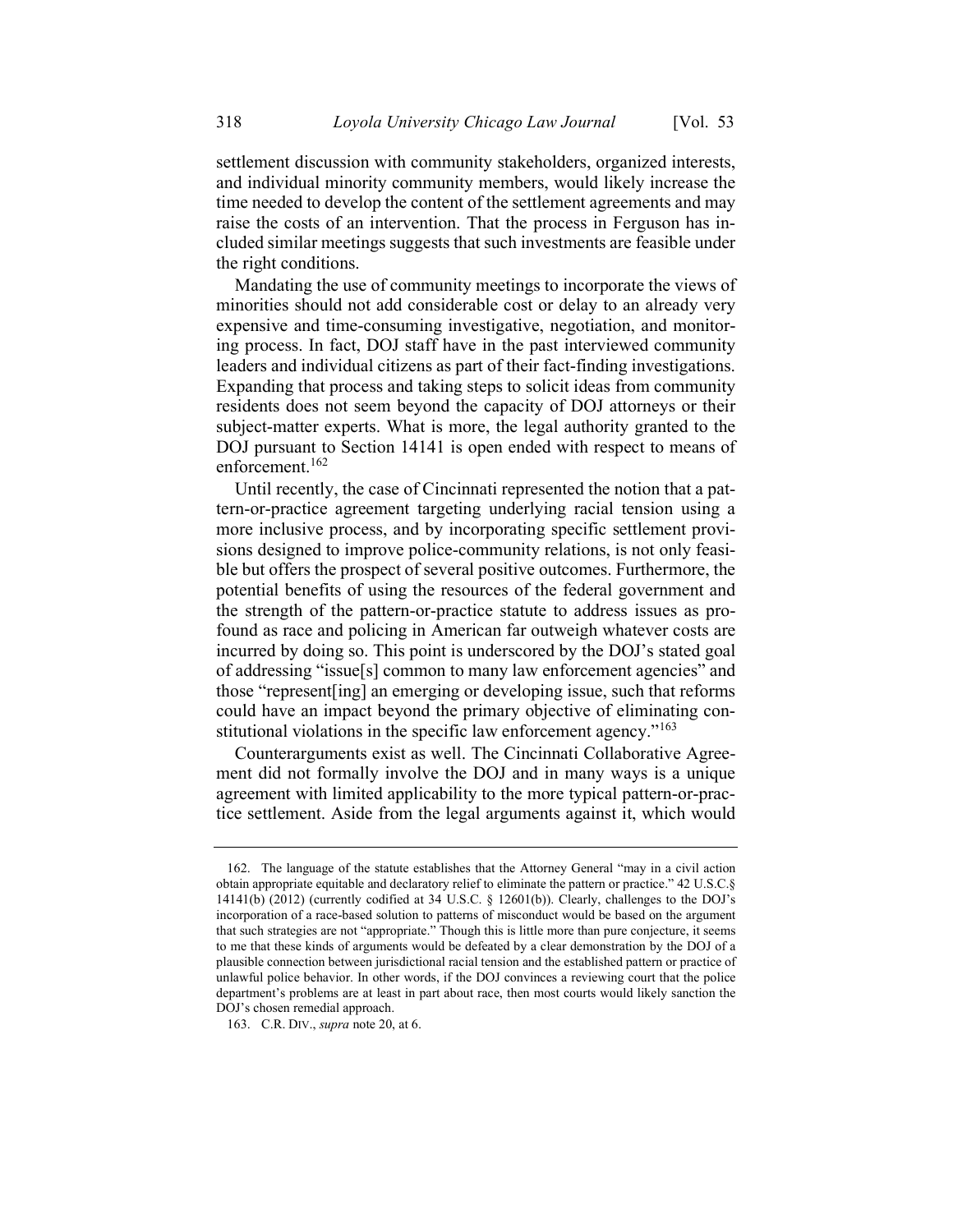likely center on jurisdictional limitations, there are several questions about the desirability of having the federal government drive such a policy. Opponents would surely argue that federalism concerns outweigh any benefits along these lines. If a local jurisdiction wants to develop policies to address racial tension, then it is the local government that should craft and implement such an effort, not the federal DOJ. After all, the effort in Cincinnati was led by local civil-rights attorneys and civil-society groups without any involvement from Washington.

Relatedly, there is an argument to be made that expanding the scope of the DOJ's task vis-à-vis Section 14141 would have undesirable side effects. Most acutely, incorporating a focus on race may run the risk of overwhelming the process, hindering the DOJ's ability to develop and implement the kinds of technical changes at the heart of the current approach. Unrestrained ambition and administrative overreach have certainly derailed promising initiatives before.<sup>164</sup>

Incorporating racial justice into a process that already draws the ire of police leaders and their rank-and-file officers has the potential to further enflame local law enforcement. Concerns over possible downstream effects of such a reaction are not to be ignored, particularly in light of how important officer support is to successful reform. The notion of de-policing should not be dismissed, despite limited evidence tying such shirking behavior to pattern-or-practice reform.<sup>165</sup> Research has shown that officers believe they face unfair criticism from the public,<sup>166</sup> particularly in the context of race and the use of force,  $167$  with dissatisfaction increasing

<sup>164.</sup> See MARTHA DERTHICK, NEW TOWNS IN-TOWN: WHY A FEDERAL PROGRAM FAILED 91 (1972) ("[T]he program's failure . . . was that federal officials had stated objectives so ambitious that some degree of failure was certain.").

<sup>165.</sup> See Joshua Chanin & Brittany Sheats, Depolicing as Dissent Shirking: Examining the Effects of Pattern or Practice Misconduct Reform on Police Behavior, 43 CRIM.JUST. REV. 105, 117– 18 (2018) (noting lack of causal relationship between DOJ investigations and declines in arrest rates); see also Stephen Rushin & Griffin Edwards, De-Policing, 102 CORNELL L. REV. 721, 758-59 (2017) (suggesting that any uptick in crime following external regulations tends to taper off in subsequent years and that "external regulation may come with growing pains").

<sup>166.</sup> See Justin Nix, Scott E. Wolfe & Bradley A. Campbell, Command-level Police Officers' Perceptions of the "War on Cops" and De-policing, 35 JUST. O. 33, 33 (2018) (summarizing findings that many police officers surveyed believed a "war on cops" had ensued over prior two years).

<sup>167.</sup> See Rich Morin et al., Police Views, Public Views, PEW RSCH. CTR. (Jan. 11, 2017), https://www.pewresearch.org/social-trends/2017/01/11/police-views-public-views/

<sup>[</sup>https://perma.cc/G2G4-AWHJ] ("Police and the public describe the recent fatal incidents involving blacks and the police in very different ways. Roughly two-thirds of the police (67%) say these deadly encounters are isolated incidents, while about three-in-ten (31%) say they are signs of serious problems between law enforcement and the black community. But when the public is asked to consider these incidents, the result is virtually reversed: Six-in-ten say these encounters are signs of a broader problem, while 39% describe them as isolated incidents.").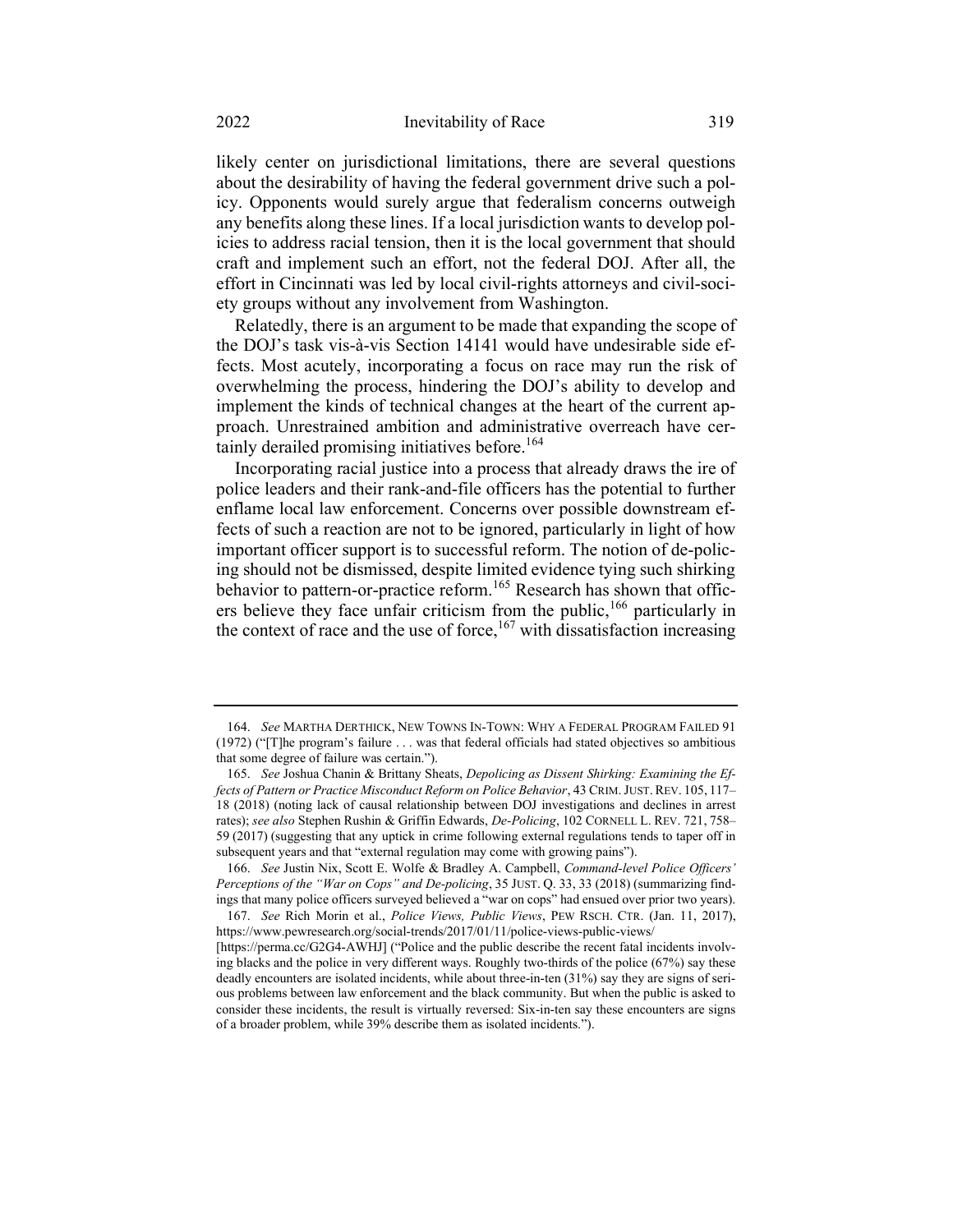since the murder of George Floyd.<sup>168</sup>

At least one additional argument resonates: the assumption that the federal DOJ would be able to identify and develop workable remedies for a problem as nebulous as racial tension or police-community animosity is an uncertain one. One of the perceived strengths of the current approach is the specificity with which settlement language is able to describe both means and ends. The goals of settlement implementation are clear, and the steps to achieving them are carefully articulated as several very precise steps to reform. A critic would no doubt suggest that the goal of racial harmony seems to belie such precision and would run the risk of setting up the process for failure.

## V. CONCLUSION

Timothy Thomas was shot and killed by a Cincinnati police officer just over twenty years ago. His death sparked a days-long uprising and led directly to a reform effort that forced deep changes to the department's key policy and training regimes and its internal and external accountability infrastructure. Alongside the federally led effort was a private settlement originating from the same series of events that reimagined the city's approach to public safety. Where the federal reform was top-down and largely unilateral, the collaborative agreement was built from the bottom up, based on community input and the voices of organized stakeholder groups, including groups representing the city's Black community and its police union.

Taken together, the federal settlement and the collaborative agreement represent one of the most ambitious—and aggressive—police reform efforts in recent memory. The fate of the intervention also shows how complex and how wicked the problem of systemic police misconduct remains. To intervene and attempt reform is to run against several powerful and long-standing forces of inertia. Police agencies, like all complex organizations, are defined by a network of rules, norms, and subcultures. To attempt reform is to interrupt patterns of thinking and behavior that have been entrenched over decades. The same is true among members of the political class, who may feel beholden to powerful police unions or other majoritarian constituencies that oppose changes that may upset the status quo or increase fear that crime or disorder will harm their businesses or increase in their neighborhoods. Efforts at police reform are often met with cynicism in Black and Brown communities, as well, for reasons that

<sup>168.</sup> See Survey on Police Workforce Trends, POLICE EXEC. RSCH. F. (June 11, 2021), https://www.policeforum.org/workforcesurveyjune2021 [https://perma.cc/28GL-RNQ8] (noting differences in workforce trends between April 2019–March 2020 and April 2020–March 2021).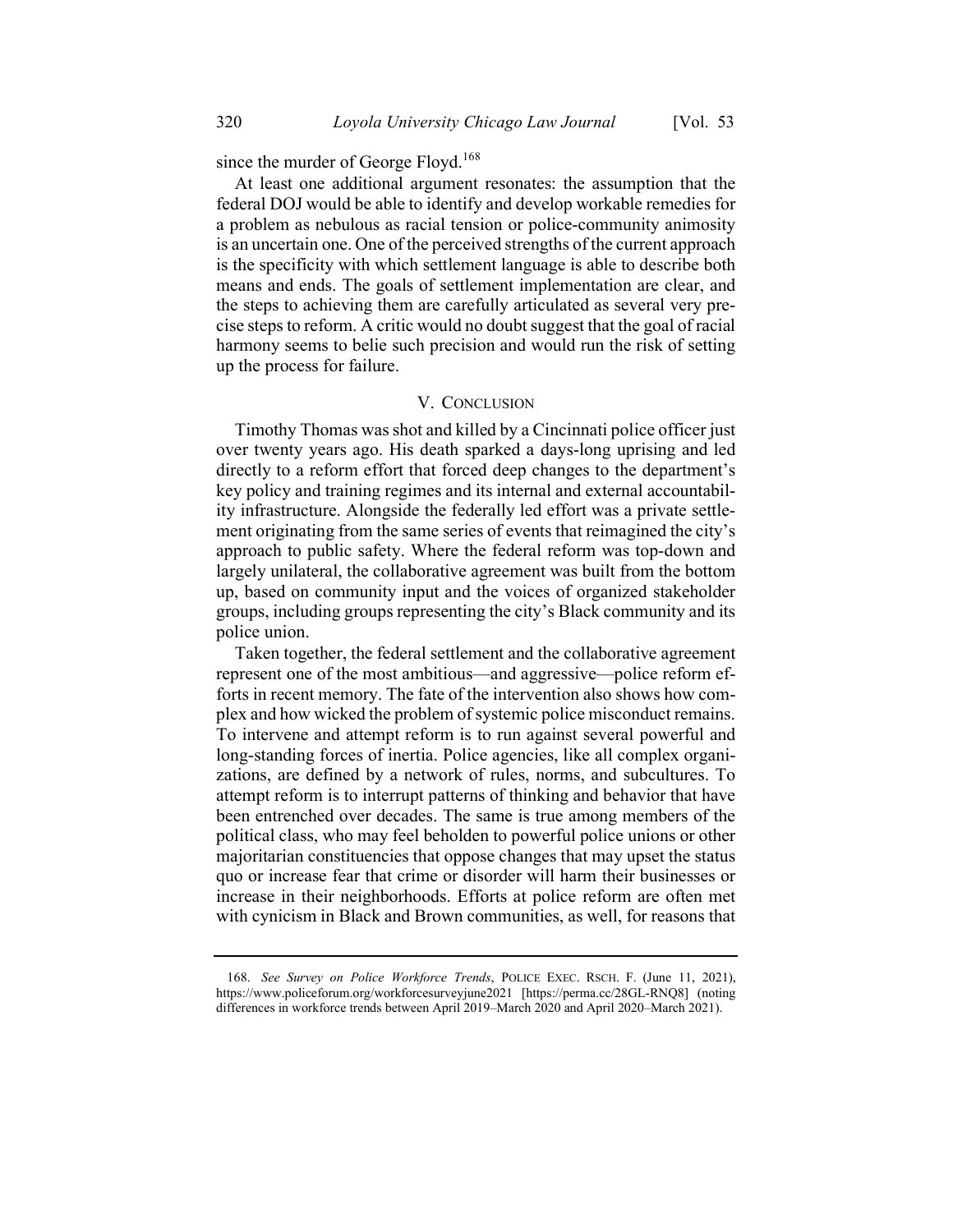should be clear.

The DOJ's pattern-or-practice initiative offers a powerful, but temporary, disruption. The legal mandate that enables the process and the external accountability that drives it to disappear when the settlement is terminated. Released from the threat of extended oversight or the embarrassment of a contempt order, police departments have little to motivate adherence to a more challenging approach to the job.

Steps taken during the Obama administration to build community engagement and support for the process were designed not only to promote trust and legitimacy but to build a more robust community-based accountability infrastructure. The DOJ has been too conservative along these lines, however, incorporating community-based tools in select jurisdictions and doing so in a selective, piecemeal fashion. Apart from the crime-related benefits of such an investment, committing fully to this effort has the potential to help sustain the organizational changes brought on by the federal intervention. The Cincinnati CA is a useful reference point for what such a program might look like. The CA's explicit effort to reach out to members of Cincinnati's Black community is central to what makes this example so valuable. There are others, including local efforts in Pittsburgh;<sup>169</sup> Charlotte, North Carolina;<sup>170</sup> Chicago;<sup>171</sup> and Dayton, Ohio,  $172$  to name a few. The work being done by the National Initiative for Building Community Trust and Justice is another initiative worth highlighting. The organization is currently evaluating "existing and newly developed interventions informed by implicit bias, procedural justice, and reconciliation" in six jurisdictions, including both Pittsburgh and Minneapolis.<sup>173</sup> There are many others worthy of emulation or partnership.

<sup>169.</sup> See PITTSBURGH CMTY. TASKFORCE FOR POLICE REFORM, supra note 151 at 23–24 (noting efforts to recruit more members of Black community to join police force).

<sup>170.</sup> See Tom Foreman, Jr., Why a Charlotte Barber Champions Race Relations with Cops, CHRISTIAN SCI. MONITOR (July 18, 2015), https://www.csmonitor.com/USA/Society/2015/0718/Why-a-Charlotte-barber-champions-race-relations-with-cops [https://perma.cc/LFG2-NV28] (describing creation of "Cops and Barbers" program to foster positive relationships between members of Black community and police officers).

<sup>171.</sup> See Mark Guarino, Oversight of Chicago Police Handed to New Civilian Commission After Years of Public Pressure, WASHINGTON POST (July 21, 2021, 3:19 PM) https://www.washingtonpost.com/national/oversight-of-chicago-police-handed-to-new-civilian-commission-afteryears-of-public-pressure/2021/07/21/51614514-ea21-11eb-ba5d-55d3b5ffcaf1\_story.html [https://perma.cc/F4C5-LA2C] (noting creation of Chicago's Community Commission for Public Safety and Accountability).

<sup>172.</sup> See Working Group Recommendations, DAYTON, OHIO, https://www.daytonohio.gov/933/Recommendations#engagement [https://perma.cc/N54J-R7X8] (last visited Dec. 21, 2021) (noting police training requirements focused on community engagement).

<sup>173.</sup> Pilot Sites, NATIONAL INITIATIVE FOR BUILDING COMMUNITY TRUST & JUSTICE, https://trustandjustice.org/pilot-sites [https://perma.cc/Y45Z-D9ZN] (last visited Dec. 21, 2021).